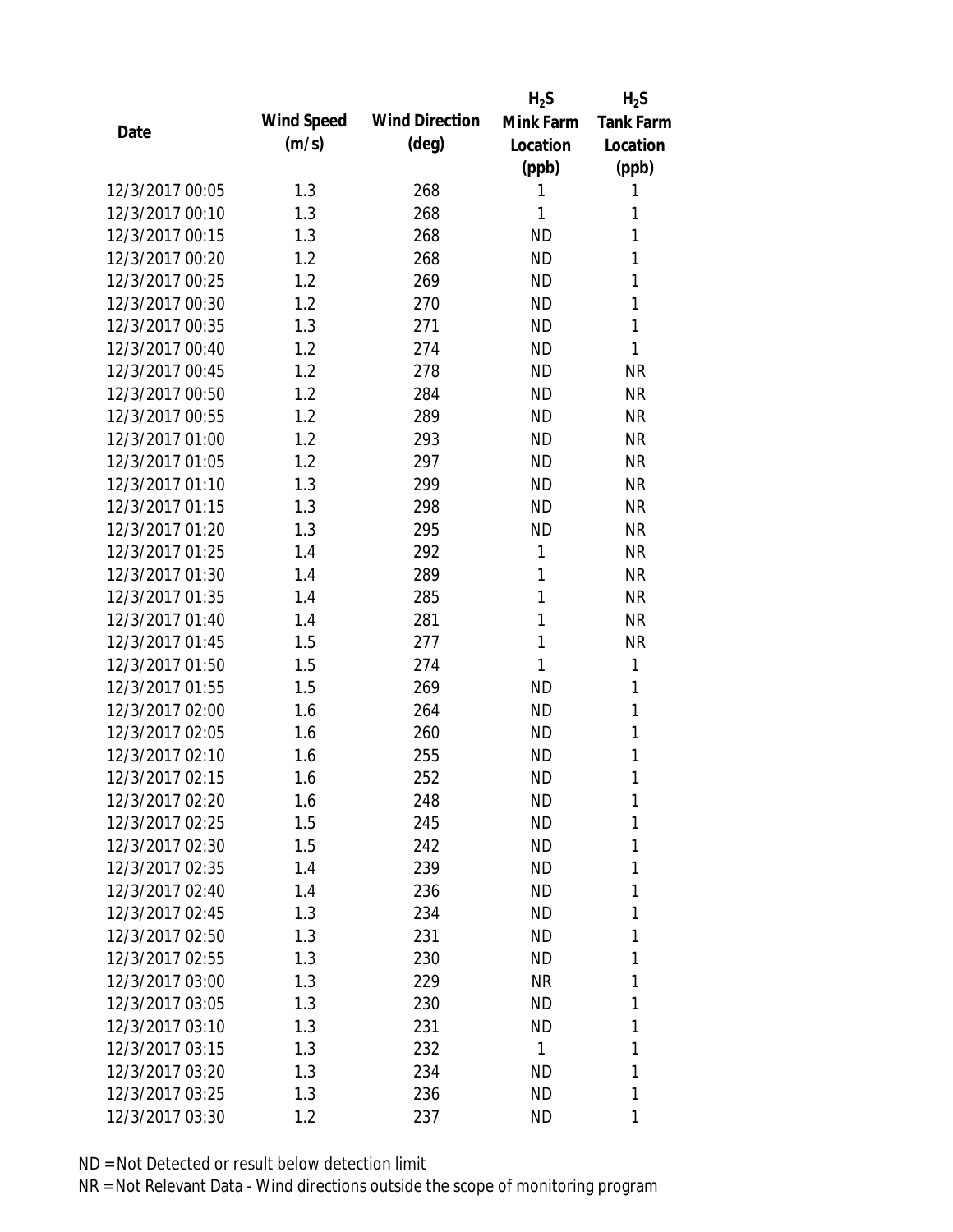|                 |                   |                       | $H_2S$    | $H_2S$           |
|-----------------|-------------------|-----------------------|-----------|------------------|
| Date            | <b>Wind Speed</b> | <b>Wind Direction</b> | Mink Farm | <b>Tank Farm</b> |
|                 | (m/s)             | $(\text{deg})$        | Location  | Location         |
|                 |                   |                       | (ppb)     | (ppb)            |
| 12/3/2017 03:35 | 1.2               | 237                   | <b>ND</b> | 1                |
| 12/3/2017 03:40 | 1.2               | 236                   | <b>ND</b> | 1                |
| 12/3/2017 03:45 | 1.2               | 234                   | <b>ND</b> | 1                |
| 12/3/2017 03:50 | 1.2               | 232                   | <b>ND</b> | 1                |
| 12/3/2017 03:55 | 1.2               | 229                   | <b>NR</b> | 1                |
| 12/3/2017 04:00 | 1.2               | 227                   | <b>NR</b> | 1                |
| 12/3/2017 04:05 | 1.2               | 226                   | <b>NR</b> | 1                |
| 12/3/2017 04:10 | 1.2               | 225                   | <b>NR</b> | <b>ND</b>        |
| 12/3/2017 04:15 | 1.2               | 225                   | <b>NR</b> | <b>ND</b>        |
| 12/3/2017 04:20 | 1.2               | 226                   | <b>NR</b> | <b>ND</b>        |
| 12/3/2017 04:25 | 1.2               | 227                   | <b>NR</b> | <b>ND</b>        |
| 12/3/2017 04:30 | 1.2               | 227                   | <b>NR</b> | <b>ND</b>        |
| 12/3/2017 04:35 | 1.3               | 227                   | <b>NR</b> | <b>ND</b>        |
| 12/3/2017 04:40 | 1.3               | 227                   | <b>NR</b> | 1                |
| 12/3/2017 04:45 | 1.3               | 227                   | <b>NR</b> | 1                |
| 12/3/2017 04:50 | 1.4               | 226                   | <b>NR</b> | 1                |
| 12/3/2017 04:55 | 1.5               | 225                   | <b>NR</b> | 1                |
| 12/3/2017 05:00 | 1.5               | 225                   | <b>NR</b> | 1                |
| 12/3/2017 05:05 | 1.6               | 225                   | <b>NR</b> | 1                |
| 12/3/2017 05:10 | 1.6               | 224                   | <b>NR</b> | 1                |
| 12/3/2017 05:15 | 1.5               | 224                   | <b>NR</b> | 1                |
| 12/3/2017 05:20 | 1.5               | 224                   | <b>NR</b> | 1                |
| 12/3/2017 05:25 | 1.4               | 226                   | <b>NR</b> | 1                |
| 12/3/2017 05:30 | 1.4               | 228                   | <b>NR</b> | 1                |
| 12/3/2017 05:35 | 1.3               | 230                   | <b>ND</b> | 1                |
| 12/3/2017 05:40 | 1.2               | 233                   | <b>ND</b> | 1                |
| 12/3/2017 05:45 | 1.2               | 234                   | <b>ND</b> | 1                |
| 12/3/2017 05:50 | 1.1               | 234                   | ND        | 1                |
| 12/3/2017 05:55 | 0.9               | 233                   | <b>ND</b> | 1                |
| 12/3/2017 06:00 | 0.8               | 231                   | ND        | 1                |
| 12/3/2017 06:05 | 0.7               | 228                   | NR        | 1                |
| 12/3/2017 06:10 | 0.6               | 225                   | NR        | 1                |
| 12/3/2017 06:15 | 0.5               | 223                   | NR        | 1                |
| 12/3/2017 06:20 | 0.5               | 222                   | NR        | 1                |
| 12/3/2017 06:25 | 0.5               | 221                   | NR        | 1                |
| 12/3/2017 06:30 | 0.5               | 221                   | NR        | 1                |
| 12/3/2017 06:35 | 0.5               | 222                   | NR        | 1                |
| 12/3/2017 06:40 | 0.5               | 220                   | NR        | 1                |
| 12/3/2017 06:45 | 0.5               | 216                   | NR        | 1                |
| 12/3/2017 06:50 | 0.5               | 209                   | NR        | 1                |
| 12/3/2017 06:55 | 0.6               | 201                   | NR        | 1                |
| 12/3/2017 07:00 | 0.6               | 192                   | <b>NR</b> | 1                |
|                 |                   |                       |           |                  |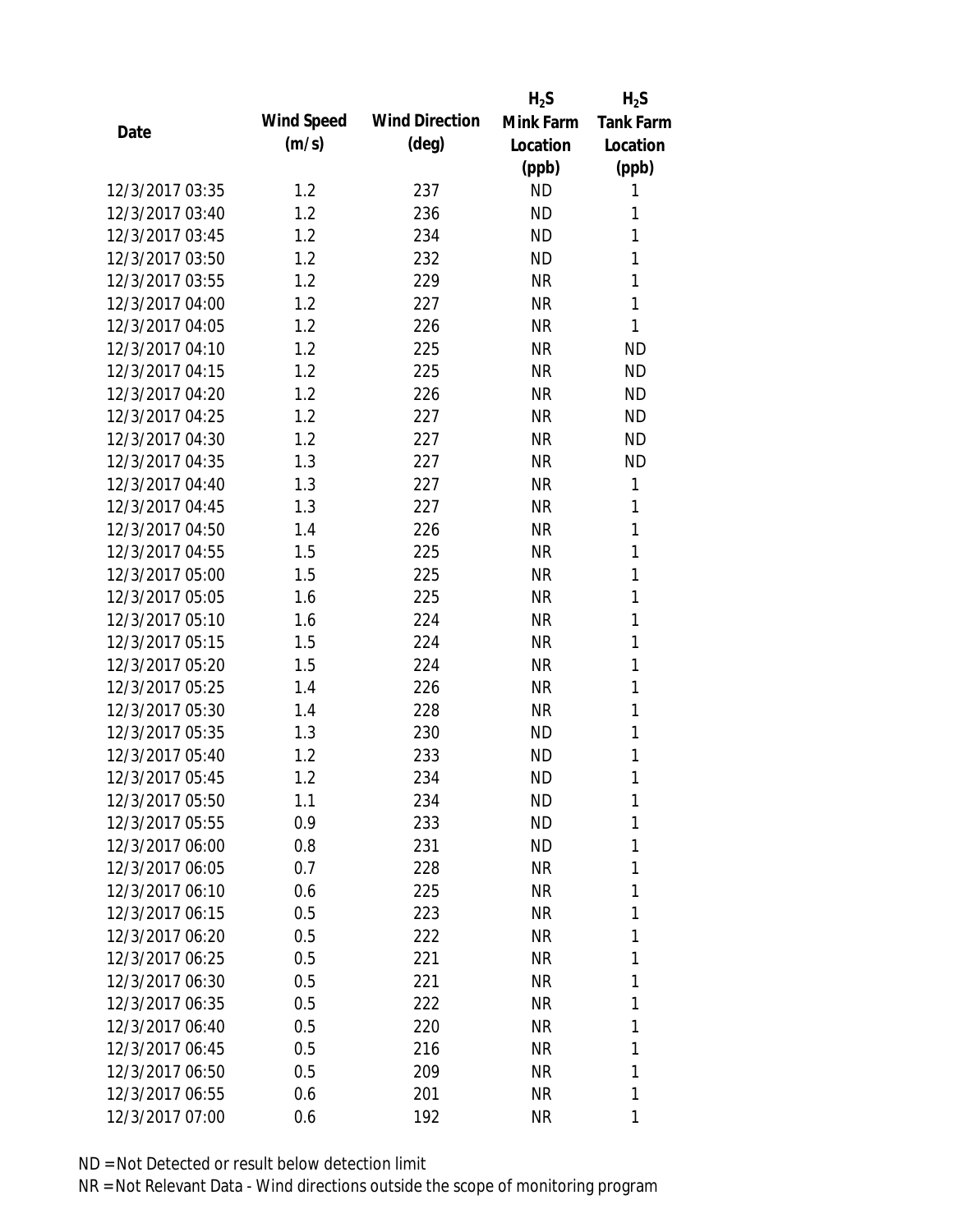|                 |            |                       | $H_2S$    | $H_2S$           |
|-----------------|------------|-----------------------|-----------|------------------|
| Date            | Wind Speed | <b>Wind Direction</b> | Mink Farm | <b>Tank Farm</b> |
|                 | (m/s)      | $(\text{deg})$        | Location  | Location         |
|                 |            |                       | (ppb)     | (ppb)            |
| 12/3/2017 07:05 | 0.7        | 183                   | <b>NR</b> | 1                |
| 12/3/2017 07:10 | 0.8        | 177                   | <b>NR</b> | 1                |
| 12/3/2017 07:15 | 0.8        | 174                   | <b>NR</b> | 1                |
| 12/3/2017 07:20 | 0.8        | 176                   | <b>NR</b> | 1                |
| 12/3/2017 07:25 | 0.8        | 182                   | <b>NR</b> | 1                |
| 12/3/2017 07:30 | 0.8        | 193                   | <b>NR</b> | 1                |
| 12/3/2017 07:35 | 0.7        | 206                   | <b>NR</b> | 1                |
| 12/3/2017 07:40 | 0.6        | 221                   | <b>NR</b> | 1                |
| 12/3/2017 07:45 | 0.5        | 238                   | <b>ND</b> | 1                |
| 12/3/2017 07:50 | 0.3        | 257                   | <b>ND</b> | 1                |
| 12/3/2017 07:55 | 0.2        | 274                   | <b>ND</b> | 1                |
| 12/3/2017 08:00 | 0.1        | 273                   | <b>ND</b> | 1                |
| 12/3/2017 08:05 | 0.1        | 270                   | 1         | 1                |
| 12/3/2017 08:10 | 0.1        | 266                   | 1         | 1                |
| 12/3/2017 08:15 | 0.1        | 258                   | 1         | 1                |
| 12/3/2017 08:20 | 0.1        | 247                   | 1         | 1                |
| 12/3/2017 08:25 | 0.1        | 234                   | 1         | 1                |
| 12/3/2017 08:30 | 0.1        | 236                   | 1         | 1                |
| 12/3/2017 08:35 | 0.2        | 234                   | 1         | 1                |
| 12/3/2017 08:40 | 0.2        | 220                   | <b>NR</b> | 1                |
| 12/3/2017 08:45 | 0.2        | 200                   | <b>NR</b> | 1                |
| 12/3/2017 08:50 | 0.2        | 179                   | <b>NR</b> | 1                |
| 12/3/2017 08:55 | 0.3        | 158                   | <b>NR</b> | <b>NR</b>        |
| 12/3/2017 09:00 | 0.4        | 137                   | <b>NR</b> | <b>NR</b>        |
| 12/3/2017 09:05 | 0.5        | 119                   | <b>NR</b> | <b>NR</b>        |
| 12/3/2017 09:10 | 0.6        | 112                   | <b>NR</b> | <b>NR</b>        |
| 12/3/2017 09:15 | 0.7        | 110                   | <b>NR</b> | <b>NR</b>        |
| 12/3/2017 09:20 | 0.7        | 110                   | <b>NR</b> | NR               |
| 12/3/2017 09:25 | 0.6        | 110                   | <b>NR</b> | <b>NR</b>        |
| 12/3/2017 09:30 | 0.6        | 110                   | <b>NR</b> | <b>NR</b>        |
| 12/3/2017 09:35 | 0.6        | 111                   | <b>NR</b> | <b>NR</b>        |
| 12/3/2017 09:40 | 0.6        | 113                   | <b>NR</b> | NR               |
| 12/3/2017 09:45 | 0.6        | 115                   | <b>NR</b> | <b>NR</b>        |
| 12/3/2017 09:50 | 0.6        | 120                   | <b>NR</b> | <b>NR</b>        |
| 12/3/2017 09:55 | 0.7        | 132                   | <b>NR</b> | <b>NR</b>        |
| 12/3/2017 10:00 | 0.7        | 152                   | <b>NR</b> | <b>NR</b>        |
| 12/3/2017 10:05 | 0.7        | 173                   | <b>NR</b> | 1                |
| 12/3/2017 10:10 | 0.8        | 194                   | NR        | 1                |
| 12/3/2017 10:15 | 0.9        | 214                   | <b>NR</b> | 1                |
| 12/3/2017 10:20 | 1.0        | 233                   | 1         | 1                |
| 12/3/2017 10:25 | 1.2        | 242                   | <b>ND</b> | 1                |
| 12/3/2017 10:30 | 1.3        | 244                   | <b>ND</b> | 1                |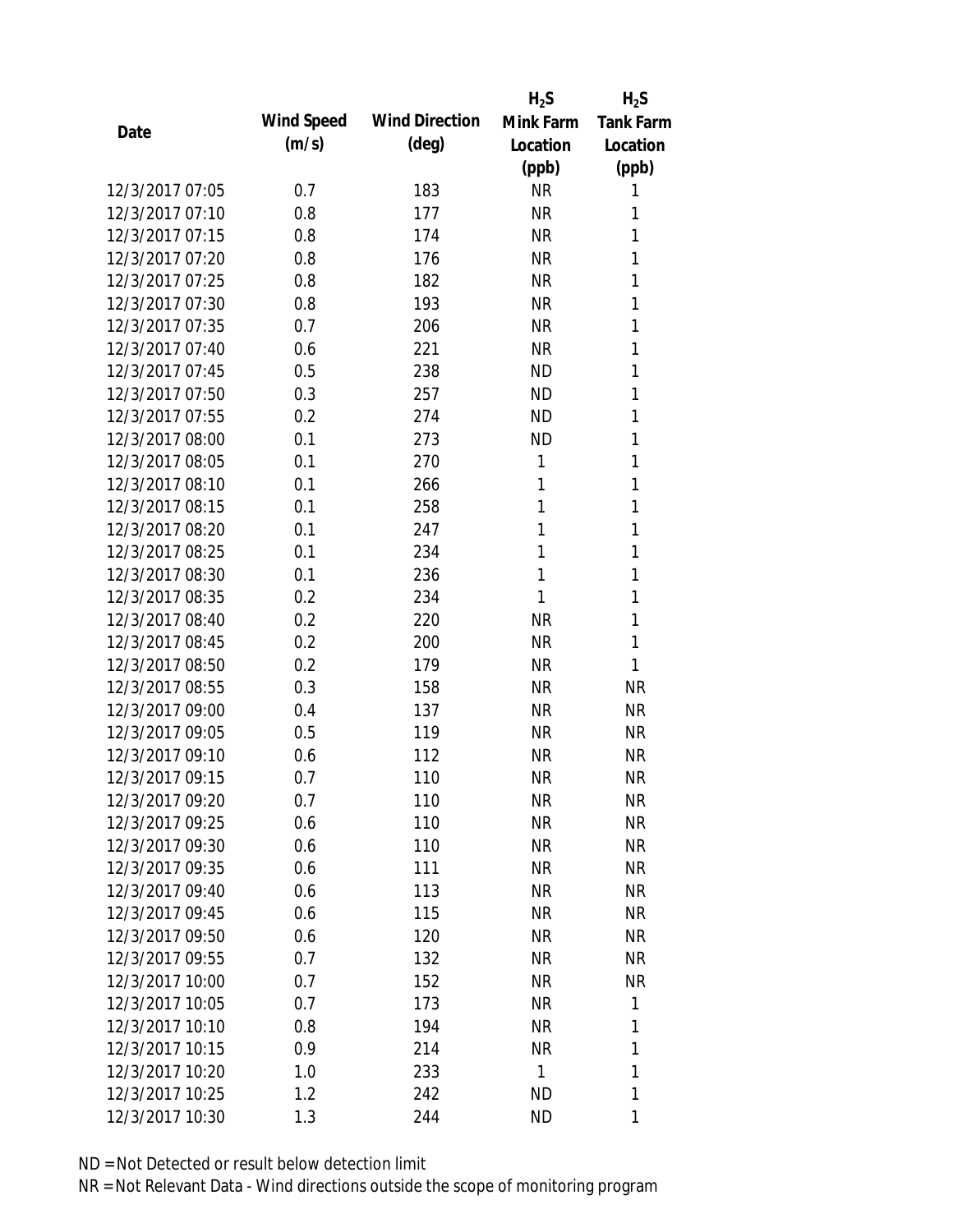|                 |            |                       | $H_2S$    | $H_2S$           |
|-----------------|------------|-----------------------|-----------|------------------|
| Date            | Wind Speed | <b>Wind Direction</b> | Mink Farm | <b>Tank Farm</b> |
|                 | (m/s)      | $(\text{deg})$        | Location  | Location         |
|                 |            |                       | (ppb)     | (ppb)            |
| 12/3/2017 10:35 | 1.3        | 244                   | <b>ND</b> | 1                |
| 12/3/2017 10:40 | 1.3        | 243                   | <b>ND</b> | 2                |
| 12/3/2017 10:45 | 1.3        | 241                   | <b>ND</b> | $\overline{2}$   |
| 12/3/2017 10:50 | 1.2        | 238                   | <b>ND</b> | $\overline{2}$   |
| 12/3/2017 10:55 | 1.2        | 234                   | <b>ND</b> | $\overline{2}$   |
| 12/3/2017 11:00 | 1.2        | 228                   | <b>NR</b> | $\overline{2}$   |
| 12/3/2017 11:05 | 1.2        | 224                   | <b>NR</b> | $\overline{2}$   |
| 12/3/2017 11:10 | 1.3        | 220                   | <b>NR</b> | 1                |
| 12/3/2017 11:15 | 1.4        | 218                   | <b>NR</b> | 1                |
| 12/3/2017 11:20 | 1.5        | 217                   | <b>NR</b> | 1                |
| 12/3/2017 11:25 | 1.6        | 216                   | <b>NR</b> | 1                |
| 12/3/2017 11:30 | 1.7        | 214                   | <b>NR</b> | 1                |
| 12/3/2017 11:35 | 1.8        | 212                   | <b>NR</b> | 1                |
| 12/3/2017 11:40 | 1.9        | 207                   | <b>NR</b> | 1                |
| 12/3/2017 11:45 | 2.0        | 200                   | <b>NR</b> | 1                |
| 12/3/2017 11:50 | 2.1        | 192                   | <b>NR</b> | 1                |
| 12/3/2017 11:55 | 2.1        | 185                   | <b>NR</b> | 1                |
| 12/3/2017 12:00 | 2.2        | 181                   | <b>NR</b> | 1                |
| 12/3/2017 12:05 | 2.2        | 178                   | <b>NR</b> | 1                |
| 12/3/2017 12:10 | 2.3        | 177                   | <b>NR</b> | 1                |
| 12/3/2017 12:15 | 2.3        | 179                   | <b>NR</b> | 1                |
| 12/3/2017 12:20 | 2.2        | 182                   | <b>NR</b> | 1                |
| 12/3/2017 12:25 | 2.2        | 186                   | <b>NR</b> | 1                |
| 12/3/2017 12:30 | 2.2        | 189                   | <b>NR</b> | 1                |
| 12/3/2017 12:35 | 2.2        | 190                   | <b>NR</b> | 1                |
| 12/3/2017 12:40 | 2.2        | 190                   | <b>NR</b> | 1                |
| 12/3/2017 12:45 | 2.3        | 189                   | <b>NR</b> | 1                |
| 12/3/2017 12:50 | 2.4        | 188                   | NR        | 1                |
| 12/3/2017 12:55 | 2.5        | 186                   | <b>NR</b> | 1                |
| 12/3/2017 13:00 | 2.6        | 185                   | <b>NR</b> | 1                |
| 12/3/2017 13:05 | 2.7        | 184                   | <b>NR</b> | 1                |
| 12/3/2017 13:10 | 2.7        | 183                   | <b>NR</b> | <b>ND</b>        |
| 12/3/2017 13:15 | 2.8        | 181                   | <b>NR</b> | <b>ND</b>        |
| 12/3/2017 13:20 | 2.8        | 179                   | <b>NR</b> | <b>ND</b>        |
| 12/3/2017 13:25 | 2.8        | 176                   | <b>NR</b> | <b>ND</b>        |
| 12/3/2017 13:30 | 2.9        | 172                   | <b>NR</b> | <b>ND</b>        |
| 12/3/2017 13:35 | 3.1        | 168                   | NR        | <b>NR</b>        |
| 12/3/2017 13:40 | 3.2        | 165                   | NR        | <b>NR</b>        |
| 12/3/2017 13:45 | 3.3        | 162                   | <b>NR</b> | <b>NR</b>        |
| 12/3/2017 13:50 | 3.5        | 159                   | NR        | NR               |
| 12/3/2017 13:55 | 3.6        | 157                   | <b>NR</b> | <b>NR</b>        |
| 12/3/2017 14:00 | 3.6        | 154                   | <b>NR</b> | <b>NR</b>        |
|                 |            |                       |           |                  |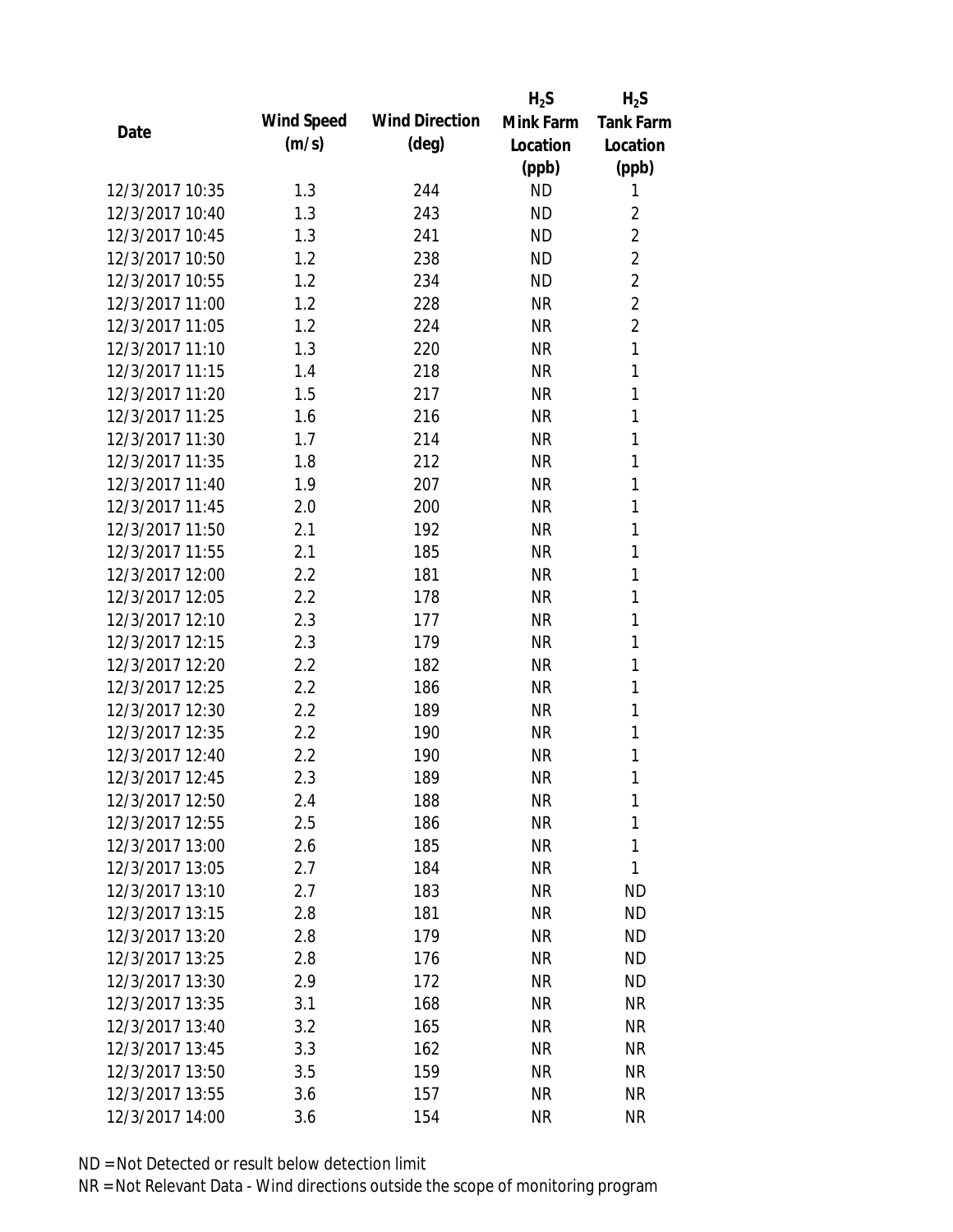|                 |            |                       | $H_2S$    | $H_2S$           |
|-----------------|------------|-----------------------|-----------|------------------|
|                 | Wind Speed | <b>Wind Direction</b> | Mink Farm | <b>Tank Farm</b> |
| Date            | (m/s)      | $(\text{deg})$        | Location  | Location         |
|                 |            |                       | (ppb)     | (ppb)            |
| 12/3/2017 14:05 | 3.7        | 153                   | <b>NR</b> | <b>NR</b>        |
| 12/3/2017 14:10 | 3.8        | 151                   | <b>NR</b> | <b>NR</b>        |
| 12/3/2017 14:15 | 3.9        | 151                   | <b>NR</b> | <b>NR</b>        |
| 12/3/2017 14:20 | 3.9        | 153                   | <b>NR</b> | <b>NR</b>        |
| 12/3/2017 14:25 | 4.0        | 155                   | <b>NR</b> | <b>NR</b>        |
| 12/3/2017 14:30 | 4.1        | 157                   | <b>NR</b> | <b>NR</b>        |
| 12/3/2017 14:35 | 4.1        | 159                   | <b>NR</b> | <b>NR</b>        |
| 12/3/2017 14:40 | 4.1        | 160                   | <b>NR</b> | <b>NR</b>        |
| 12/3/2017 14:45 | 4.0        | 160                   | <b>NR</b> | <b>NR</b>        |
| 12/3/2017 14:50 | 3.9        | 159                   | <b>NR</b> | <b>NR</b>        |
| 12/3/2017 14:55 | 3.8        | 157                   | <b>NR</b> | <b>NR</b>        |
| 12/3/2017 15:00 | 3.8        | 156                   | <b>NR</b> | <b>NR</b>        |
| 12/3/2017 15:05 | 3.7        | 155                   | <b>NR</b> | <b>NR</b>        |
| 12/3/2017 15:10 | 3.8        | 155                   | <b>NR</b> | <b>NR</b>        |
| 12/3/2017 15:15 | 3.9        | 156                   | <b>NR</b> | <b>NR</b>        |
| 12/3/2017 15:20 | 3.9        | 157                   | <b>NR</b> | <b>NR</b>        |
| 12/3/2017 15:25 | 4.0        | 158                   | <b>NR</b> | <b>NR</b>        |
| 12/3/2017 15:30 | 3.9        | 159                   | <b>NR</b> | <b>NR</b>        |
| 12/3/2017 15:35 | 3.9        | 161                   | <b>NR</b> | <b>NR</b>        |
| 12/3/2017 15:40 | 3.8        | 162                   | <b>NR</b> | <b>NR</b>        |
| 12/3/2017 15:45 | 3.8        | 163                   | <b>NR</b> | <b>NR</b>        |
| 12/3/2017 15:50 | 3.8        | 163                   | <b>NR</b> | <b>NR</b>        |
| 12/3/2017 15:55 | 3.9        | 164                   | <b>NR</b> | <b>NR</b>        |
| 12/3/2017 16:00 | 3.9        | 164                   | <b>NR</b> | <b>NR</b>        |
| 12/3/2017 16:05 | 3.9        | 164                   | <b>NR</b> | <b>NR</b>        |
| 12/3/2017 16:10 | 4.0        | 164                   | <b>NR</b> | <b>NR</b>        |
| 12/3/2017 16:15 | 4.0        | 164                   | <b>NR</b> | <b>NR</b>        |
| 12/3/2017 16:20 | 3.9        | 164                   | <b>NR</b> | NR               |
| 12/3/2017 16:25 | 3.8        | 164                   | <b>NR</b> | <b>NR</b>        |
| 12/3/2017 16:30 | 3.7        | 165                   | NR        | <b>NR</b>        |
| 12/3/2017 16:35 | 3.7        | 165                   | <b>NR</b> | <b>NR</b>        |
| 12/3/2017 16:40 | 3.6        | 165                   | <b>NR</b> | NR               |
| 12/3/2017 16:45 | 3.6        | 165                   | <b>NR</b> | <b>NR</b>        |
| 12/3/2017 16:50 | 3.6        | 165                   | <b>NR</b> | <b>NR</b>        |
| 12/3/2017 16:55 | 3.5        | 163                   | <b>NR</b> | <b>NR</b>        |
| 12/3/2017 17:00 | 3.5        | 162                   | <b>NR</b> | <b>NR</b>        |
| 12/3/2017 17:05 | 3.4        | 160                   | <b>NR</b> | <b>NR</b>        |
| 12/3/2017 17:10 | 3.4        | 159                   | NR        | <b>NR</b>        |
| 12/3/2017 17:15 | 3.4        | 157                   | <b>NR</b> | <b>NR</b>        |
| 12/3/2017 17:20 | 3.4        | 156                   | NR        | NR               |
| 12/3/2017 17:25 | 3.5        | 155                   | <b>NR</b> | <b>NR</b>        |
| 12/3/2017 17:30 | 3.5        | 154                   | <b>NR</b> | <b>NR</b>        |
|                 |            |                       |           |                  |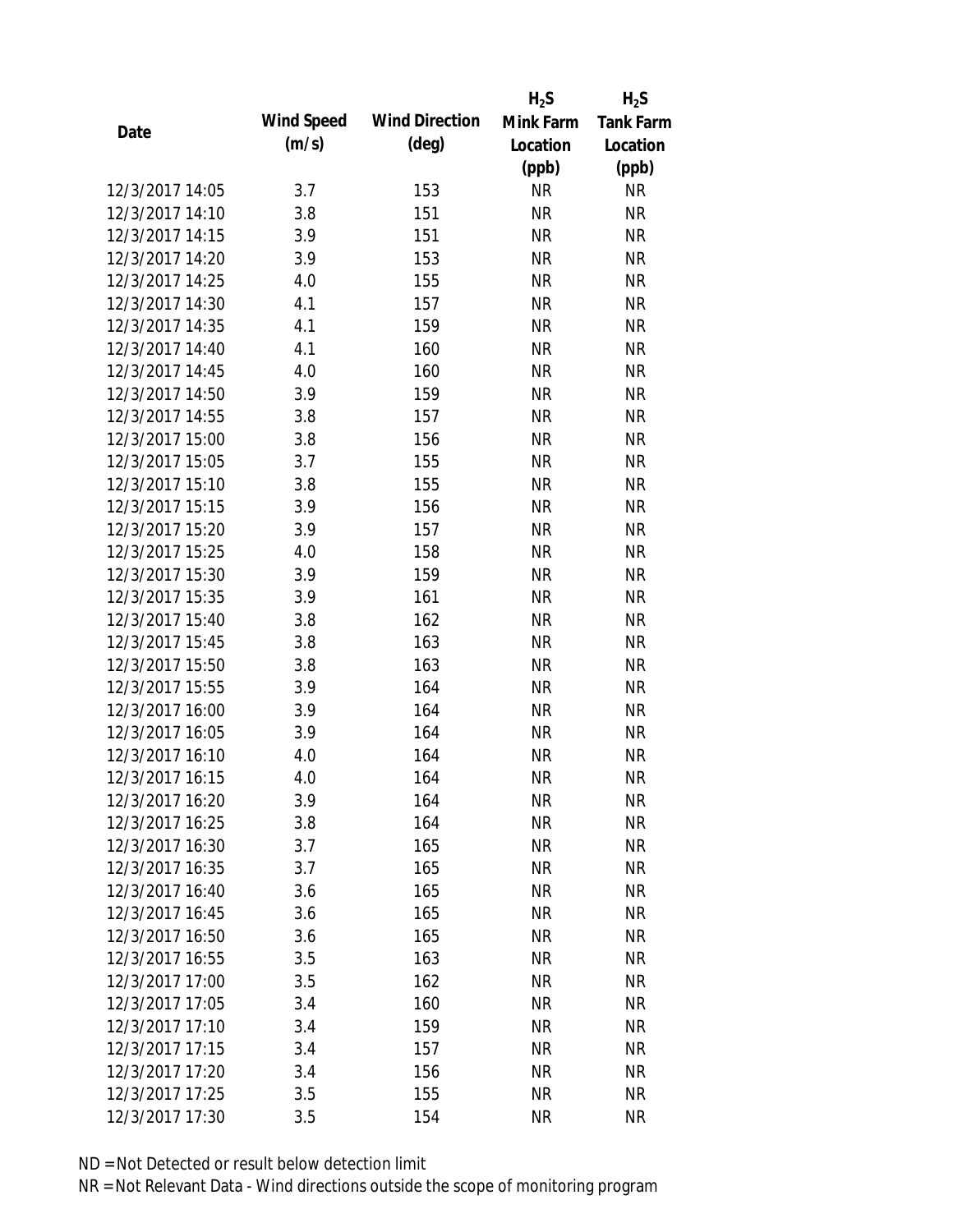|                 |            |                       | $H_2S$    | $H_2S$           |
|-----------------|------------|-----------------------|-----------|------------------|
| Date            | Wind Speed | <b>Wind Direction</b> | Mink Farm | <b>Tank Farm</b> |
|                 | (m/s)      | $(\text{deg})$        | Location  | Location         |
|                 |            |                       | (ppb)     | (ppb)            |
| 12/3/2017 17:35 | 3.6        | 154                   | <b>NR</b> | <b>NR</b>        |
| 12/3/2017 17:40 | 3.6        | 153                   | <b>NR</b> | <b>NR</b>        |
| 12/3/2017 17:45 | 3.6        | 152                   | <b>NR</b> | <b>NR</b>        |
| 12/3/2017 17:50 | 3.6        | 152                   | <b>NR</b> | <b>NR</b>        |
| 12/3/2017 17:55 | 3.6        | 151                   | <b>NR</b> | <b>NR</b>        |
| 12/3/2017 18:00 | 3.6        | 150                   | <b>NR</b> | <b>NR</b>        |
| 12/3/2017 18:05 | 3.6        | 149                   | <b>NR</b> | <b>NR</b>        |
| 12/3/2017 18:10 | 3.6        | 149                   | <b>NR</b> | <b>NR</b>        |
| 12/3/2017 18:15 | 3.7        | 150                   | <b>NR</b> | <b>NR</b>        |
| 12/3/2017 18:20 | 3.7        | 150                   | <b>NR</b> | <b>NR</b>        |
| 12/3/2017 18:25 | 3.7        | 150                   | <b>NR</b> | <b>NR</b>        |
| 12/3/2017 18:30 | 3.7        | 151                   | <b>NR</b> | <b>NR</b>        |
| 12/3/2017 18:35 | 3.7        | 151                   | <b>NR</b> | <b>NR</b>        |
| 12/3/2017 18:40 | 3.6        | 151                   | <b>NR</b> | <b>NR</b>        |
| 12/3/2017 18:45 | 3.6        | 152                   | <b>NR</b> | <b>NR</b>        |
| 12/3/2017 18:50 | 3.5        | 152                   | <b>NR</b> | <b>NR</b>        |
| 12/3/2017 18:55 | 3.5        | 153                   | <b>NR</b> | <b>NR</b>        |
| 12/3/2017 19:00 | 3.5        | 153                   | <b>NR</b> | <b>NR</b>        |
| 12/3/2017 19:05 | 3.5        | 153                   | <b>NR</b> | <b>NR</b>        |
| 12/3/2017 19:10 | 3.5        | 153                   | <b>NR</b> | <b>NR</b>        |
| 12/3/2017 19:15 | 3.5        | 152                   | <b>NR</b> | <b>NR</b>        |
| 12/3/2017 19:20 | 3.6        | 152                   | <b>NR</b> | <b>NR</b>        |
| 12/3/2017 19:25 | 3.6        | 151                   | <b>NR</b> | <b>NR</b>        |
| 12/3/2017 19:30 | 3.6        | 151                   | <b>NR</b> | <b>NR</b>        |
| 12/3/2017 19:35 | 3.7        | 150                   | <b>NR</b> | <b>NR</b>        |
| 12/3/2017 19:40 | 3.8        | 150                   | <b>NR</b> | <b>NR</b>        |
| 12/3/2017 19:45 | 3.9        | 150                   | <b>NR</b> | <b>NR</b>        |
| 12/3/2017 19:50 | 4.0        | 151                   | NR        | NR               |
| 12/3/2017 19:55 | 4.2        | 151                   | <b>NR</b> | <b>NR</b>        |
| 12/3/2017 20:00 | 4.3        | 152                   | <b>NR</b> | <b>NR</b>        |
| 12/3/2017 20:05 | 4.4        | 152                   | <b>NR</b> | <b>NR</b>        |
| 12/3/2017 20:10 | 4.6        | 153                   | <b>NR</b> | <b>NR</b>        |
| 12/3/2017 20:15 | 4.7        | 153                   | <b>NR</b> | <b>NR</b>        |
| 12/3/2017 20:20 | 4.8        | 153                   | <b>NR</b> | <b>NR</b>        |
| 12/3/2017 20:25 | 4.9        | 154                   | <b>NR</b> | <b>NR</b>        |
| 12/3/2017 20:30 | 5.1        | 154                   | <b>NR</b> | <b>NR</b>        |
| 12/3/2017 20:35 | 5.2        | 154                   | <b>NR</b> | <b>NR</b>        |
| 12/3/2017 20:40 | 5.3        | 154                   | NR        | <b>NR</b>        |
| 12/3/2017 20:45 | 5.3        | 154                   | <b>NR</b> | <b>NR</b>        |
| 12/3/2017 20:50 | 5.4        | 154                   | <b>NR</b> | <b>NR</b>        |
| 12/3/2017 20:55 | 5.5        | 154                   | <b>NR</b> | <b>NR</b>        |
| 12/3/2017 21:00 | 5.5        | 154                   | <b>NR</b> | <b>NR</b>        |
|                 |            |                       |           |                  |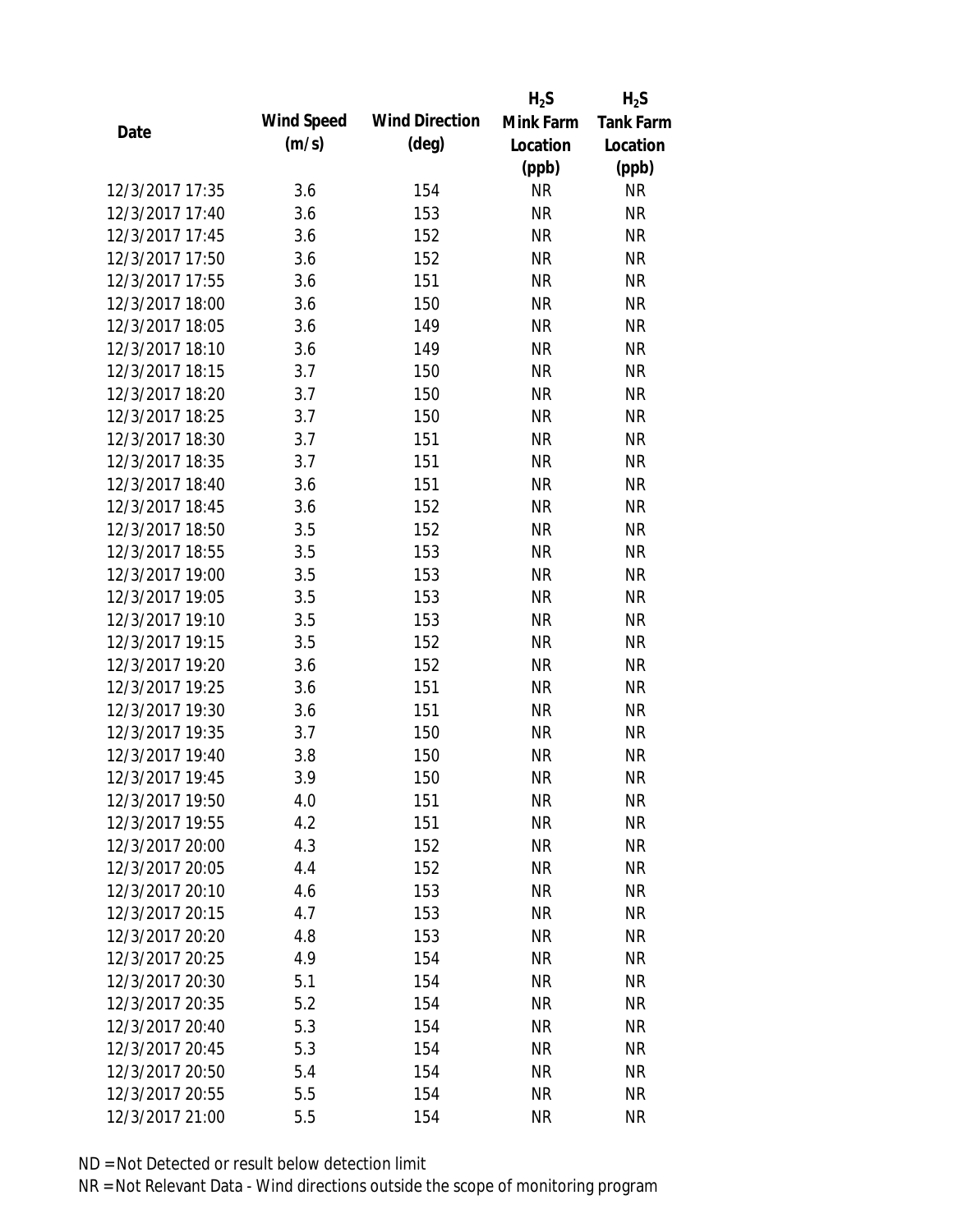|                 |            |                       | $H_2S$    | $H_2S$           |
|-----------------|------------|-----------------------|-----------|------------------|
| Date            | Wind Speed | <b>Wind Direction</b> | Mink Farm | <b>Tank Farm</b> |
|                 | (m/s)      | $(\text{deg})$        | Location  | Location         |
|                 |            |                       | (ppb)     | (ppb)            |
| 12/3/2017 21:05 | 5.6        | 154                   | <b>NR</b> | <b>NR</b>        |
| 12/3/2017 21:10 | 5.6        | 154                   | <b>NR</b> | <b>NR</b>        |
| 12/3/2017 21:15 | 5.7        | 154                   | <b>NR</b> | <b>NR</b>        |
| 12/3/2017 21:20 | 5.7        | 155                   | <b>NR</b> | <b>NR</b>        |
| 12/3/2017 21:25 | 5.7        | 157                   | <b>NR</b> | <b>NR</b>        |
| 12/3/2017 21:30 | 5.7        | 158                   | <b>NR</b> | <b>NR</b>        |
| 12/3/2017 21:35 | 5.6        | 159                   | <b>NR</b> | <b>NR</b>        |
| 12/3/2017 21:40 | 5.6        | 160                   | <b>NR</b> | <b>NR</b>        |
| 12/3/2017 21:45 | 5.6        | 161                   | <b>NR</b> | <b>NR</b>        |
| 12/3/2017 21:50 | 5.6        | 162                   | <b>NR</b> | <b>NR</b>        |
| 12/3/2017 21:55 | 5.6        | 162                   | <b>NR</b> | <b>NR</b>        |
| 12/3/2017 22:00 | 5.6        | 163                   | <b>NR</b> | <b>NR</b>        |
| 12/3/2017 22:05 | 5.6        | 163                   | <b>NR</b> | <b>NR</b>        |
| 12/3/2017 22:10 | 5.7        | 162                   | <b>NR</b> | <b>NR</b>        |
| 12/3/2017 22:15 | 5.7        | 162                   | <b>NR</b> | <b>NR</b>        |
| 12/3/2017 22:20 | 5.8        | 162                   | <b>NR</b> | <b>NR</b>        |
| 12/3/2017 22:25 | 5.8        | 161                   | <b>NR</b> | <b>NR</b>        |
| 12/3/2017 22:30 | 5.9        | 161                   | <b>NR</b> | <b>NR</b>        |
| 12/3/2017 22:35 | 5.9        | 161                   | <b>NR</b> | <b>NR</b>        |
| 12/3/2017 22:40 | 6.0        | 161                   | <b>NR</b> | <b>NR</b>        |
| 12/3/2017 22:45 | 6.0        | 161                   | <b>NR</b> | <b>NR</b>        |
| 12/3/2017 22:50 | 6.1        | 161                   | <b>NR</b> | <b>NR</b>        |
| 12/3/2017 22:55 | 6.1        | 162                   | <b>NR</b> | <b>NR</b>        |
| 12/3/2017 23:00 | 6.1        | 162                   | <b>NR</b> | <b>NR</b>        |
| 12/3/2017 23:05 | 6.1        | 163                   | <b>NR</b> | <b>NR</b>        |
| 12/3/2017 23:10 | 6.1        | 163                   | <b>NR</b> | <b>NR</b>        |
| 12/3/2017 23:15 | 6.1        | 163                   | <b>NR</b> | <b>NR</b>        |
| 12/3/2017 23:20 | 6.1        | 164                   | <b>NR</b> | NR               |
| 12/3/2017 23:25 | 6.2        | 164                   | <b>NR</b> | <b>NR</b>        |
| 12/3/2017 23:30 | 6.3        | 164                   | NR        | <b>NR</b>        |
| 12/3/2017 23:35 | 6.3        | 165                   | <b>NR</b> | <b>NR</b>        |
| 12/3/2017 23:40 | 6.4        | 165                   | <b>NR</b> | NR               |
| 12/3/2017 23:45 | 6.4        | 165                   | <b>NR</b> | <b>NR</b>        |
| 12/3/2017 23:50 | 6.4        | 165                   | <b>NR</b> | <b>NR</b>        |
| 12/3/2017 23:55 | 6.4        | 165                   | <b>NR</b> | <b>NR</b>        |
| 12/3/2017 24:00 | 6.3        | 166                   | NR        | <b>NR</b>        |
| 12/4/2017 00:05 | 6.3        | 166                   | <b>NR</b> | <b>NR</b>        |
| 12/4/2017 00:10 | 6.3        | 166                   | NR        | <b>NR</b>        |
| 12/4/2017 00:15 | 6.2        | 166                   | <b>NR</b> | <b>NR</b>        |
| 12/4/2017 00:20 | 6.1        | 166                   | NR        | NR               |
| 12/4/2017 00:25 | 6.0        | 165                   | <b>NR</b> | <b>NR</b>        |
| 12/4/2017 00:30 | 5.9        | 165                   | <b>NR</b> | <b>NR</b>        |
|                 |            |                       |           |                  |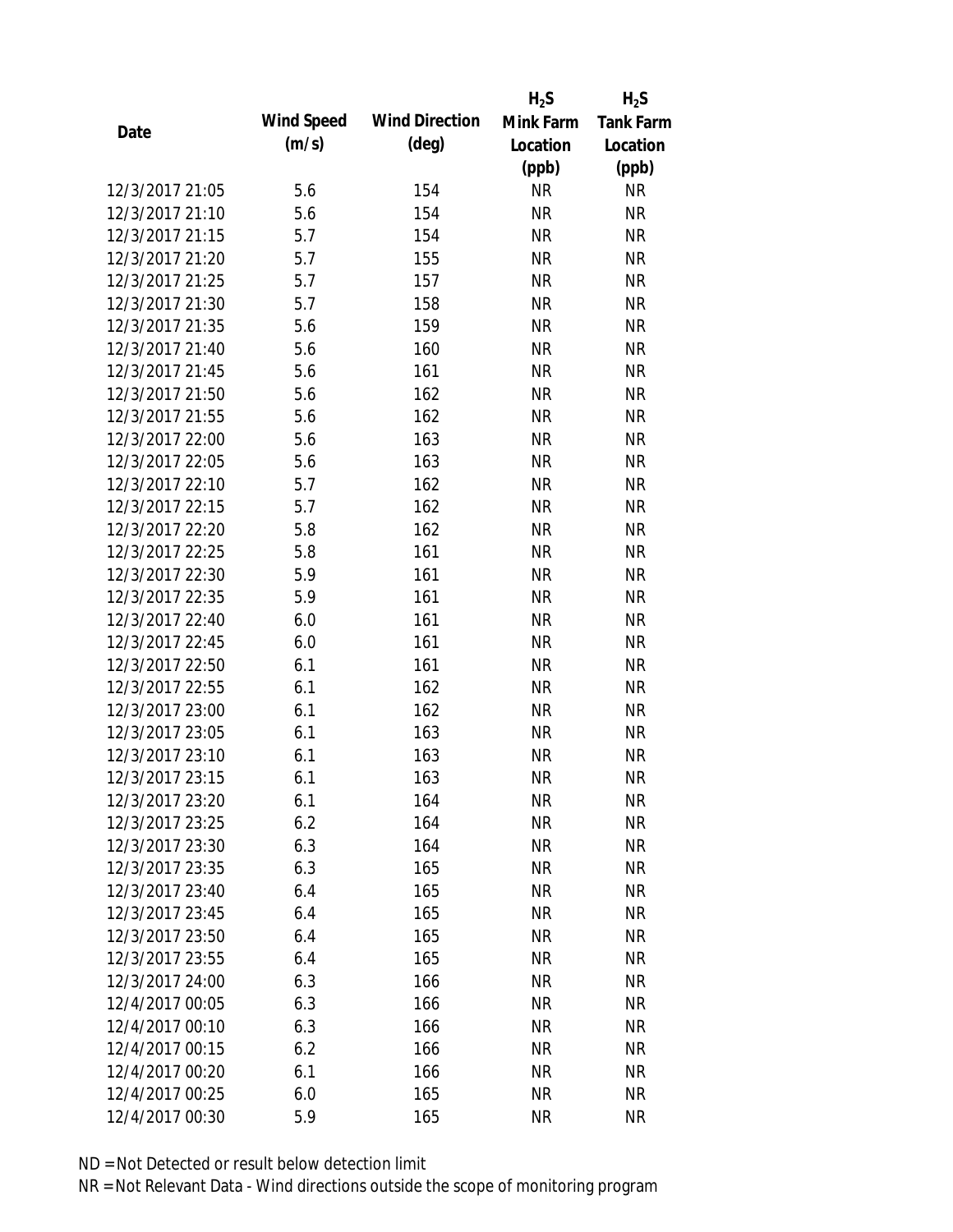|                 |            |                       | $H_2S$    | $H_2S$           |
|-----------------|------------|-----------------------|-----------|------------------|
| Date            | Wind Speed | <b>Wind Direction</b> | Mink Farm | <b>Tank Farm</b> |
|                 | (m/s)      | $(\text{deg})$        | Location  | Location         |
|                 |            |                       | (ppb)     | (ppb)            |
| 12/4/2017 00:35 | 5.8        | 164                   | <b>NR</b> | <b>NR</b>        |
| 12/4/2017 00:40 | 5.7        | 164                   | <b>NR</b> | <b>NR</b>        |
| 12/4/2017 00:45 | 5.7        | 163                   | <b>NR</b> | <b>NR</b>        |
| 12/4/2017 00:50 | 5.7        | 163                   | <b>NR</b> | <b>NR</b>        |
| 12/4/2017 00:55 | 5.7        | 162                   | <b>NR</b> | <b>NR</b>        |
| 12/4/2017 01:00 | 5.7        | 163                   | <b>NR</b> | <b>NR</b>        |
| 12/4/2017 01:05 | 5.7        | 163                   | <b>NR</b> | <b>NR</b>        |
| 12/4/2017 01:10 | 5.7        | 164                   | <b>NR</b> | <b>NR</b>        |
| 12/4/2017 01:15 | 5.6        | 166                   | <b>NR</b> | <b>NR</b>        |
| 12/4/2017 01:20 | 5.5        | 168                   | <b>NR</b> | <b>NR</b>        |
| 12/4/2017 01:25 | 5.4        | 169                   | <b>NR</b> | <b>NR</b>        |
| 12/4/2017 01:30 | 5.2        | 171                   | <b>NR</b> | <b>ND</b>        |
| 12/4/2017 01:35 | 5.1        | 172                   | <b>NR</b> | <b>ND</b>        |
| 12/4/2017 01:40 | 5.0        | 172                   | <b>NR</b> | <b>ND</b>        |
| 12/4/2017 01:45 | 5.0        | 172                   | <b>NR</b> | <b>ND</b>        |
| 12/4/2017 01:50 | 5.0        | 172                   | <b>NR</b> | <b>ND</b>        |
| 12/4/2017 01:55 | 5.1        | 171                   | <b>NR</b> | <b>ND</b>        |
| 12/4/2017 02:00 | 5.1        | 171                   | <b>NR</b> | <b>ND</b>        |
| 12/4/2017 02:05 | 5.2        | 171                   | <b>NR</b> | <b>ND</b>        |
| 12/4/2017 02:10 | 5.2        | 170                   | <b>NR</b> | <b>ND</b>        |
| 12/4/2017 02:15 | 5.2        | 170                   | <b>NR</b> | <b>ND</b>        |
| 12/4/2017 02:20 | 5.2        | 170                   | <b>NR</b> | <b>ND</b>        |
| 12/4/2017 02:25 | 5.3        | 169                   | <b>NR</b> | <b>NR</b>        |
| 12/4/2017 02:30 | 5.3        | 170                   | <b>NR</b> | <b>ND</b>        |
| 12/4/2017 02:35 | 5.4        | 169                   | <b>NR</b> | <b>NR</b>        |
| 12/4/2017 02:40 | 5.6        | 170                   | <b>NR</b> | <b>ND</b>        |
| 12/4/2017 02:45 | 5.7        | 170                   | <b>NR</b> | <b>ND</b>        |
| 12/4/2017 02:50 | 5.9        | 170                   | <b>NR</b> | <b>ND</b>        |
| 12/4/2017 02:55 | 5.9        | 170                   | <b>NR</b> | <b>ND</b>        |
| 12/4/2017 03:00 | 6.1        | 169                   | <b>NR</b> | <b>NR</b>        |
| 12/4/2017 03:05 | 6.1        | 169                   | <b>NR</b> | <b>NR</b>        |
| 12/4/2017 03:10 | 6.2        | 169                   | <b>NR</b> | <b>NR</b>        |
| 12/4/2017 03:15 | 6.2        | 168                   | <b>NR</b> | <b>NR</b>        |
| 12/4/2017 03:20 | 6.2        | 168                   | <b>NR</b> | <b>NR</b>        |
| 12/4/2017 03:25 | 6.2        | 168                   | <b>NR</b> | <b>NR</b>        |
| 12/4/2017 03:30 | 6.2        | 168                   | <b>NR</b> | <b>NR</b>        |
| 12/4/2017 03:35 | 6.2        | 168                   | <b>NR</b> | <b>NR</b>        |
| 12/4/2017 03:40 | 6.1        | 168                   | NR        | <b>NR</b>        |
| 12/4/2017 03:45 | 6.1        | 168                   | <b>NR</b> | <b>NR</b>        |
| 12/4/2017 03:50 | 6.1        | 168                   | <b>NR</b> | <b>NR</b>        |
| 12/4/2017 03:55 | 6.2        | 168                   | <b>NR</b> | <b>NR</b>        |
| 12/4/2017 04:00 | 6.3        | 169                   | <b>NR</b> | <b>NR</b>        |
|                 |            |                       |           |                  |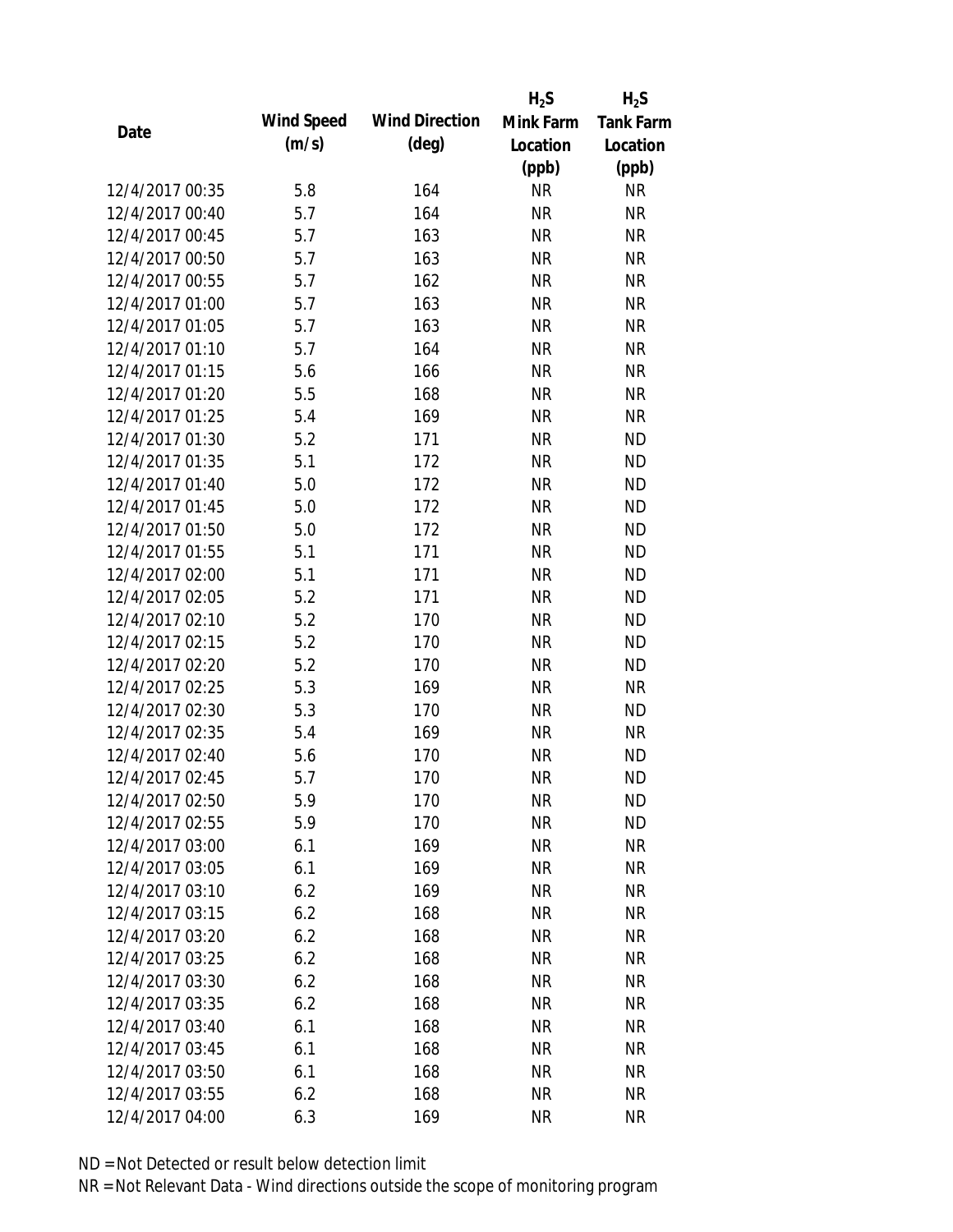|                 |            |                       | $H_2S$    | $H_2S$           |
|-----------------|------------|-----------------------|-----------|------------------|
|                 | Wind Speed | <b>Wind Direction</b> | Mink Farm | <b>Tank Farm</b> |
| Date            | (m/s)      | $(\text{deg})$        | Location  | Location         |
|                 |            |                       | (ppb)     | (ppb)            |
| 12/4/2017 04:05 | 6.4        | 169                   | <b>NR</b> | <b>NR</b>        |
| 12/4/2017 04:10 | 6.4        | 170                   | <b>NR</b> | $\mathbf{1}$     |
| 12/4/2017 04:15 | 6.5        | 170                   | <b>NR</b> | <b>ND</b>        |
| 12/4/2017 04:20 | 6.6        | 170                   | <b>NR</b> | <b>ND</b>        |
| 12/4/2017 04:25 | 6.6        | 170                   | <b>NR</b> | <b>ND</b>        |
| 12/4/2017 04:30 | 6.7        | 170                   | <b>NR</b> | <b>ND</b>        |
| 12/4/2017 04:35 | 6.8        | 169                   | <b>NR</b> | <b>NR</b>        |
| 12/4/2017 04:40 | 6.9        | 168                   | <b>NR</b> | <b>NR</b>        |
| 12/4/2017 04:45 | 7.0        | 168                   | <b>NR</b> | <b>NR</b>        |
| 12/4/2017 04:50 | 7.1        | 168                   | <b>NR</b> | <b>NR</b>        |
| 12/4/2017 04:55 | 7.3        | 168                   | <b>NR</b> | <b>NR</b>        |
| 12/4/2017 05:00 | 7.4        | 168                   | <b>NR</b> | <b>NR</b>        |
| 12/4/2017 05:05 | 7.4        | 168                   | <b>NR</b> | <b>NR</b>        |
| 12/4/2017 05:10 | 7.5        | 168                   | <b>NR</b> | <b>NR</b>        |
| 12/4/2017 05:15 | 7.5        | 169                   | <b>NR</b> | <b>NR</b>        |
| 12/4/2017 05:20 | 7.5        | 169                   | <b>NR</b> | <b>NR</b>        |
| 12/4/2017 05:25 | 7.4        | 170                   | <b>NR</b> | <b>ND</b>        |
| 12/4/2017 05:30 | 7.3        | 170                   | <b>NR</b> | <b>ND</b>        |
| 12/4/2017 05:35 | 7.2        | 171                   | <b>NR</b> | <b>ND</b>        |
| 12/4/2017 05:40 | 7.1        | 172                   | <b>NR</b> | <b>ND</b>        |
| 12/4/2017 05:45 | 7.0        | 172                   | <b>NR</b> | <b>ND</b>        |
| 12/4/2017 05:50 | 6.8        | 173                   | <b>NR</b> | <b>ND</b>        |
| 12/4/2017 05:55 | 6.7        | 174                   | <b>NR</b> | <b>ND</b>        |
| 12/4/2017 06:00 | 6.7        | 174                   | <b>NR</b> | <b>ND</b>        |
| 12/4/2017 06:05 | 6.7        | 175                   | <b>NR</b> | <b>ND</b>        |
| 12/4/2017 06:10 | 6.8        | 175                   | <b>NR</b> | <b>ND</b>        |
| 12/4/2017 06:15 | 6.9        | 175                   | <b>NR</b> | <b>ND</b>        |
| 12/4/2017 06:20 | 7.2        | 174                   | NR        | <b>ND</b>        |
| 12/4/2017 06:25 | 7.4        | 173                   | <b>NR</b> | <b>ND</b>        |
| 12/4/2017 06:30 | 7.6        | 172                   | <b>NR</b> | <b>ND</b>        |
| 12/4/2017 06:35 | 7.8        | 171                   | <b>NR</b> | <b>ND</b>        |
| 12/4/2017 06:40 | 7.9        | 171                   | <b>NR</b> | <b>ND</b>        |
| 12/4/2017 06:45 | 8.0        | 170                   | <b>NR</b> | $\mathbf{1}$     |
| 12/4/2017 06:50 | 8.0        | 171                   | <b>NR</b> | <b>ND</b>        |
| 12/4/2017 06:55 | 8.0        | 171                   | <b>NR</b> | <b>ND</b>        |
| 12/4/2017 07:00 | 7.9        | 171                   | <b>NR</b> | <b>ND</b>        |
| 12/4/2017 07:05 | 7.8        | 172                   | <b>NR</b> | <b>ND</b>        |
| 12/4/2017 07:10 | 7.7        | 172                   | <b>NR</b> | <b>ND</b>        |
| 12/4/2017 07:15 | 7.7        | 172                   | <b>NR</b> | <b>ND</b>        |
| 12/4/2017 07:20 | 7.7        | 172                   | <b>NR</b> | <b>ND</b>        |
| 12/4/2017 07:25 | 7.8        | 171                   | <b>NR</b> | <b>ND</b>        |
| 12/4/2017 07:30 | 7.9        | 171                   | <b>NR</b> | <b>ND</b>        |
|                 |            |                       |           |                  |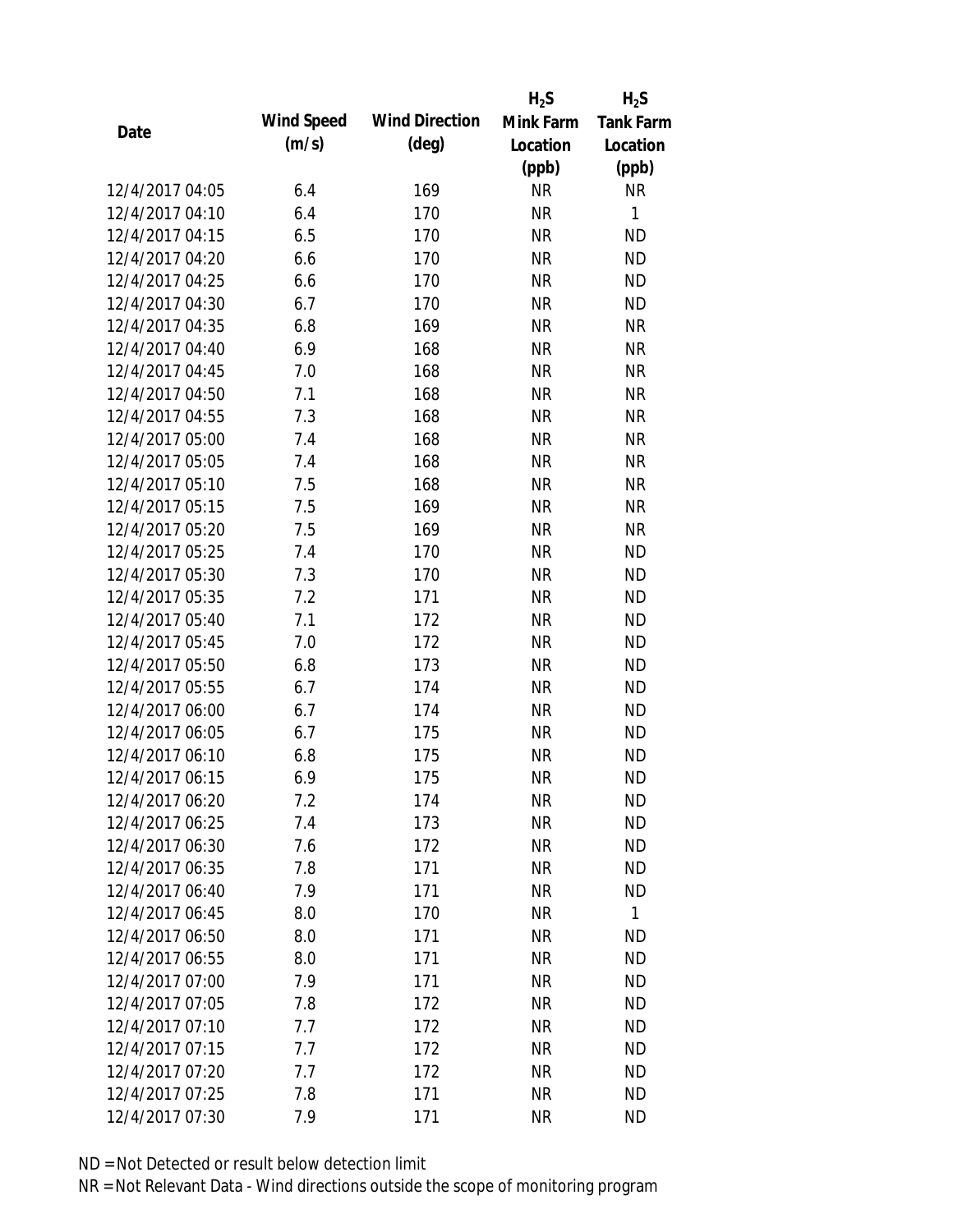|                 |            |                       | $H_2S$    | $H_2S$           |
|-----------------|------------|-----------------------|-----------|------------------|
| Date            | Wind Speed | <b>Wind Direction</b> | Mink Farm | <b>Tank Farm</b> |
|                 | (m/s)      | $(\text{deg})$        | Location  | Location         |
|                 |            |                       | (ppb)     | (ppb)            |
| 12/4/2017 07:35 | 8.1        | 171                   | <b>NR</b> | 1                |
| 12/4/2017 07:40 | 8.2        | 170                   | <b>NR</b> | <b>ND</b>        |
| 12/4/2017 07:45 | 8.2        | 170                   | <b>NR</b> | <b>ND</b>        |
| 12/4/2017 07:50 | 8.2        | 171                   | <b>NR</b> | <b>ND</b>        |
| 12/4/2017 07:55 | 8.1        | 171                   | <b>NR</b> | <b>ND</b>        |
| 12/4/2017 08:00 | 8.0        | 171                   | <b>NR</b> | <b>ND</b>        |
| 12/4/2017 08:05 | 7.9        | 172                   | <b>NR</b> | <b>ND</b>        |
| 12/4/2017 08:10 | 7.7        | 172                   | <b>NR</b> | <b>ND</b>        |
| 12/4/2017 08:15 | 7.6        | 172                   | <b>NR</b> | <b>ND</b>        |
| 12/4/2017 08:20 | 7.5        | 172                   | <b>NR</b> | <b>ND</b>        |
| 12/4/2017 08:25 | 7.5        | 172                   | <b>NR</b> | <b>ND</b>        |
| 12/4/2017 08:30 | 7.5        | 172                   | <b>NR</b> | <b>ND</b>        |
| 12/4/2017 08:35 | 7.6        | 173                   | <b>NR</b> | $\mathbf{1}$     |
| 12/4/2017 08:40 | 7.6        | 173                   | <b>NR</b> | <b>ND</b>        |
| 12/4/2017 08:45 | 7.7        | 173                   | <b>NR</b> | <b>ND</b>        |
| 12/4/2017 08:50 | 7.7        | 173                   | <b>NR</b> | <b>ND</b>        |
| 12/4/2017 08:55 | 7.7        | 174                   | <b>NR</b> | <b>ND</b>        |
| 12/4/2017 09:00 | 7.7        | 174                   | <b>NR</b> | <b>ND</b>        |
| 12/4/2017 09:05 | 7.7        | 174                   | <b>NR</b> | <b>ND</b>        |
| 12/4/2017 09:10 | 7.8        | 174                   | <b>NR</b> | <b>ND</b>        |
| 12/4/2017 09:15 | 7.8        | 173                   | <b>NR</b> | <b>ND</b>        |
| 12/4/2017 09:20 | 7.8        | 173                   | <b>NR</b> | <b>ND</b>        |
| 12/4/2017 09:25 | 7.8        | 172                   | <b>NR</b> | 1                |
| 12/4/2017 09:30 | 7.9        | 173                   | <b>NR</b> | <b>ND</b>        |
| 12/4/2017 09:35 | 7.9        | 173                   | <b>NR</b> | <b>ND</b>        |
| 12/4/2017 09:40 | 7.9        | 173                   | <b>NR</b> | <b>ND</b>        |
| 12/4/2017 09:45 | 7.9        | 174                   | <b>NR</b> | <b>ND</b>        |
| 12/4/2017 09:50 | 7.9        | 175                   | <b>NR</b> | <b>ND</b>        |
| 12/4/2017 09:55 | 8.0        | 175                   | <b>NR</b> | <b>ND</b>        |
| 12/4/2017 10:00 | 7.9        | 175                   | <b>NR</b> | <b>ND</b>        |
| 12/4/2017 10:05 | 7.9        | 175                   | <b>NR</b> | <b>ND</b>        |
| 12/4/2017 10:10 | 7.9        | 176                   | <b>NR</b> | <b>ND</b>        |
| 12/4/2017 10:15 | 8.0        | 176                   | <b>NR</b> | <b>ND</b>        |
| 12/4/2017 10:20 | 8.1        | 176                   | <b>NR</b> | <b>ND</b>        |
| 12/4/2017 10:25 | 8.1        | 177                   | <b>NR</b> | <b>ND</b>        |
| 12/4/2017 10:30 | 8.3        | 177                   | <b>NR</b> | <b>ND</b>        |
| 12/4/2017 10:35 | 8.4        | 178                   | <b>NR</b> | <b>ND</b>        |
| 12/4/2017 10:40 | 8.5        | 178                   | NR        | <b>ND</b>        |
| 12/4/2017 10:45 | 8.6        | 179                   | <b>NR</b> | $\mathbf{1}$     |
| 12/4/2017 10:50 | 8.6        | 179                   | <b>NR</b> | <b>ND</b>        |
| 12/4/2017 10:55 | 8.6        | 179                   | <b>NR</b> | <b>ND</b>        |
| 12/4/2017 11:00 | 8.6        | 180                   | <b>NR</b> | <b>ND</b>        |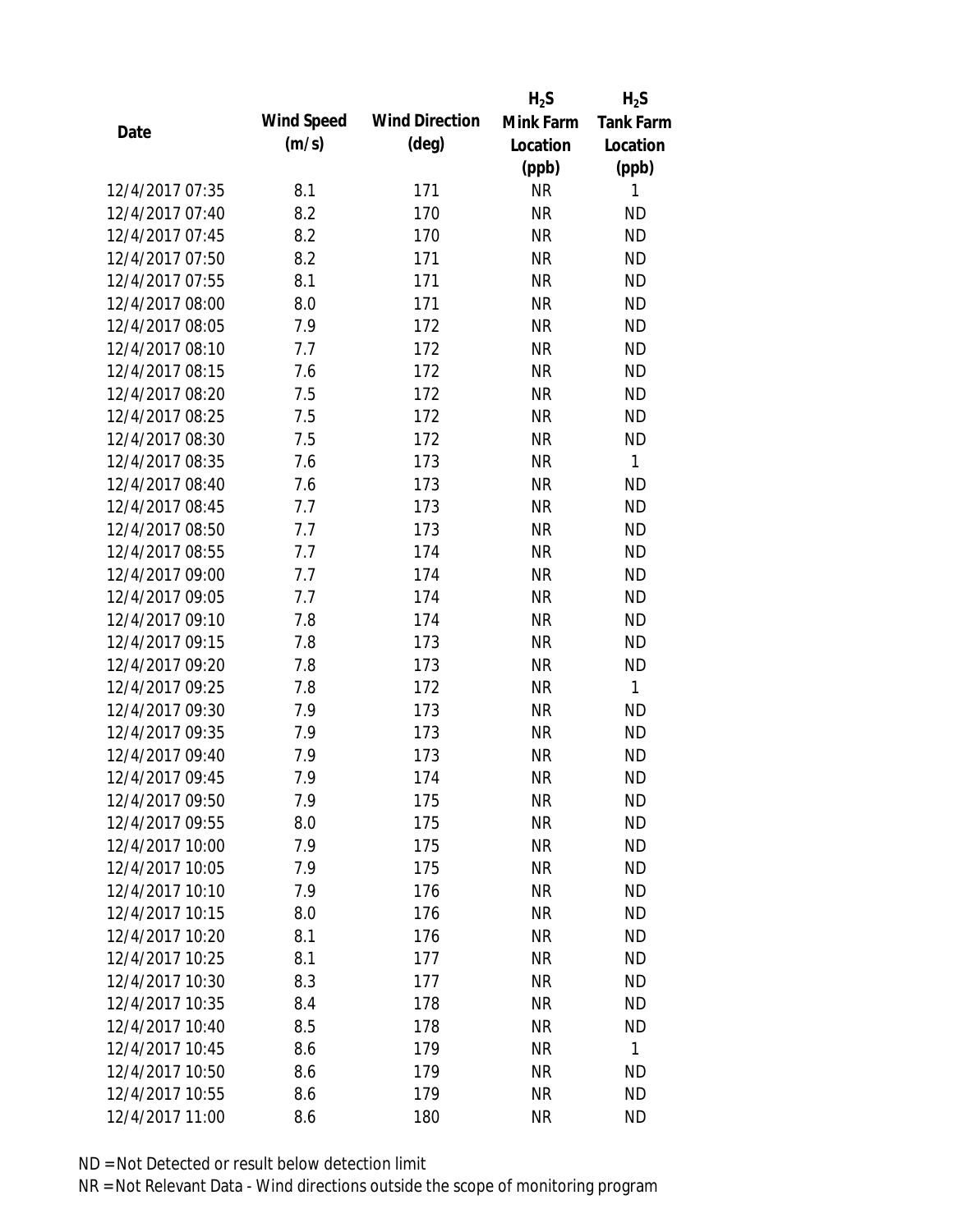|                 |            |                       | $H_2S$    | $H_2S$           |
|-----------------|------------|-----------------------|-----------|------------------|
| Date            | Wind Speed | <b>Wind Direction</b> | Mink Farm | <b>Tank Farm</b> |
|                 | (m/s)      | $(\text{deg})$        | Location  | Location         |
|                 |            |                       | (ppb)     | (ppb)            |
| 12/4/2017 11:05 | 8.5        | 180                   | <b>NR</b> | <b>ND</b>        |
| 12/4/2017 11:10 | 8.4        | 181                   | <b>NR</b> | <b>ND</b>        |
| 12/4/2017 11:15 | 8.3        | 181                   | <b>NR</b> | <b>ND</b>        |
| 12/4/2017 11:20 | 8.2        | 181                   | <b>NR</b> | <b>ND</b>        |
| 12/4/2017 11:25 | 8.2        | 182                   | <b>NR</b> | <b>ND</b>        |
| 12/4/2017 11:30 | 8.1        | 182                   | <b>NR</b> | <b>ND</b>        |
| 12/4/2017 11:35 | 8.0        | 182                   | <b>NR</b> | <b>ND</b>        |
| 12/4/2017 11:40 | 8.0        | 182                   | <b>NR</b> | <b>ND</b>        |
| 12/4/2017 11:45 | 8.0        | 182                   | <b>NR</b> | <b>ND</b>        |
| 12/4/2017 11:50 | 8.0        | 183                   | <b>NR</b> | 1                |
| 12/4/2017 11:55 | 8.1        | 183                   | <b>NR</b> | 1                |
| 12/4/2017 12:00 | 8.2        | 184                   | <b>NR</b> | $\mathbf{1}$     |
| 12/4/2017 12:05 | 8.3        | 184                   | <b>NR</b> | 1                |
| 12/4/2017 12:10 | 8.4        | 184                   | <b>NR</b> | 1                |
| 12/4/2017 12:15 | 8.4        | 183                   | <b>NR</b> | 1                |
| 12/4/2017 12:20 | 8.3        | 183                   | <b>NR</b> | 1                |
| 12/4/2017 12:25 | 8.3        | 183                   | <b>NR</b> | 1                |
| 12/4/2017 12:30 | 8.2        | 183                   | <b>NR</b> | $\mathbf{1}$     |
| 12/4/2017 12:35 | 8.1        | 183                   | <b>NR</b> | $\mathbf{1}$     |
| 12/4/2017 12:40 | 8.0        | 184                   | <b>NR</b> | 1                |
| 12/4/2017 12:45 | 7.9        | 184                   | <b>NR</b> | 1                |
| 12/4/2017 12:50 | 7.8        | 185                   | <b>NR</b> | 1                |
| 12/4/2017 12:55 | 7.8        | 186                   | <b>NR</b> | 1                |
| 12/4/2017 13:00 | 7.8        | 186                   | <b>NR</b> | $\mathbf{1}$     |
| 12/4/2017 13:05 | 7.8        | 186                   | <b>NR</b> | 1                |
| 12/4/2017 13:10 | 7.8        | 186                   | <b>NR</b> | <b>ND</b>        |
| 12/4/2017 13:15 | 7.8        | 187                   | <b>NR</b> | <b>ND</b>        |
| 12/4/2017 13:20 | 7.9        | 187                   | NR        | <b>ND</b>        |
| 12/4/2017 13:25 | 7.9        | 188                   | <b>NR</b> | <b>ND</b>        |
| 12/4/2017 13:30 | 7.9        | 189                   | <b>NR</b> | <b>ND</b>        |
| 12/4/2017 13:35 | 8.0        | 190                   | <b>NR</b> | <b>ND</b>        |
| 12/4/2017 13:40 | 8.2        | 191                   | NR        | <b>ND</b>        |
| 12/4/2017 13:45 | 8.3        | 192                   | <b>NR</b> | <b>ND</b>        |
| 12/4/2017 13:50 | 8.5        | 192                   | <b>NR</b> | <b>ND</b>        |
| 12/4/2017 13:55 | 8.6        | 192                   | <b>NR</b> | <b>ND</b>        |
| 12/4/2017 14:00 | 8.8        | 192                   | <b>NR</b> | <b>ND</b>        |
| 12/4/2017 14:05 | 8.9        | 191                   | <b>NR</b> | <b>ND</b>        |
| 12/4/2017 14:10 | 8.9        | 191                   | NR        | 1                |
| 12/4/2017 14:15 | 8.9        | 192                   | NR        | 1                |
| 12/4/2017 14:20 | 8.9        | 193                   | NR        | 1                |
| 12/4/2017 14:25 | 9.0        | 193                   | <b>NR</b> | 1                |
| 12/4/2017 14:30 | 9.0        | 194                   | <b>NR</b> | 1                |
|                 |            |                       |           |                  |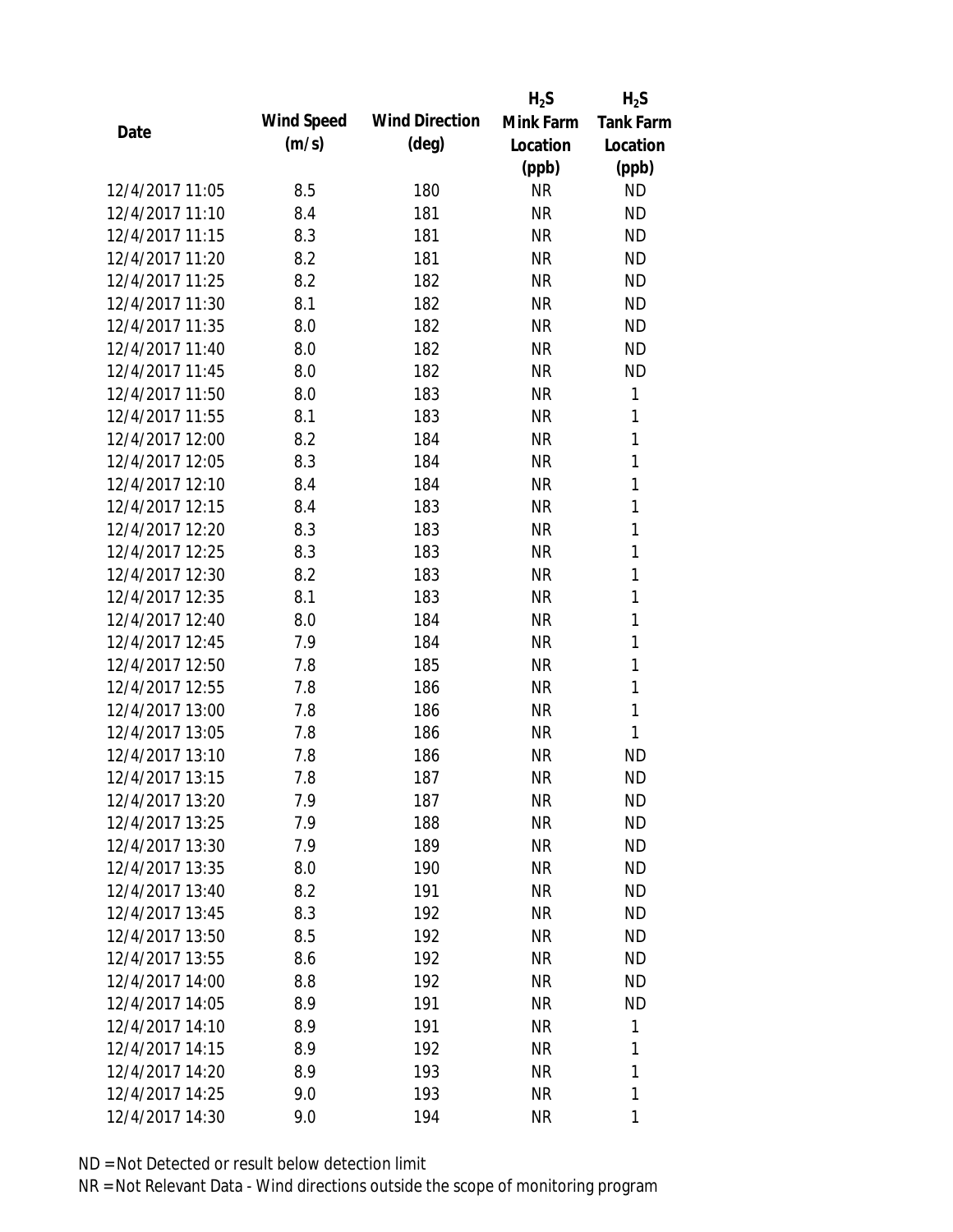|                 |            |                       | $H_2S$    | $H_2S$           |
|-----------------|------------|-----------------------|-----------|------------------|
| Date            | Wind Speed | <b>Wind Direction</b> | Mink Farm | <b>Tank Farm</b> |
|                 | (m/s)      | $(\text{deg})$        | Location  | Location         |
|                 |            |                       | (ppb)     | (ppb)            |
| 12/4/2017 14:35 | 9.0        | 195                   | <b>NR</b> | 1                |
| 12/4/2017 14:40 | 9.0        | 195                   | <b>NR</b> | 1                |
| 12/4/2017 14:45 | 9.0        | 195                   | <b>NR</b> | 1                |
| 12/4/2017 14:50 | 9.0        | 194                   | <b>NR</b> | <b>ND</b>        |
| 12/4/2017 14:55 | 8.9        | 193                   | <b>NR</b> | <b>ND</b>        |
| 12/4/2017 15:00 | 8.8        | 193                   | <b>NR</b> | <b>ND</b>        |
| 12/4/2017 15:05 | 8.7        | 193                   | <b>NR</b> | <b>ND</b>        |
| 12/4/2017 15:10 | 8.5        | 193                   | <b>NR</b> | <b>ND</b>        |
| 12/4/2017 15:15 | 8.3        | 193                   | <b>NR</b> | <b>ND</b>        |
| 12/4/2017 15:20 | 8.2        | 194                   | <b>NR</b> | <b>ND</b>        |
| 12/4/2017 15:25 | 8.0        | 194                   | <b>NR</b> | <b>ND</b>        |
| 12/4/2017 15:30 | 7.8        | 195                   | <b>NR</b> | <b>ND</b>        |
| 12/4/2017 15:35 | 7.6        | 195                   | <b>NR</b> | <b>ND</b>        |
| 12/4/2017 15:40 | 7.5        | 195                   | <b>NR</b> | <b>ND</b>        |
| 12/4/2017 15:45 | 7.4        | 195                   | <b>NR</b> | <b>ND</b>        |
| 12/4/2017 15:50 | 7.2        | 196                   | <b>NR</b> | <b>ND</b>        |
| 12/4/2017 15:55 | 7.0        | 196                   | <b>NR</b> | <b>ND</b>        |
| 12/4/2017 16:00 | 7.0        | 196                   | <b>NR</b> | <b>ND</b>        |
| 12/4/2017 16:05 | 7.0        | 196                   | <b>NR</b> | <b>ND</b>        |
| 12/4/2017 16:10 | 7.1        | 196                   | <b>NR</b> | <b>ND</b>        |
| 12/4/2017 16:15 | 7.2        | 196                   | <b>NR</b> | <b>ND</b>        |
| 12/4/2017 16:20 | 7.4        | 195                   | <b>NR</b> | <b>ND</b>        |
| 12/4/2017 16:25 | 7.6        | 195                   | <b>NR</b> | <b>ND</b>        |
| 12/4/2017 16:30 | 7.8        | 194                   | <b>NR</b> | <b>ND</b>        |
| 12/4/2017 16:35 | 8.0        | 194                   | <b>NR</b> | <b>ND</b>        |
| 12/4/2017 16:40 | 8.2        | 193                   | <b>NR</b> | <b>ND</b>        |
| 12/4/2017 16:45 | 8.4        | 192                   | <b>NR</b> | <b>ND</b>        |
| 12/4/2017 16:50 | 8.6        | 190                   | <b>NR</b> | <b>ND</b>        |
| 12/4/2017 16:55 | 8.7        | 189                   | <b>NR</b> | <b>ND</b>        |
| 12/4/2017 17:00 | 8.7        | 188                   | <b>NR</b> | <b>ND</b>        |
| 12/4/2017 17:05 | 8.6        | 187                   | <b>NR</b> | <b>ND</b>        |
| 12/4/2017 17:10 | 8.5        | 187                   | <b>NR</b> | <b>ND</b>        |
| 12/4/2017 17:15 | 8.4        | 187                   | <b>NR</b> | <b>ND</b>        |
| 12/4/2017 17:20 | 8.2        | 187                   | <b>NR</b> | <b>ND</b>        |
| 12/4/2017 17:25 | 8.1        | 187                   | <b>NR</b> | <b>ND</b>        |
| 12/4/2017 17:30 | 8.0        | 188                   | <b>NR</b> | <b>ND</b>        |
| 12/4/2017 17:35 | 8.1        | 188                   | <b>NR</b> | <b>ND</b>        |
| 12/4/2017 17:40 | 8.1        | 188                   | NR        | $\mathbf{1}$     |
| 12/4/2017 17:45 | 8.2        | 188                   | <b>NR</b> | <b>ND</b>        |
| 12/4/2017 17:50 | 8.2        | 188                   | <b>NR</b> | <b>ND</b>        |
| 12/4/2017 17:55 | 8.3        | 187                   | <b>NR</b> | <b>ND</b>        |
| 12/4/2017 18:00 | 8.3        | 187                   | <b>NR</b> | <b>ND</b>        |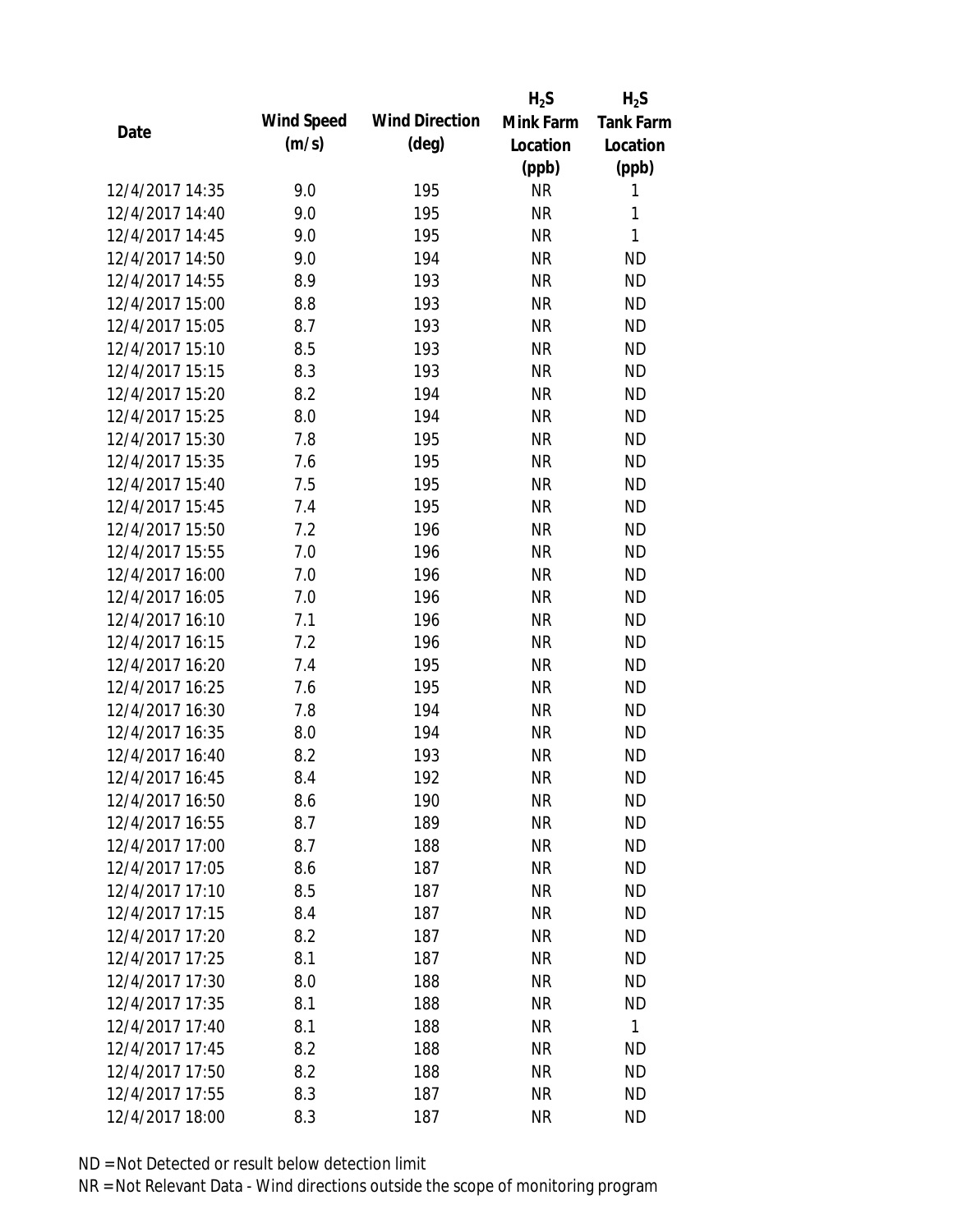|                 |            |                       | $H_2S$    | $H_2S$           |
|-----------------|------------|-----------------------|-----------|------------------|
| Date            | Wind Speed | <b>Wind Direction</b> | Mink Farm | <b>Tank Farm</b> |
|                 | (m/s)      | $(\text{deg})$        | Location  | Location         |
|                 |            |                       | (ppb)     | (ppb)            |
| 12/4/2017 18:05 | 8.4        | 186                   | <b>NR</b> | <b>ND</b>        |
| 12/4/2017 18:10 | 8.6        | 186                   | <b>NR</b> | <b>ND</b>        |
| 12/4/2017 18:15 | 8.7        | 187                   | <b>NR</b> | <b>ND</b>        |
| 12/4/2017 18:20 | 8.9        | 187                   | <b>NR</b> | <b>ND</b>        |
| 12/4/2017 18:25 | 9.1        | 187                   | <b>NR</b> | <b>ND</b>        |
| 12/4/2017 18:30 | 9.2        | 187                   | <b>NR</b> | 1                |
| 12/4/2017 18:35 | 9.3        | 187                   | <b>NR</b> | 1                |
| 12/4/2017 18:40 | 9.4        | 187                   | <b>NR</b> | $\mathbf{1}$     |
| 12/4/2017 18:45 | 9.4        | 187                   | <b>NR</b> | 1                |
| 12/4/2017 18:50 | 9.5        | 187                   | <b>NR</b> | 1                |
| 12/4/2017 18:55 | 9.5        | 187                   | <b>NR</b> | 1                |
| 12/4/2017 19:00 | 9.5        | 186                   | <b>NR</b> | 1                |
| 12/4/2017 19:05 | 9.5        | 186                   | <b>NR</b> | 1                |
| 12/4/2017 19:10 | 9.4        | 186                   | <b>NR</b> | 1                |
| 12/4/2017 19:15 | 9.5        | 186                   | <b>NR</b> | 1                |
| 12/4/2017 19:20 | 9.5        | 186                   | <b>NR</b> | <b>ND</b>        |
| 12/4/2017 19:25 | 9.4        | 186                   | <b>NR</b> | <b>ND</b>        |
| 12/4/2017 19:30 | 9.3        | 186                   | <b>NR</b> | <b>ND</b>        |
| 12/4/2017 19:35 | 9.3        | 186                   | <b>NR</b> | <b>ND</b>        |
| 12/4/2017 19:40 | 9.2        | 186                   | <b>NR</b> | <b>ND</b>        |
| 12/4/2017 19:45 | 8.9        | 186                   | <b>NR</b> | <b>ND</b>        |
| 12/4/2017 19:50 | 8.7        | 186                   | <b>NR</b> | 1                |
| 12/4/2017 19:55 | 8.5        | 187                   | <b>NR</b> | 1                |
| 12/4/2017 20:00 | 8.4        | 187                   | <b>NR</b> | 1                |
| 12/4/2017 20:05 | 8.3        | 187                   | <b>NR</b> | 1                |
| 12/4/2017 20:10 | 8.3        | 187                   | <b>NR</b> | 1                |
| 12/4/2017 20:15 | 8.5        | 187                   | <b>NR</b> | 1                |
| 12/4/2017 20:20 | 8.7        | 187                   | <b>NR</b> | 1                |
| 12/4/2017 20:25 | 8.9        | 187                   | <b>NR</b> | 1                |
| 12/4/2017 20:30 | 9.1        | 186                   | <b>NR</b> | 1                |
| 12/4/2017 20:35 | 9.2        | 186                   | <b>NR</b> | 1                |
| 12/4/2017 20:40 | 9.2        | 186                   | <b>NR</b> | 1                |
| 12/4/2017 20:45 | 9.2        | 186                   | <b>NR</b> | <b>ND</b>        |
| 12/4/2017 20:50 | 9.2        | 186                   | <b>NR</b> | <b>ND</b>        |
| 12/4/2017 20:55 | 9.2        | 187                   | <b>NR</b> | <b>ND</b>        |
| 12/4/2017 21:00 | 9.1        | 187                   | <b>NR</b> | <b>ND</b>        |
| 12/4/2017 21:05 | 9.1        | 188                   | <b>NR</b> | <b>ND</b>        |
| 12/4/2017 21:10 | 9.2        | 188                   | NR        | <b>ND</b>        |
| 12/4/2017 21:15 | 9.3        | 188                   | <b>NR</b> | $\mathbf{1}$     |
| 12/4/2017 21:20 | 9.4        | 189                   | <b>NR</b> | 1                |
| 12/4/2017 21:25 | 9.4        | 189                   | <b>NR</b> | <b>ND</b>        |
| 12/4/2017 21:30 | 9.5        | 189                   | <b>NR</b> | <b>ND</b>        |
|                 |            |                       |           |                  |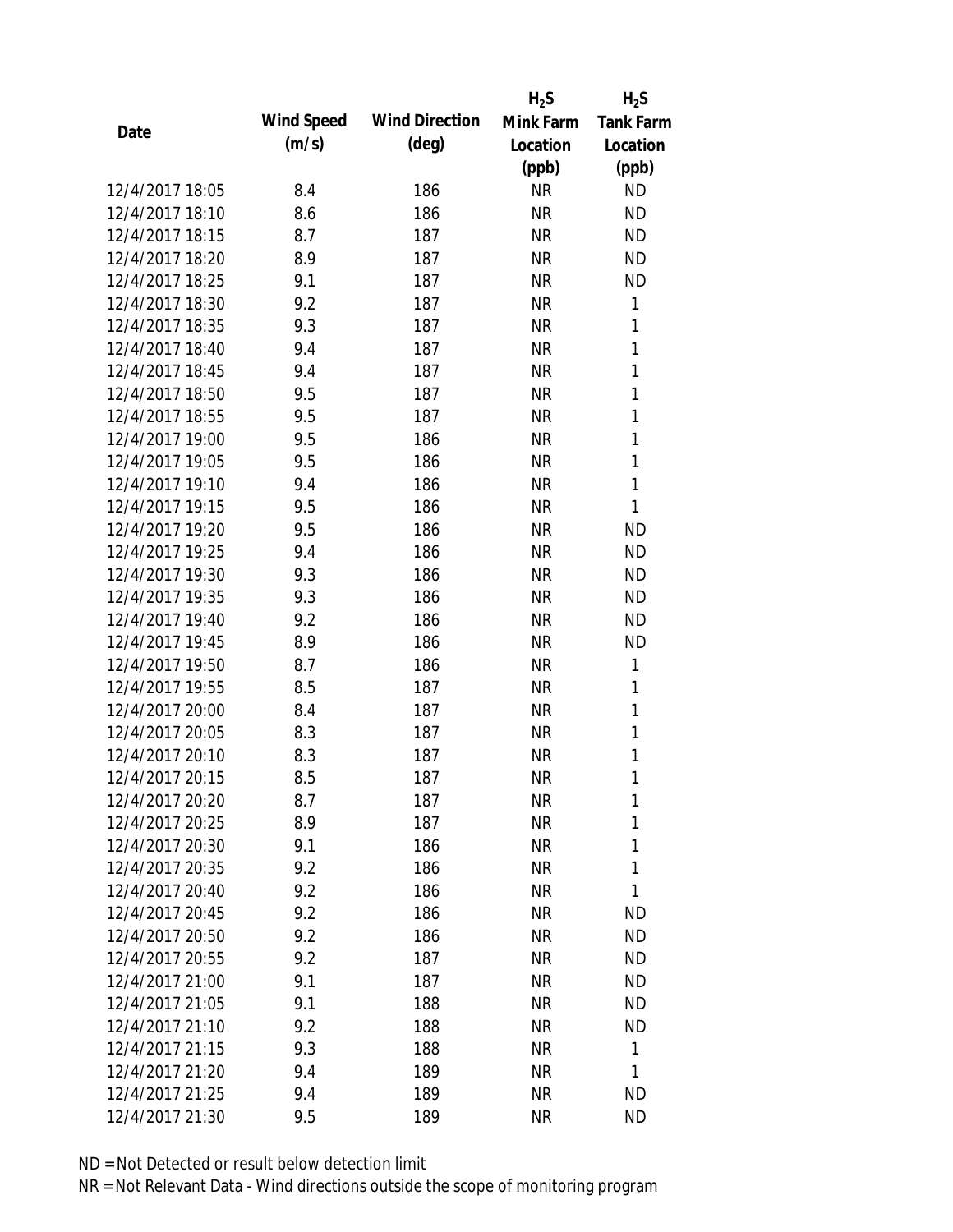|                 |            |                       | $H_2S$    | $H_2S$           |
|-----------------|------------|-----------------------|-----------|------------------|
| Date            | Wind Speed | <b>Wind Direction</b> | Mink Farm | <b>Tank Farm</b> |
|                 | (m/s)      | $(\text{deg})$        | Location  | Location         |
|                 |            |                       | (ppb)     | (ppb)            |
| 12/4/2017 21:35 | 9.7        | 189                   | <b>NR</b> | <b>ND</b>        |
| 12/4/2017 21:40 | 9.8        | 189                   | <b>NR</b> | <b>ND</b>        |
| 12/4/2017 21:45 | 9.9        | 190                   | <b>NR</b> | <b>ND</b>        |
| 12/4/2017 21:50 | 10.0       | 191                   | <b>NR</b> | <b>ND</b>        |
| 12/4/2017 21:55 | 10.1       | 191                   | <b>NR</b> | <b>ND</b>        |
| 12/4/2017 22:00 | 10.2       | 192                   | <b>NR</b> | <b>ND</b>        |
| 12/4/2017 22:05 | 10.2       | 193                   | <b>NR</b> | <b>ND</b>        |
| 12/4/2017 22:10 | 10.2       | 194                   | <b>NR</b> | <b>ND</b>        |
| 12/4/2017 22:15 | 10.1       | 194                   | <b>NR</b> | <b>ND</b>        |
| 12/4/2017 22:20 | 10.0       | 195                   | <b>NR</b> | <b>ND</b>        |
| 12/4/2017 22:25 | 9.8        | 196                   | <b>NR</b> | <b>ND</b>        |
| 12/4/2017 22:30 | 9.7        | 197                   | <b>NR</b> | 1                |
| 12/4/2017 22:35 | 9.6        | 197                   | <b>NR</b> | 1                |
| 12/4/2017 22:40 | 9.4        | 197                   | <b>NR</b> | 1                |
| 12/4/2017 22:45 | 9.2        | 198                   | <b>NR</b> | 1                |
| 12/4/2017 22:50 | 9.0        | 198                   | <b>NR</b> | 1                |
| 12/4/2017 22:55 | 8.8        | 198                   | <b>NR</b> | 1                |
| 12/4/2017 23:00 | 8.6        | 199                   | <b>NR</b> | 1                |
| 12/4/2017 23:05 | 8.5        | 200                   | <b>NR</b> | $\mathbf{1}$     |
| 12/4/2017 23:10 | 8.4        | 201                   | <b>NR</b> | 1                |
| 12/4/2017 23:15 | 8.5        | 203                   | <b>NR</b> | 1                |
| 12/4/2017 23:20 | 8.7        | 205                   | <b>NR</b> | 1                |
| 12/4/2017 23:25 | 9.0        | 208                   | <b>NR</b> | 1                |
| 12/4/2017 23:30 | 9.2        | 212                   | <b>NR</b> | 1                |
| 12/4/2017 23:35 | 9.5        | 218                   | <b>NR</b> | 1                |
| 12/4/2017 23:40 | 9.7        | 225                   | <b>NR</b> | 1                |
| 12/4/2017 23:45 | 9.9        | 232                   | <b>ND</b> | 1                |
| 12/4/2017 23:50 | 10.0       | 240                   | ND        | 1                |
| 12/4/2017 23:55 | 10.0       | 247                   | <b>ND</b> | 1                |
| 12/4/2017 24:00 | 10.0       | 253                   | <b>ND</b> | 1                |
| 12/5/2017 00:05 | 10.0       | 256                   | <b>ND</b> | 1                |
| 12/5/2017 00:10 | 10.0       | 259                   | <b>ND</b> | 1                |
| 12/5/2017 00:15 | 9.9        | 261                   | ND        | 1                |
| 12/5/2017 00:20 | 9.8        | 262                   | <b>ND</b> | 1                |
| 12/5/2017 00:25 | 9.6        | 262                   | <b>ND</b> | ND               |
| 12/5/2017 00:30 | 9.2        | 262                   | <b>ND</b> | <b>ND</b>        |
| 12/5/2017 00:35 | 8.9        | 263                   | ND        | <b>ND</b>        |
| 12/5/2017 00:40 | 8.4        | 262                   | ND        | <b>ND</b>        |
| 12/5/2017 00:45 | 7.9        | 262                   | <b>ND</b> | <b>ND</b>        |
| 12/5/2017 00:50 | 7.5        | 261                   | <b>ND</b> | <b>ND</b>        |
| 12/5/2017 00:55 | 7.2        | 260                   | <b>ND</b> | ND               |
| 12/5/2017 01:00 | 7.0        | 259                   | <b>ND</b> | <b>ND</b>        |
|                 |            |                       |           |                  |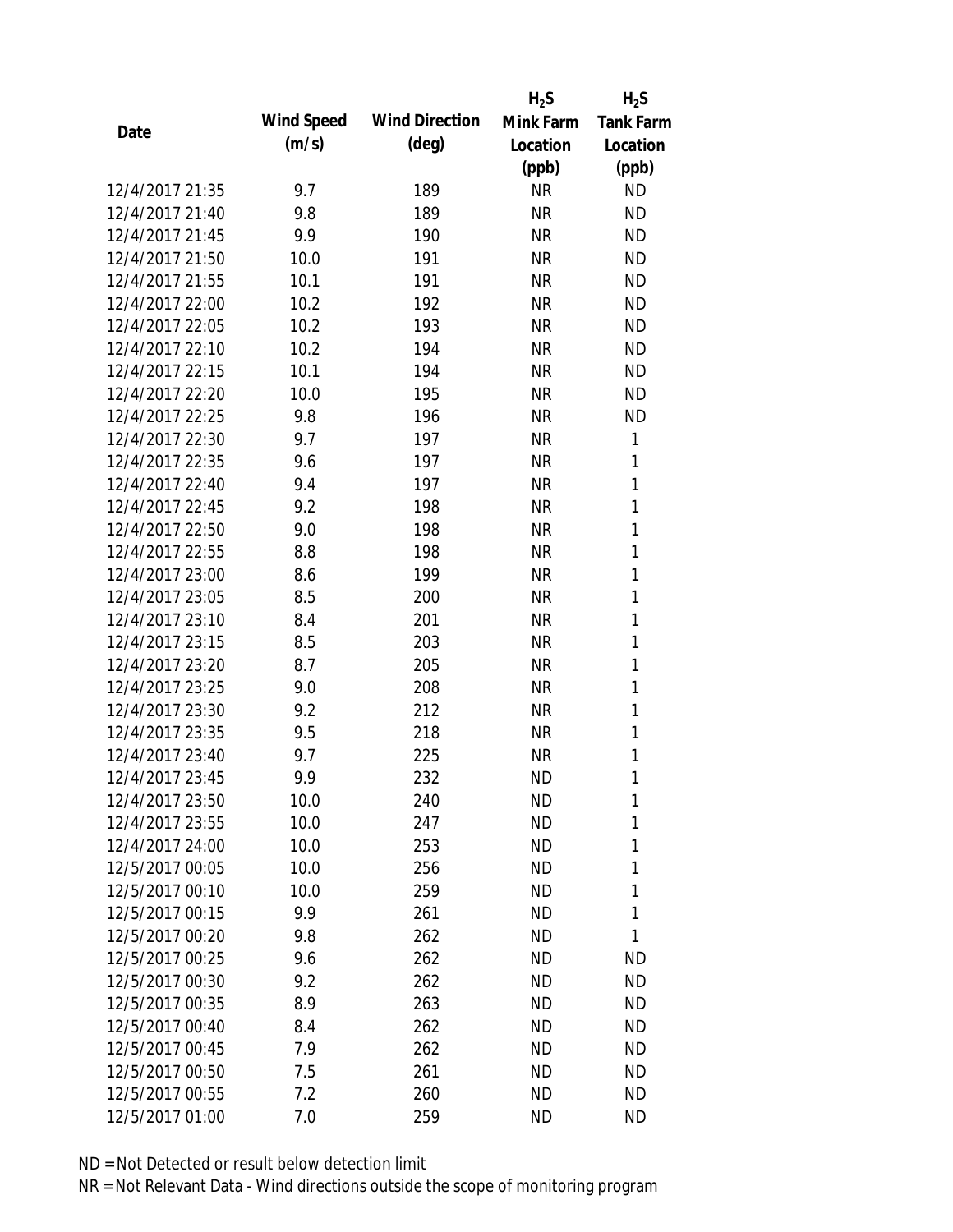|                 |                   |                       | $H_2S$    | $H_2S$           |
|-----------------|-------------------|-----------------------|-----------|------------------|
| Date            | <b>Wind Speed</b> | <b>Wind Direction</b> | Mink Farm | <b>Tank Farm</b> |
|                 | (m/s)             | $(\text{deg})$        | Location  | Location         |
|                 |                   |                       | (ppb)     | (ppb)            |
| 12/5/2017 01:05 | 6.9               | 258                   | <b>ND</b> | <b>ND</b>        |
| 12/5/2017 01:10 | 6.9               | 258                   | <b>ND</b> | <b>ND</b>        |
| 12/5/2017 01:15 | 7.1               | 258                   | <b>ND</b> | <b>ND</b>        |
| 12/5/2017 01:20 | 7.4               | 258                   | <b>ND</b> | <b>ND</b>        |
| 12/5/2017 01:25 | 7.6               | 258                   | <b>ND</b> | <b>ND</b>        |
| 12/5/2017 01:30 | 8.0               | 258                   | <b>ND</b> | <b>ND</b>        |
| 12/5/2017 01:35 | 8.3               | 257                   | <b>ND</b> | <b>ND</b>        |
| 12/5/2017 01:40 | 8.7               | 257                   | <b>ND</b> | 1                |
| 12/5/2017 01:45 | 9.0               | 256                   | <b>ND</b> | 1                |
| 12/5/2017 01:50 | 9.3               | 255                   | <b>ND</b> | 1                |
| 12/5/2017 01:55 | 9.5               | 255                   | <b>ND</b> | 1                |
| 12/5/2017 02:00 | 9.6               | 254                   | <b>ND</b> | 1                |
| 12/5/2017 02:05 | 9.7               | 254                   | <b>ND</b> | 1                |
| 12/5/2017 02:10 | 9.7               | 255                   | <b>ND</b> | 1                |
| 12/5/2017 02:15 | 9.7               | 255                   | <b>ND</b> | 1                |
| 12/5/2017 02:20 | 9.7               | 257                   | <b>ND</b> | 1                |
| 12/5/2017 02:25 | 9.6               | 258                   | <b>ND</b> | 1                |
| 12/5/2017 02:30 | 9.5               | 260                   | <b>ND</b> | 1                |
| 12/5/2017 02:35 | 9.5               | 262                   | <b>ND</b> | 1                |
| 12/5/2017 02:40 | 9.4               | 263                   | <b>ND</b> | 1                |
| 12/5/2017 02:45 | 9.3               | 264                   | <b>ND</b> | 1                |
| 12/5/2017 02:50 | 9.3               | 264                   | <b>ND</b> | 1                |
| 12/5/2017 02:55 | 9.3               | 264                   | 1         | 1                |
| 12/5/2017 03:00 | 9.4               | 263                   | 1         | 1                |
| 12/5/2017 03:05 | 9.5               | 261                   | 1         | 1                |
| 12/5/2017 03:10 | 9.6               | 260                   | <b>ND</b> | 1                |
| 12/5/2017 03:15 | 9.6               | 259                   | <b>ND</b> | <b>ND</b>        |
| 12/5/2017 03:20 | 9.5               | 259                   | ND        | <b>ND</b>        |
| 12/5/2017 03:25 | 9.4               | 259                   | <b>ND</b> | <b>ND</b>        |
| 12/5/2017 03:30 | 9.2               | 258                   | <b>ND</b> | <b>ND</b>        |
| 12/5/2017 03:35 | 9.0               | 258                   | <b>ND</b> | <b>ND</b>        |
| 12/5/2017 03:40 | 8.8               | 257                   | <b>ND</b> | <b>ND</b>        |
| 12/5/2017 03:45 | 8.7               | 257                   | <b>ND</b> | 1                |
| 12/5/2017 03:50 | 8.7               | 256                   | <b>ND</b> | 1                |
| 12/5/2017 03:55 | 8.7               | 256                   | <b>ND</b> | ND               |
| 12/5/2017 04:00 | 8.8               | 255                   | <b>ND</b> | <b>ND</b>        |
| 12/5/2017 04:05 | 8.9               | 255                   | <b>ND</b> | <b>ND</b>        |
| 12/5/2017 04:10 | 9.0               | 254                   | ND        | <b>ND</b>        |
| 12/5/2017 04:15 | 9.1               | 254                   | <b>ND</b> | <b>ND</b>        |
| 12/5/2017 04:20 | 9.3               | 254                   | <b>ND</b> | <b>ND</b>        |
| 12/5/2017 04:25 | 9.4               | 253                   | <b>ND</b> | ND               |
| 12/5/2017 04:30 | 9.5               | 253                   | <b>ND</b> | 1                |
|                 |                   |                       |           |                  |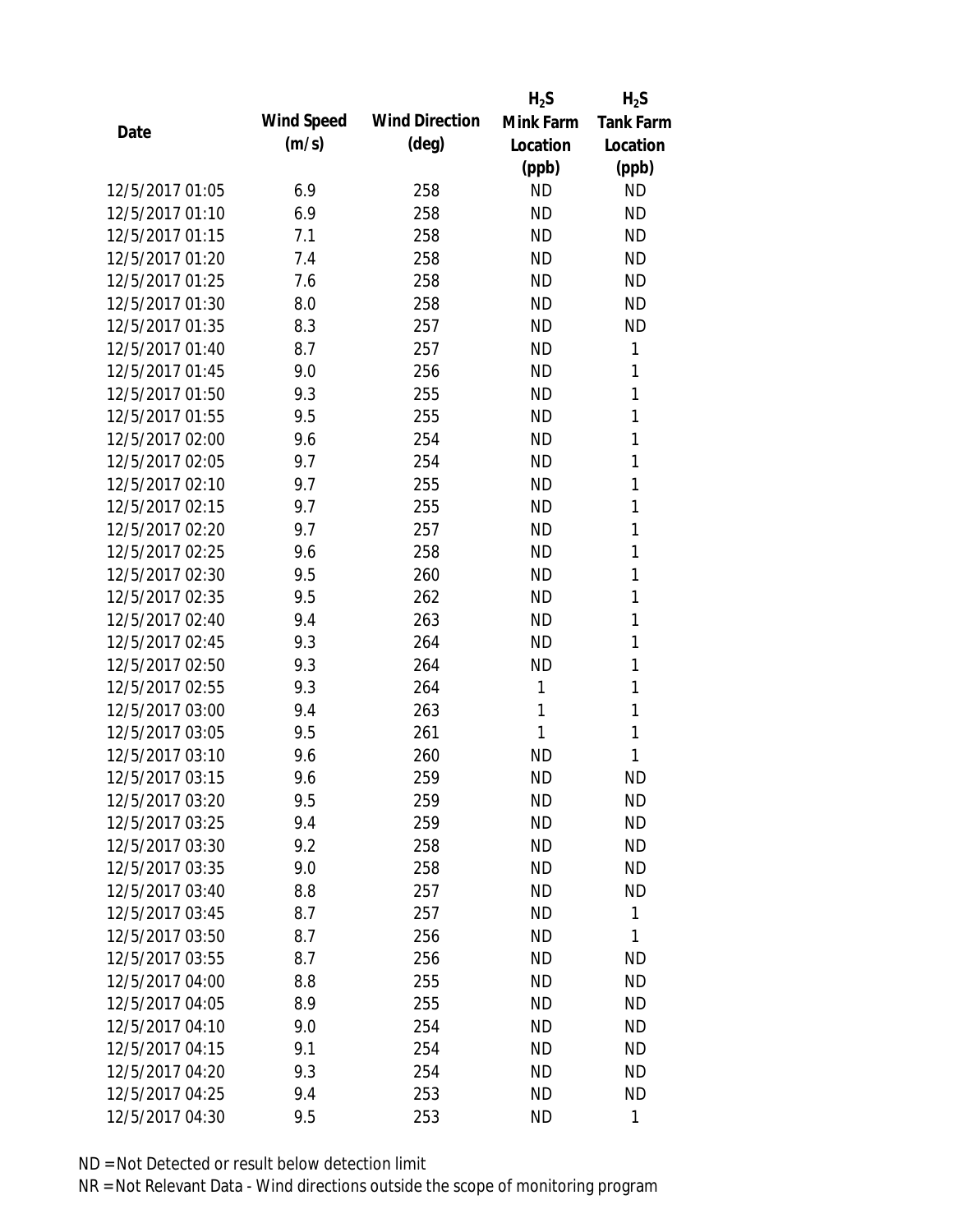|                 |            |                       | $H_2S$    | $H_2S$           |
|-----------------|------------|-----------------------|-----------|------------------|
| Date            | Wind Speed | <b>Wind Direction</b> | Mink Farm | <b>Tank Farm</b> |
|                 | (m/s)      | $(\text{deg})$        | Location  | Location         |
|                 |            |                       | (ppb)     | (ppb)            |
| 12/5/2017 04:35 | 9.6        | 253                   | <b>ND</b> | 1                |
| 12/5/2017 04:40 | 9.6        | 253                   | <b>ND</b> | 1                |
| 12/5/2017 04:45 | 9.6        | 252                   | <b>ND</b> | 1                |
| 12/5/2017 04:50 | 9.4        | 251                   | <b>ND</b> | 1                |
| 12/5/2017 04:55 | 9.3        | 251                   | <b>ND</b> | 1                |
| 12/5/2017 05:00 | 9.1        | 250                   | <b>ND</b> | <b>ND</b>        |
| 12/5/2017 05:05 | 8.9        | 249                   | <b>ND</b> | <b>ND</b>        |
| 12/5/2017 05:10 | 8.9        | 249                   | <b>ND</b> | <b>ND</b>        |
| 12/5/2017 05:15 | 8.8        | 250                   | <b>ND</b> | <b>ND</b>        |
| 12/5/2017 05:20 | 8.9        | 251                   | <b>ND</b> | <b>ND</b>        |
| 12/5/2017 05:25 | 8.8        | 252                   | <b>ND</b> | <b>ND</b>        |
| 12/5/2017 05:30 | 8.8        | 253                   | <b>ND</b> | <b>ND</b>        |
| 12/5/2017 05:35 | 8.7        | 255                   | <b>ND</b> | <b>ND</b>        |
| 12/5/2017 05:40 | 8.5        | 256                   | <b>ND</b> | <b>ND</b>        |
| 12/5/2017 05:45 | 8.4        | 258                   | <b>ND</b> | <b>ND</b>        |
| 12/5/2017 05:50 | 8.2        | 258                   | <b>ND</b> | <b>ND</b>        |
| 12/5/2017 05:55 | 8.2        | 258                   | 1         | <b>ND</b>        |
| 12/5/2017 06:00 | 8.1        | 258                   | 1         | <b>ND</b>        |
| 12/5/2017 06:05 | 8.0        | 257                   | 1         | <b>ND</b>        |
| 12/5/2017 06:10 | 8.1        | 257                   | 1         | 1                |
| 12/5/2017 06:15 | 8.2        | 256                   | 1         | 1                |
| 12/5/2017 06:20 | 8.3        | 255                   | 1         | 1                |
| 12/5/2017 06:25 | 8.3        | 254                   | 1         | <b>ND</b>        |
| 12/5/2017 06:30 | 8.4        | 253                   | 1         | <b>ND</b>        |
| 12/5/2017 06:35 | 8.5        | 253                   | 1         | <b>ND</b>        |
| 12/5/2017 06:40 | 8.6        | 252                   | <b>ND</b> | <b>ND</b>        |
| 12/5/2017 06:45 | 8.7        | 252                   | <b>ND</b> | <b>ND</b>        |
| 12/5/2017 06:50 | 8.7        | 251                   | <b>ND</b> | <b>ND</b>        |
| 12/5/2017 06:55 | 8.8        | 251                   | <b>ND</b> | <b>ND</b>        |
| 12/5/2017 07:00 | 8.8        | 251                   | <b>ND</b> | <b>ND</b>        |
| 12/5/2017 07:05 | 8.9        | 251                   | <b>ND</b> | 1                |
| 12/5/2017 07:10 | 8.9        | 251                   | <b>ND</b> | 1                |
| 12/5/2017 07:15 | 8.8        | 251                   | ND        | 1                |
| 12/5/2017 07:20 | 8.7        | 251                   | <b>ND</b> | 1                |
| 12/5/2017 07:25 | 8.5        | 251                   | ND        | 1                |
| 12/5/2017 07:30 | 8.4        | 251                   | ND        | 1                |
| 12/5/2017 07:35 | 8.4        | 251                   | <b>ND</b> | 1                |
| 12/5/2017 07:40 | 8.3        | 251                   | <b>ND</b> | 1                |
| 12/5/2017 07:45 | 8.3        | 252                   | <b>ND</b> | 1                |
| 12/5/2017 07:50 | 8.3        | 252                   | ND        | ND               |
| 12/5/2017 07:55 |            |                       | <b>ND</b> | <b>ND</b>        |
|                 | 8.5        | 253                   |           |                  |
| 12/5/2017 08:00 | 8.6        | 254                   | <b>ND</b> | <b>ND</b>        |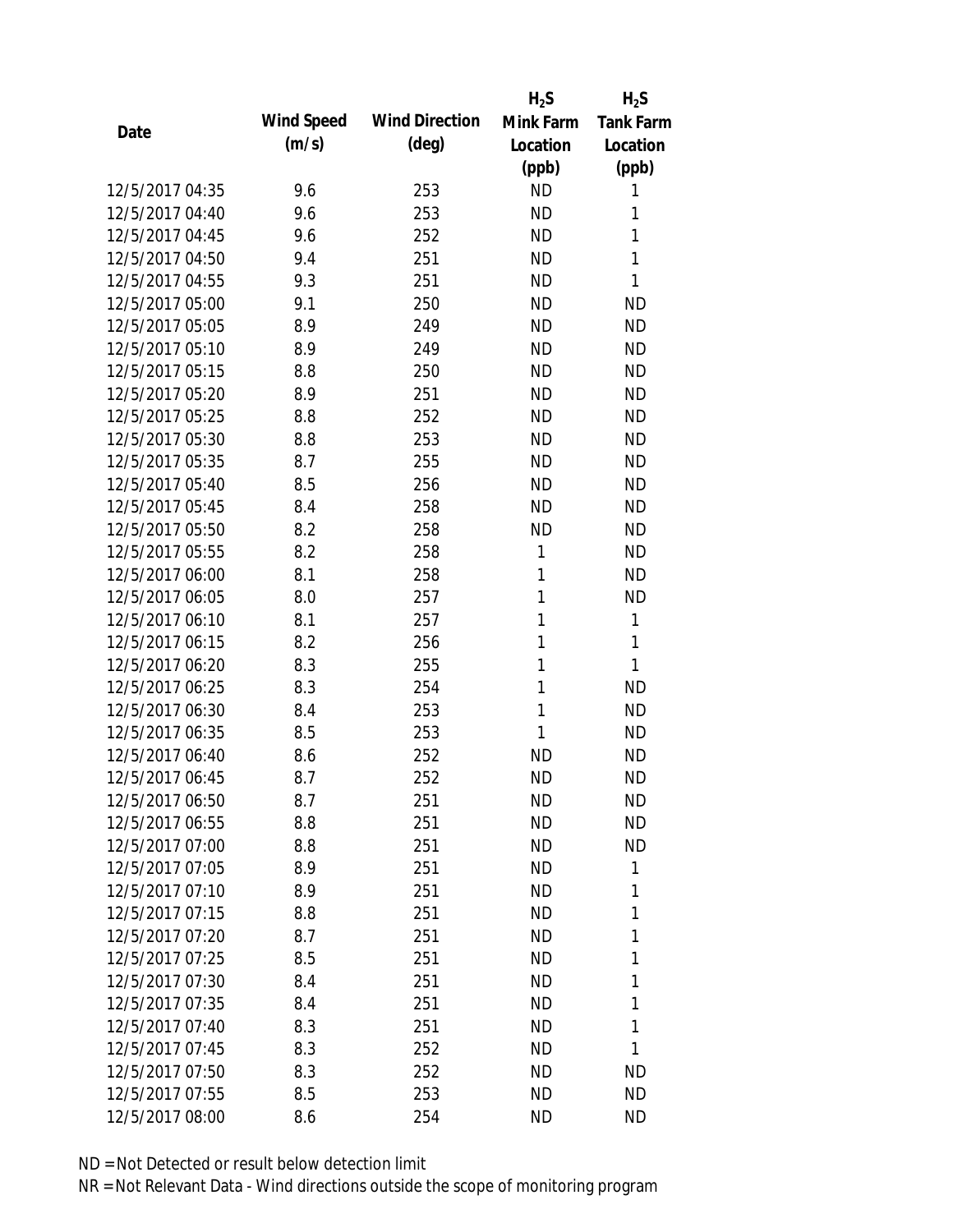|                 |            |                       | $H_2S$    | $H_2S$           |
|-----------------|------------|-----------------------|-----------|------------------|
|                 | Wind Speed | <b>Wind Direction</b> | Mink Farm | <b>Tank Farm</b> |
| Date            | (m/s)      | $(\text{deg})$        | Location  | Location         |
|                 |            |                       | (ppb)     | (ppb)            |
| 12/5/2017 08:05 | 8.6        | 255                   | <b>ND</b> | <b>ND</b>        |
| 12/5/2017 08:10 | 8.6        | 256                   | <b>ND</b> | <b>ND</b>        |
| 12/5/2017 08:15 | 8.5        | 257                   | <b>ND</b> | <b>ND</b>        |
| 12/5/2017 08:20 | 8.4        | 259                   | <b>ND</b> | <b>ND</b>        |
| 12/5/2017 08:25 | 8.2        | 259                   | <b>ND</b> | <b>ND</b>        |
| 12/5/2017 08:30 | 7.9        | 259                   | 1         | <b>ND</b>        |
| 12/5/2017 08:35 | 7.7        | 258                   | 1         | <b>ND</b>        |
| 12/5/2017 08:40 | 7.6        | 257                   | <b>ND</b> | <b>ND</b>        |
| 12/5/2017 08:45 | 7.5        | 255                   | <b>ND</b> | <b>ND</b>        |
| 12/5/2017 08:50 | 7.5        | 253                   | <b>ND</b> | <b>ND</b>        |
| 12/5/2017 08:55 | 7.6        | 251                   | <b>ND</b> | <b>ND</b>        |
| 12/5/2017 09:00 | 7.9        | 250                   | <b>ND</b> | <b>ND</b>        |
| 12/5/2017 09:05 | 8.1        | 249                   | <b>ND</b> | <b>ND</b>        |
| 12/5/2017 09:10 | 8.3        | 248                   | <b>ND</b> | <b>ND</b>        |
| 12/5/2017 09:15 | 8.6        | 247                   | <b>ND</b> | <b>ND</b>        |
| 12/5/2017 09:20 | 8.7        | 247                   | <b>ND</b> | <b>ND</b>        |
| 12/5/2017 09:25 | 8.8        | 247                   | <b>ND</b> | 1                |
| 12/5/2017 09:30 | 8.7        | 247                   | <b>ND</b> | 1                |
| 12/5/2017 09:35 | 8.6        | 247                   | <b>ND</b> | 1                |
| 12/5/2017 09:40 | 8.6        | 248                   | <b>ND</b> | 1                |
| 12/5/2017 09:45 | 8.4        | 249                   | <b>ND</b> | 1                |
| 12/5/2017 09:50 | 8.3        | 250                   | <b>ND</b> | 1                |
| 12/5/2017 09:55 | 8.2        | 251                   | <b>ND</b> | 1                |
| 12/5/2017 10:00 | 8.2        | 251                   | <b>ND</b> | 1                |
| 12/5/2017 10:05 | 8.1        | 252                   | <b>ND</b> | 1                |
| 12/5/2017 10:10 | 8.0        | 252                   | <b>ND</b> | $\mathbf{1}$     |
| 12/5/2017 10:15 | 7.9        | 252                   | <b>ND</b> | 1                |
| 12/5/2017 10:20 | 7.9        | 252                   | ND        | 1                |
| 12/5/2017 10:25 | 7.9        | 252                   | <b>ND</b> | 1                |
| 12/5/2017 10:30 | 8.0        | 251                   | <b>ND</b> | 1                |
| 12/5/2017 10:35 | 8.0        | 251                   | <b>ND</b> | 1                |
| 12/5/2017 10:40 | 8.2        | 251                   | <b>ND</b> | 1                |
| 12/5/2017 10:45 | 8.3        | 251                   | <b>ND</b> | 1                |
| 12/5/2017 10:50 | 8.4        | 252                   | <b>ND</b> | 1                |
| 12/5/2017 10:55 | 8.4        | 253                   | <b>ND</b> | 1                |
| 12/5/2017 11:00 | 8.5        | 255                   | <b>ND</b> | 1                |
| 12/5/2017 11:05 | 8.6        | 257                   | ND        | 1                |
| 12/5/2017 11:10 | 8.7        | 258                   | 1         | 1                |
| 12/5/2017 11:15 | 8.9        | 258                   | 1         | <b>ND</b>        |
| 12/5/2017 11:20 | 9.0        | 259                   | 1         | <b>ND</b>        |
| 12/5/2017 11:25 | 9.3        | 259                   | 1         | <b>ND</b>        |
| 12/5/2017 11:30 | 9.5        | 258                   | 1         | <b>ND</b>        |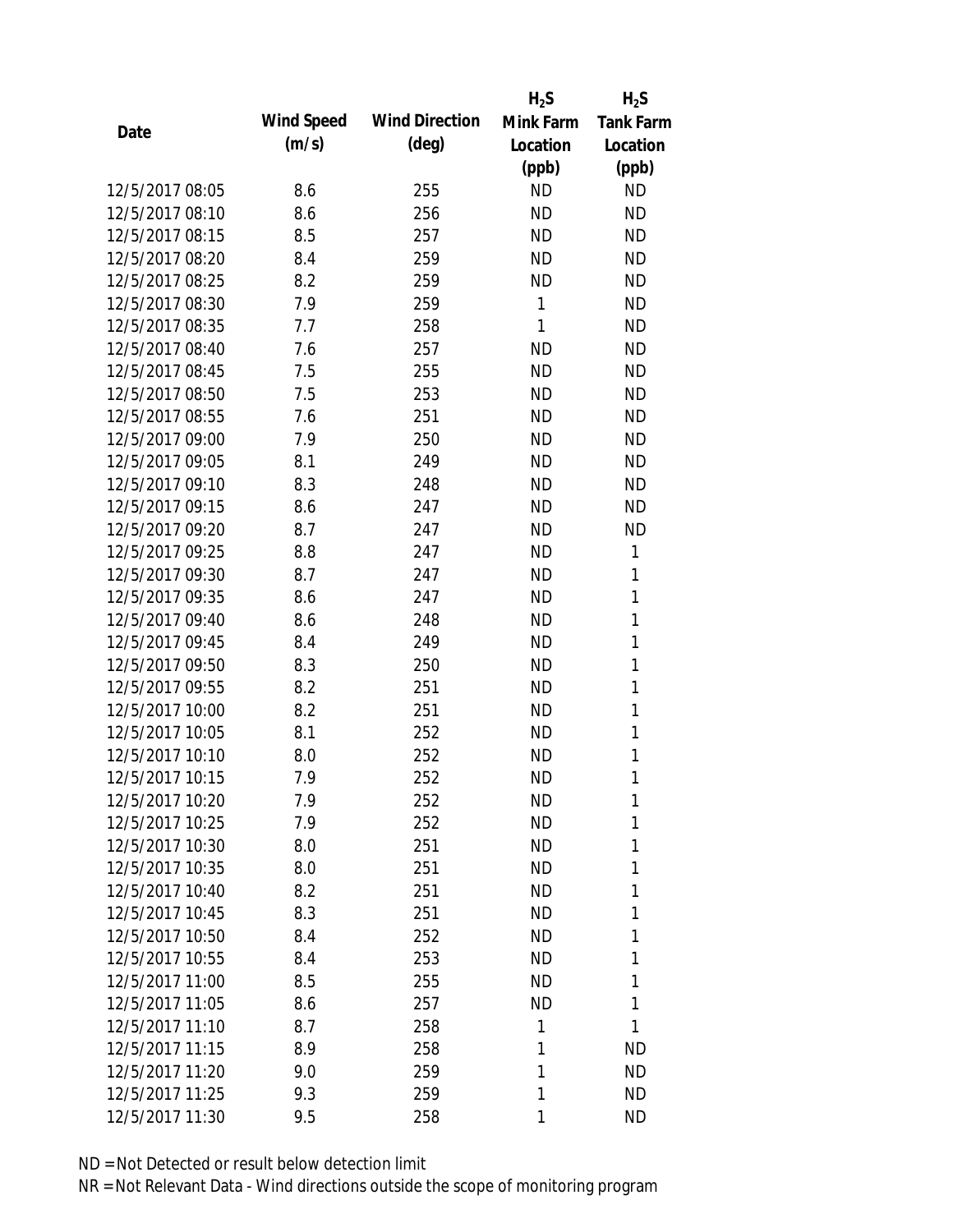|                 |            |                       | $H_2S$    | $H_2S$           |
|-----------------|------------|-----------------------|-----------|------------------|
|                 | Wind Speed | <b>Wind Direction</b> | Mink Farm | <b>Tank Farm</b> |
| Date            | (m/s)      | $(\text{deg})$        | Location  | Location         |
|                 |            |                       | (ppb)     | (ppb)            |
| 12/5/2017 11:35 | 9.6        | 257                   | 1         | <b>ND</b>        |
| 12/5/2017 11:40 | 9.6        | 256                   | <b>ND</b> | <b>ND</b>        |
| 12/5/2017 11:45 | 9.7        | 256                   | <b>ND</b> | <b>ND</b>        |
| 12/5/2017 11:50 | 9.7        | 256                   | <b>ND</b> | <b>ND</b>        |
| 12/5/2017 11:55 | 9.5        | 257                   | <b>ND</b> | <b>ND</b>        |
| 12/5/2017 12:00 | 9.2        | 258                   | <b>ND</b> | <b>ND</b>        |
| 12/5/2017 12:05 | 9.1        | 259                   | <b>ND</b> | <b>ND</b>        |
| 12/5/2017 12:10 | 9.1        | 260                   | <b>ND</b> | <b>ND</b>        |
| 12/5/2017 12:15 | 9.0        | 260                   | <b>ND</b> | <b>ND</b>        |
| 12/5/2017 12:20 | 9.0        | 260                   | <b>ND</b> | 1                |
| 12/5/2017 12:25 | 9.1        | 259                   | <b>ND</b> | 1                |
| 12/5/2017 12:30 | 9.3        | 258                   | <b>ND</b> | $\mathbf{1}$     |
| 12/5/2017 12:35 | 9.3        | 258                   | <b>ND</b> | 1                |
| 12/5/2017 12:40 | 9.2        | 258                   | <b>ND</b> | <b>ND</b>        |
| 12/5/2017 12:45 | 9.0        | 259                   | <b>ND</b> | <b>ND</b>        |
| 12/5/2017 12:50 | 8.8        | 260                   | 1         | <b>ND</b>        |
| 12/5/2017 12:55 | 8.7        | 261                   | 1         | <b>ND</b>        |
| 12/5/2017 13:00 | 8.6        | 262                   | 1         | <b>ND</b>        |
| 12/5/2017 13:05 | 8.5        | 262                   | 1         | <b>ND</b>        |
| 12/5/2017 13:10 | 8.6        | 263                   | 1         | <b>ND</b>        |
| 12/5/2017 13:15 | 8.7        | 263                   | 1         | <b>ND</b>        |
| 12/5/2017 13:20 | 8.9        | 262                   | 1         | <b>ND</b>        |
| 12/5/2017 13:25 | 9.0        | 262                   | <b>ND</b> | <b>ND</b>        |
| 12/5/2017 13:30 | 9.0        | 263                   | <b>ND</b> | <b>ND</b>        |
| 12/5/2017 13:35 | 9.1        | 263                   | <b>ND</b> | <b>ND</b>        |
| 12/5/2017 13:40 | 9.2        | 263                   | <b>ND</b> | <b>ND</b>        |
| 12/5/2017 13:45 | 9.3        | 264                   | <b>ND</b> | <b>ND</b>        |
| 12/5/2017 13:50 | 9.4        | 265                   | ND        | ND               |
| 12/5/2017 13:55 | 9.6        | 265                   | <b>ND</b> | 1                |
| 12/5/2017 14:00 | 9.8        | 266                   | <b>ND</b> | 1                |
| 12/5/2017 14:05 | 9.9        | 266                   | <b>ND</b> | 1                |
| 12/5/2017 14:10 | 9.9        | 267                   | <b>ND</b> | <b>ND</b>        |
| 12/5/2017 14:15 | 9.9        | 268                   | ND        | <b>ND</b>        |
| 12/5/2017 14:20 | 10.0       | 268                   | <b>ND</b> | <b>ND</b>        |
| 12/5/2017 14:25 | 10.0       | 268                   | <b>ND</b> | <b>ND</b>        |
| 12/5/2017 14:30 | 10.0       | 268                   | <b>ND</b> | <b>ND</b>        |
| 12/5/2017 14:35 | 10.1       | 266                   | ND        | <b>ND</b>        |
| 12/5/2017 14:40 | 10.3       | 265                   | ND        | <b>ND</b>        |
| 12/5/2017 14:45 | 10.4       | 263                   | <b>ND</b> | <b>ND</b>        |
| 12/5/2017 14:50 | 10.4       | 262                   | ND        | <b>ND</b>        |
| 12/5/2017 14:55 | 10.5       | 261                   | <b>ND</b> | <b>ND</b>        |
| 12/5/2017 15:00 | 10.6       | 260                   | <b>ND</b> | <b>ND</b>        |
|                 |            |                       |           |                  |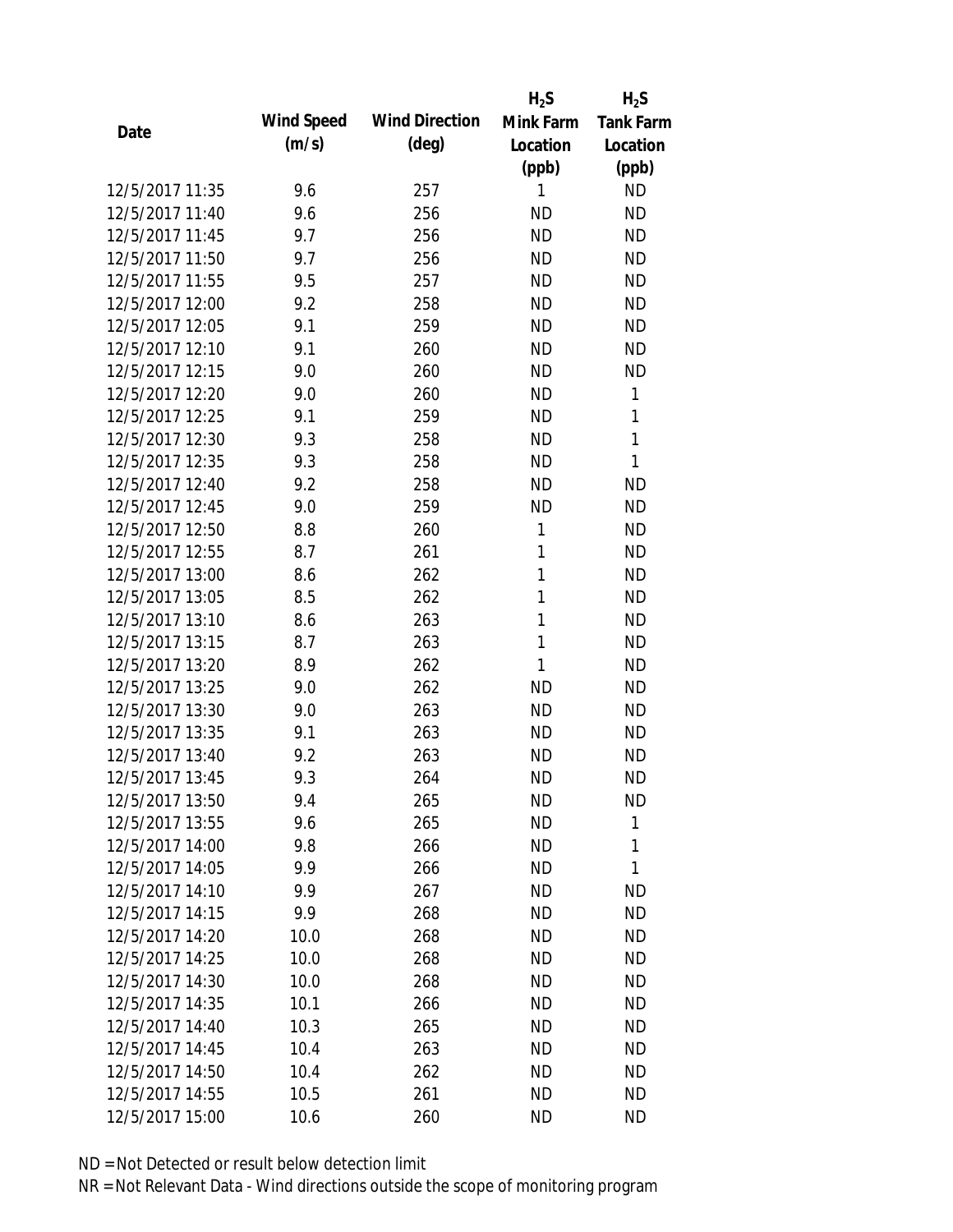|                 |                   |                       | $H_2S$    | $H_2S$           |
|-----------------|-------------------|-----------------------|-----------|------------------|
| Date            | <b>Wind Speed</b> | <b>Wind Direction</b> | Mink Farm | <b>Tank Farm</b> |
|                 | (m/s)             | $(\text{deg})$        | Location  | Location         |
|                 |                   |                       | (ppb)     | (ppb)            |
| 12/5/2017 15:05 | 10.7              | 259                   | <b>ND</b> | <b>ND</b>        |
| 12/5/2017 15:10 | 10.6              | 259                   | <b>ND</b> | <b>ND</b>        |
| 12/5/2017 15:15 | 10.6              | 259                   | <b>ND</b> | <b>ND</b>        |
| 12/5/2017 15:20 | 10.7              | 259                   | <b>ND</b> | <b>ND</b>        |
| 12/5/2017 15:25 | 10.7              | 259                   | <b>ND</b> | <b>ND</b>        |
| 12/5/2017 15:30 | 10.7              | 260                   | <b>ND</b> | <b>ND</b>        |
| 12/5/2017 15:35 | 10.6              | 260                   | <b>ND</b> | <b>ND</b>        |
| 12/5/2017 15:40 | 10.6              | 260                   | <b>ND</b> | <b>ND</b>        |
| 12/5/2017 15:45 | 10.5              | 260                   | <b>ND</b> | <b>ND</b>        |
| 12/5/2017 15:50 | 10.4              | 261                   | <b>ND</b> | <b>ND</b>        |
| 12/5/2017 15:55 | 10.4              | 261                   | <b>ND</b> | <b>ND</b>        |
| 12/5/2017 16:00 | 10.4              | 262                   | <b>ND</b> | <b>ND</b>        |
| 12/5/2017 16:05 | 10.3              | 262                   | <b>ND</b> | <b>ND</b>        |
| 12/5/2017 16:10 | 10.2              | 262                   | <b>ND</b> | <b>ND</b>        |
| 12/5/2017 16:15 | 10.2              | 262                   | <b>ND</b> | <b>ND</b>        |
| 12/5/2017 16:20 | 10.2              | 261                   | <b>ND</b> | 1                |
| 12/5/2017 16:25 | 10.1              | 261                   | <b>ND</b> | 1                |
| 12/5/2017 16:30 | 9.9               | 260                   | <b>ND</b> | $\mathbf{1}$     |
| 12/5/2017 16:35 | 9.7               | 259                   | <b>ND</b> | $\mathbf{1}$     |
| 12/5/2017 16:40 | 9.4               | 259                   | <b>ND</b> | 1                |
| 12/5/2017 16:45 | 9.1               | 259                   | <b>ND</b> | 1                |
| 12/5/2017 16:50 | 8.8               | 259                   | <b>ND</b> | 1                |
| 12/5/2017 16:55 | 8.6               | 259                   | <b>ND</b> | 1                |
| 12/5/2017 17:00 | 8.4               | 259                   | <b>ND</b> | $\mathbf{1}$     |
| 12/5/2017 17:05 | 8.4               | 259                   | <b>ND</b> | 1                |
| 12/5/2017 17:10 | 8.5               | 259                   | <b>ND</b> | <b>ND</b>        |
| 12/5/2017 17:15 | 8.6               | 258                   | <b>ND</b> | <b>ND</b>        |
| 12/5/2017 17:20 | 8.6               | 258                   | ND        | <b>ND</b>        |
| 12/5/2017 17:25 | 8.6               | 257                   | <b>ND</b> | <b>ND</b>        |
| 12/5/2017 17:30 | 8.5               | 257                   | ND        | <b>ND</b>        |
| 12/5/2017 17:35 | 8.4               | 257                   | <b>ND</b> | <b>ND</b>        |
| 12/5/2017 17:40 | 8.3               | 257                   | <b>ND</b> | <b>ND</b>        |
| 12/5/2017 17:45 | 8.2               | 257                   | ND        | <b>ND</b>        |
| 12/5/2017 17:50 | 8.2               | 258                   | <b>ND</b> | <b>ND</b>        |
| 12/5/2017 17:55 | 8.2               | 258                   | <b>ND</b> | <b>ND</b>        |
| 12/5/2017 18:00 | 8.2               | 258                   | <b>ND</b> | ND               |
| 12/5/2017 18:05 | 8.2               | 258                   | <b>ND</b> | 1                |
| 12/5/2017 18:10 | 8.2               | 258                   | ND        | 1                |
| 12/5/2017 18:15 | 8.1               | 258                   | <b>ND</b> | 1                |
| 12/5/2017 18:20 | 7.9               | 258                   | ND        | 1                |
| 12/5/2017 18:25 | 7.8               | 257                   | <b>ND</b> | 1                |
| 12/5/2017 18:30 | 7.7               | 256                   | <b>ND</b> | 1                |
|                 |                   |                       |           |                  |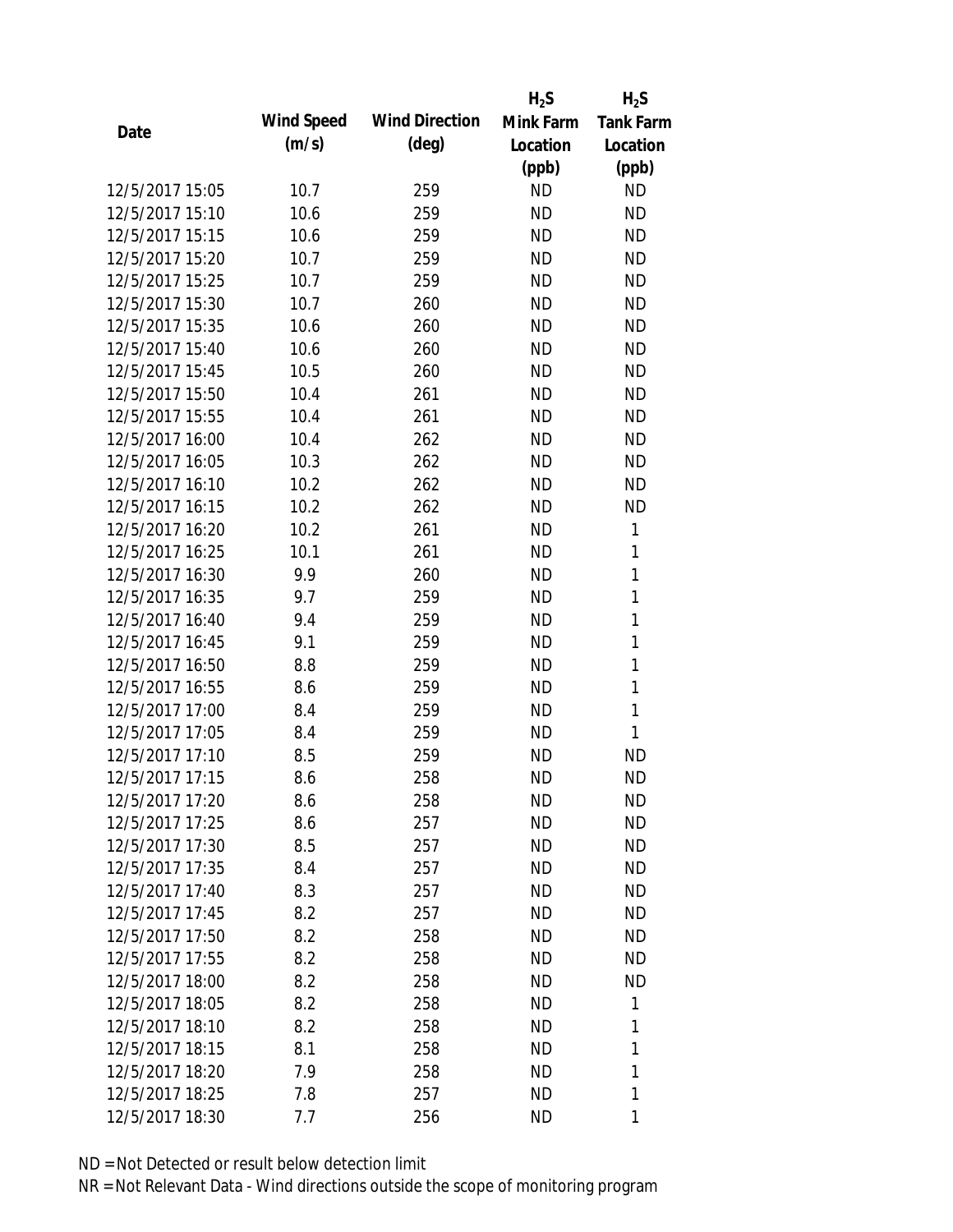|                 |                   |                       | $H_2S$    | $H_2S$           |
|-----------------|-------------------|-----------------------|-----------|------------------|
|                 | <b>Wind Speed</b> | <b>Wind Direction</b> | Mink Farm | <b>Tank Farm</b> |
| Date            | (m/s)             | $(\text{deg})$        | Location  | Location         |
|                 |                   |                       | (ppb)     | (ppb)            |
| 12/5/2017 18:35 | 7.5               | 256                   | <b>ND</b> | 1                |
| 12/5/2017 18:40 | 7.4               | 255                   | <b>ND</b> | 1                |
| 12/5/2017 18:45 | 7.4               | 255                   | <b>ND</b> | 1                |
| 12/5/2017 18:50 | 7.4               | 254                   | <b>ND</b> | 1                |
| 12/5/2017 18:55 | 7.4               | 254                   | <b>ND</b> | 1                |
| 12/5/2017 19:00 | 7.4               | 254                   | <b>ND</b> | 1                |
| 12/5/2017 19:05 | 7.4               | 255                   | <b>ND</b> | 1                |
| 12/5/2017 19:10 | 7.4               | 255                   | <b>ND</b> | 1                |
| 12/5/2017 19:15 | 7.4               | 255                   | <b>ND</b> | 1                |
| 12/5/2017 19:20 | 7.3               | 255                   | <b>ND</b> | 1                |
| 12/5/2017 19:25 | 7.2               | 255                   | <b>ND</b> | 1                |
| 12/5/2017 19:30 | 7.1               | 255                   | <b>ND</b> | 1                |
| 12/5/2017 19:35 | 7.0               | 254                   | <b>ND</b> | 1                |
| 12/5/2017 19:40 | 6.8               | 254                   | <b>ND</b> | 1                |
| 12/5/2017 19:45 | 6.6               | 254                   | <b>ND</b> | 1                |
| 12/5/2017 19:50 | 6.4               | 254                   | <b>ND</b> | 1                |
| 12/5/2017 19:55 | 6.2               | 254                   | <b>ND</b> | 1                |
| 12/5/2017 20:00 | 6.0               | 253                   | <b>ND</b> | 1                |
| 12/5/2017 20:05 | 5.9               | 253                   | <b>ND</b> | 1                |
| 12/5/2017 20:10 | 5.9               | 253                   | <b>ND</b> | 1                |
| 12/5/2017 20:15 | 5.9               | 253                   | <b>ND</b> | 1                |
| 12/5/2017 20:20 | 5.9               | 252                   | <b>ND</b> | 1                |
| 12/5/2017 20:25 | 5.9               | 252                   | <b>ND</b> | 1                |
| 12/5/2017 20:30 | 5.9               | 252                   | <b>ND</b> | 1                |
| 12/5/2017 20:35 | 5.9               | 251                   | <b>ND</b> | 1                |
| 12/5/2017 20:40 | 5.9               | 251                   | ND        | 1                |
| 12/5/2017 20:45 | 6.0               | 251                   | <b>ND</b> | 1                |
| 12/5/2017 20:50 | 5.9               | 251                   | ND        | 1                |
| 12/5/2017 20:55 | 5.9               | 251                   | <b>ND</b> | 1                |
| 12/5/2017 21:00 | 5.9               | 252                   | ND        | 1                |
| 12/5/2017 21:05 | 5.9               | 252                   | <b>ND</b> | 1                |
| 12/5/2017 21:10 | 5.8               | 252                   | <b>ND</b> | 1                |
| 12/5/2017 21:15 | 5.7               | 252                   | ND        | 1                |
| 12/5/2017 21:20 | 5.8               | 252                   | <b>ND</b> | <b>ND</b>        |
| 12/5/2017 21:25 | 5.8               | 252                   | ND        | ND               |
| 12/5/2017 21:30 | 5.9               | 252                   | <b>ND</b> | ND               |
| 12/5/2017 21:35 | 6.0               | 253                   | ND.       | <b>ND</b>        |
| 12/5/2017 21:40 | 6.0               | 253                   | ND        | ND               |
| 12/5/2017 21:45 | 6.0               | 253                   | <b>ND</b> | <b>ND</b>        |
| 12/5/2017 21:50 | 6.0               | 253                   | ND        | 1                |
| 12/5/2017 21:55 | 5.9               | 253                   | <b>ND</b> | 1                |
| 12/5/2017 22:00 | 5.8               | 253                   | <b>ND</b> | 1                |
|                 |                   |                       |           |                  |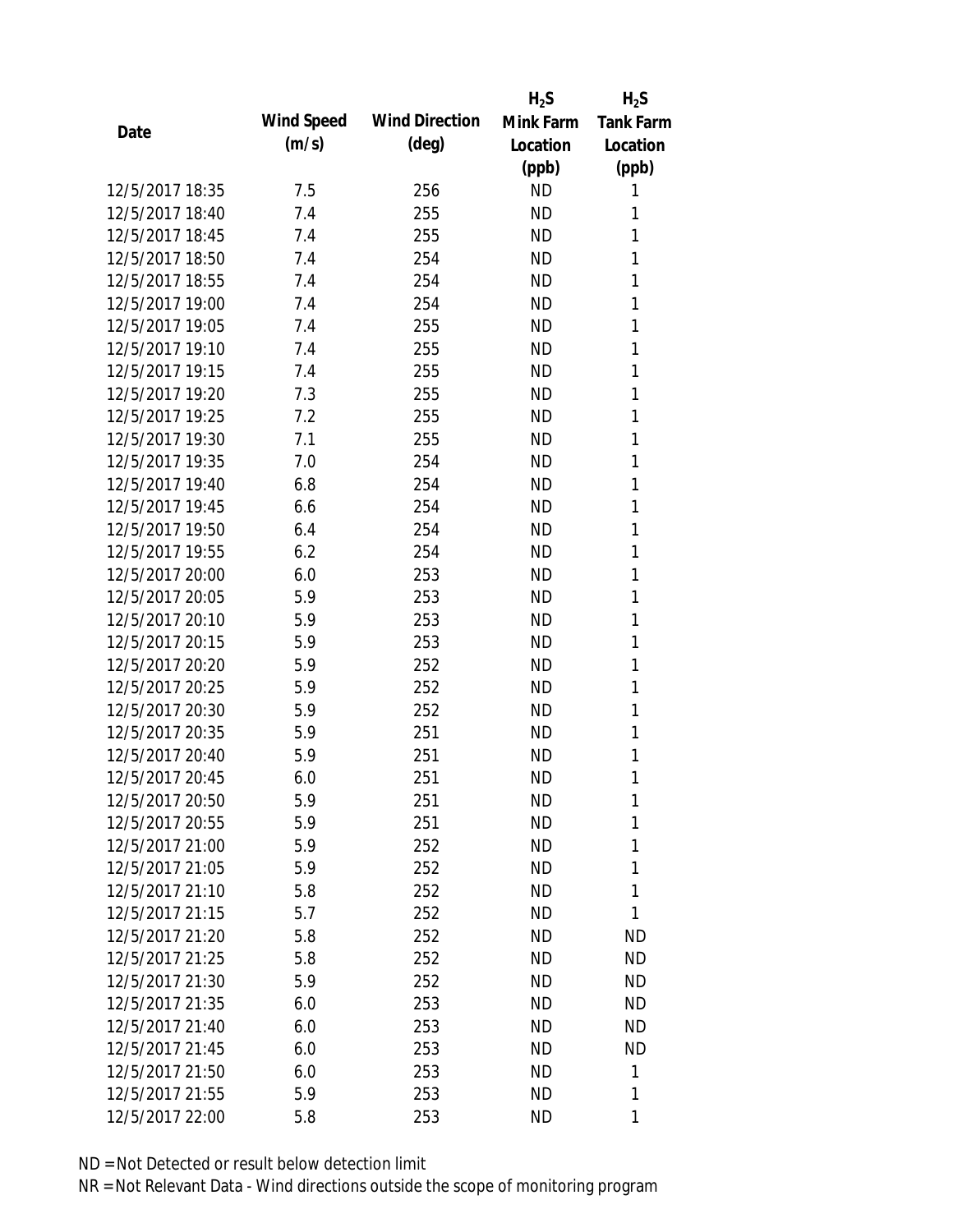|                 |            |                       | $H_2S$    | $H_2S$           |
|-----------------|------------|-----------------------|-----------|------------------|
|                 | Wind Speed | <b>Wind Direction</b> | Mink Farm | <b>Tank Farm</b> |
| Date            | (m/s)      | $(\text{deg})$        | Location  | Location         |
|                 |            |                       | (ppb)     | (ppb)            |
| 12/5/2017 22:05 | 5.8        | 253                   | <b>ND</b> | 1                |
| 12/5/2017 22:10 | 5.7        | 252                   | <b>ND</b> | 1                |
| 12/5/2017 22:15 | 5.7        | 251                   | <b>ND</b> | 1                |
| 12/5/2017 22:20 | 5.6        | 251                   | <b>ND</b> | 1                |
| 12/5/2017 22:25 | 5.6        | 250                   | <b>ND</b> | 1                |
| 12/5/2017 22:30 | 5.6        | 250                   | <b>ND</b> | 1                |
| 12/5/2017 22:35 | 5.6        | 250                   | <b>ND</b> | 1                |
| 12/5/2017 22:40 | 5.6        | 250                   | <b>ND</b> | 1                |
| 12/5/2017 22:45 | 5.6        | 250                   | <b>ND</b> | 1                |
| 12/5/2017 22:50 | 5.6        | 250                   | <b>ND</b> | 1                |
| 12/5/2017 22:55 | 5.6        | 250                   | <b>ND</b> | 1                |
| 12/5/2017 23:00 | 5.5        | 251                   | <b>ND</b> | 1                |
| 12/5/2017 23:05 | 5.5        | 251                   | <b>ND</b> | 1                |
| 12/5/2017 23:10 | 5.4        | 250                   | <b>ND</b> | 1                |
| 12/5/2017 23:15 | 5.3        | 250                   | <b>ND</b> | 1                |
| 12/5/2017 23:20 | 5.3        | 250                   | <b>ND</b> | 1                |
| 12/5/2017 23:25 | 5.3        | 250                   | <b>ND</b> | 1                |
| 12/5/2017 23:30 | 5.3        | 250                   | <b>ND</b> | 1                |
| 12/5/2017 23:35 | 5.4        | 250                   | <b>ND</b> | 1                |
| 12/5/2017 23:40 | 5.6        | 250                   | <b>ND</b> | 1                |
| 12/5/2017 23:45 | 5.7        | 250                   | <b>ND</b> | 1                |
| 12/5/2017 23:50 | 5.8        | 250                   | <b>ND</b> | 1                |
| 12/5/2017 23:55 | 5.8        | 249                   | <b>ND</b> | 1                |
| 12/5/2017 24:00 | 5.7        | 249                   | <b>ND</b> | 1                |
| 12/6/2017 00:05 | 5.6        | 248                   | <b>ND</b> | 1                |
| 12/6/2017 00:10 | 5.4        | 247                   | <b>ND</b> | 1                |
| 12/6/2017 00:15 | 5.2        | 246                   | <b>ND</b> | 1                |
| 12/6/2017 00:20 | 5.2        | 244                   | <b>ND</b> | 1                |
| 12/6/2017 00:25 | 5.2        | 242                   | <b>ND</b> | 1                |
| 12/6/2017 00:30 | 5.2        | 241                   | ND.       | 1                |
| 12/6/2017 00:35 | 5.3        | 239                   | ND        | 1                |
| 12/6/2017 00:40 | 5.4        | 238                   | <b>ND</b> | 1                |
| 12/6/2017 00:45 | 5.5        | 237                   | ND        | 1                |
| 12/6/2017 00:50 | 5.7        | 236                   | <b>ND</b> | 1                |
| 12/6/2017 00:55 | 5.7        | 237                   | ND        | 1                |
| 12/6/2017 01:00 | 5.8        | 237                   | ND        | 1                |
| 12/6/2017 01:05 | 5.9        | 239                   | ND.       | 1                |
| 12/6/2017 01:10 | 6.0        | 241                   | ND        | 1                |
| 12/6/2017 01:15 | 6.0        | 243                   | <b>ND</b> | 1                |
| 12/6/2017 01:20 | 6.1        | 244                   | ND        | 1                |
| 12/6/2017 01:25 | 6.1        | 246                   | ND        | 1                |
| 12/6/2017 01:30 | 6.0        | 247                   | ND        | <b>ND</b>        |
|                 |            |                       |           |                  |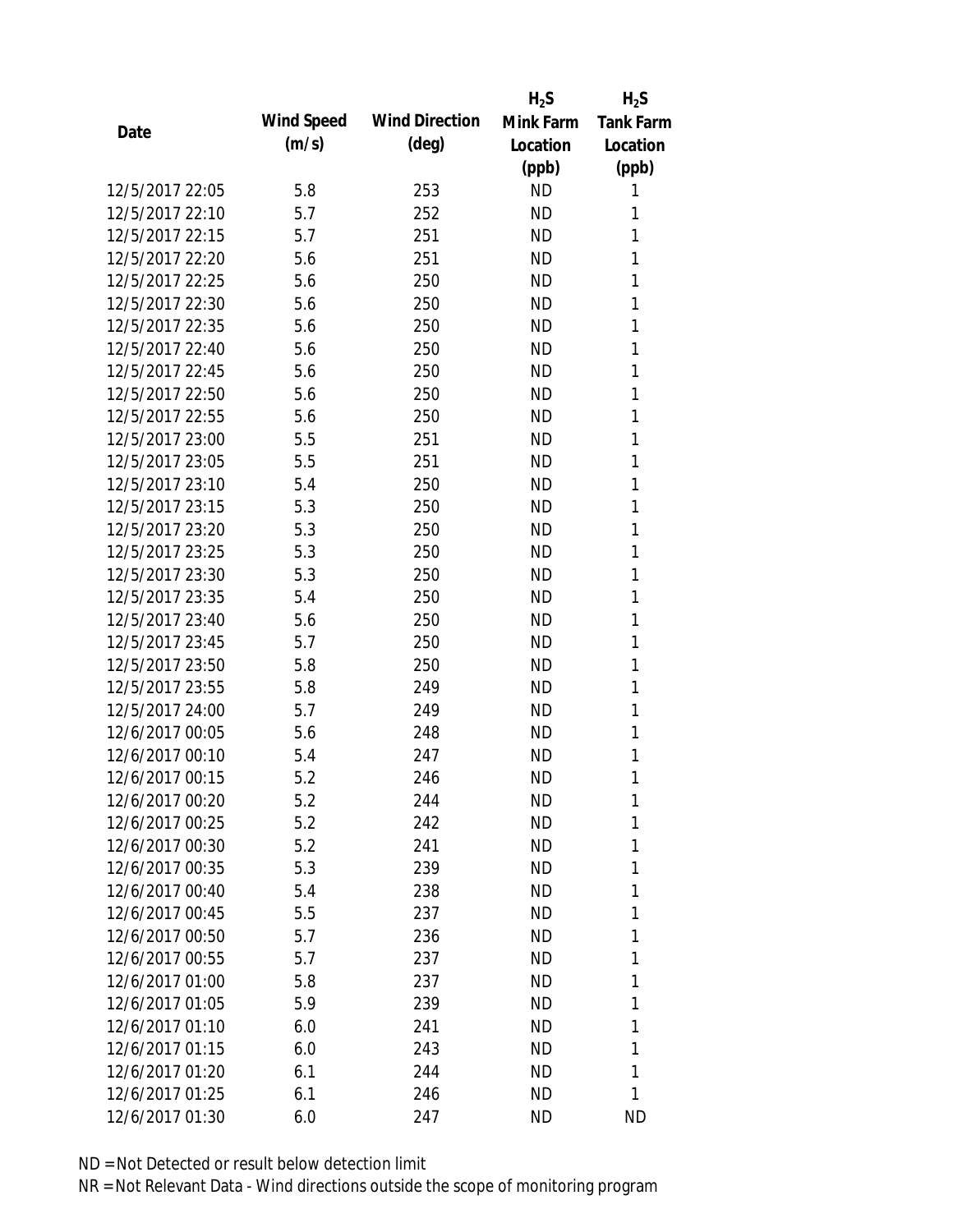|                 |                   |                       | $H_2S$    | $H_2S$           |
|-----------------|-------------------|-----------------------|-----------|------------------|
| Date            | <b>Wind Speed</b> | <b>Wind Direction</b> | Mink Farm | <b>Tank Farm</b> |
|                 | (m/s)             | $(\text{deg})$        | Location  | Location         |
|                 |                   |                       | (ppb)     | (ppb)            |
| 12/6/2017 01:35 | 6.0               | 247                   | <b>ND</b> | <b>ND</b>        |
| 12/6/2017 01:40 | 6.0               | 247                   | <b>ND</b> | <b>ND</b>        |
| 12/6/2017 01:45 | 6.0               | 247                   | <b>ND</b> | <b>ND</b>        |
| 12/6/2017 01:50 | 6.0               | 247                   | <b>ND</b> | <b>ND</b>        |
| 12/6/2017 01:55 | 6.1               | 247                   | <b>ND</b> | <b>ND</b>        |
| 12/6/2017 02:00 | 6.1               | 248                   | <b>ND</b> | <b>ND</b>        |
| 12/6/2017 02:05 | 6.1               | 248                   | <b>ND</b> | 1                |
| 12/6/2017 02:10 | 6.1               | 248                   | <b>ND</b> | 1                |
| 12/6/2017 02:15 | 6.1               | 248                   | <b>ND</b> | 1                |
| 12/6/2017 02:20 | 6.0               | 248                   | <b>ND</b> | 1                |
| 12/6/2017 02:25 | 5.9               | 248                   | <b>ND</b> | 1                |
| 12/6/2017 02:30 | 5.8               | 247                   | <b>ND</b> | 1                |
| 12/6/2017 02:35 | 5.8               | 247                   | <b>ND</b> | 1                |
| 12/6/2017 02:40 | 5.8               | 247                   | <b>ND</b> | 1                |
| 12/6/2017 02:45 | 5.9               | 247                   | <b>ND</b> | 1                |
| 12/6/2017 02:50 | 6.0               | 247                   | <b>ND</b> | 1                |
| 12/6/2017 02:55 | 6.0               | 247                   | <b>ND</b> | 1                |
| 12/6/2017 03:00 | 6.1               | 248                   | <b>ND</b> | 1                |
| 12/6/2017 03:05 | 6.2               | 248                   | <b>ND</b> | 1                |
| 12/6/2017 03:10 | 6.2               | 249                   | <b>ND</b> | 1                |
| 12/6/2017 03:15 | 6.1               | 248                   | <b>ND</b> | 1                |
| 12/6/2017 03:20 | 6.1               | 247                   | <b>ND</b> | 1                |
| 12/6/2017 03:25 | 5.9               | 246                   | <b>ND</b> | 1                |
| 12/6/2017 03:30 | 5.8               | 243                   | <b>ND</b> | 1                |
| 12/6/2017 03:35 | 5.7               | 240                   | <b>ND</b> | 1                |
| 12/6/2017 03:40 | 5.6               | 235                   | <b>ND</b> | 1                |
| 12/6/2017 03:45 | 5.6               | 231                   | <b>ND</b> | 1                |
| 12/6/2017 03:50 | 5.7               | 228                   | <b>NR</b> | 1                |
| 12/6/2017 03:55 | 5.8               | 225                   | <b>NR</b> | <b>ND</b>        |
| 12/6/2017 04:00 | 5.8               | 224                   | <b>NR</b> | ND               |
| 12/6/2017 04:05 | 5.9               | 223                   | <b>NR</b> | <b>ND</b>        |
| 12/6/2017 04:10 | 5.9               | 225                   | <b>NR</b> | ND               |
| 12/6/2017 04:15 | 5.9               | 227                   | <b>NR</b> | <b>ND</b>        |
| 12/6/2017 04:20 | 5.9               | 230                   | <b>ND</b> | <b>ND</b>        |
| 12/6/2017 04:25 | 5.9               | 234                   | ND        | <b>ND</b>        |
| 12/6/2017 04:30 | 6.0               | 238                   | <b>ND</b> | 1                |
| 12/6/2017 04:35 | 6.2               | 242                   | ND        | 1                |
| 12/6/2017 04:40 | 6.3               | 245                   | ND        | <b>ND</b>        |
| 12/6/2017 04:45 | 6.3               | 248                   | <b>ND</b> | <b>ND</b>        |
| 12/6/2017 04:50 | 6.3               | 250                   | <b>ND</b> | ND               |
| 12/6/2017 04:55 | 6.2               | 252                   | <b>ND</b> | <b>ND</b>        |
| 12/6/2017 05:00 | 6.1               | 253                   | <b>ND</b> | <b>ND</b>        |
|                 |                   |                       |           |                  |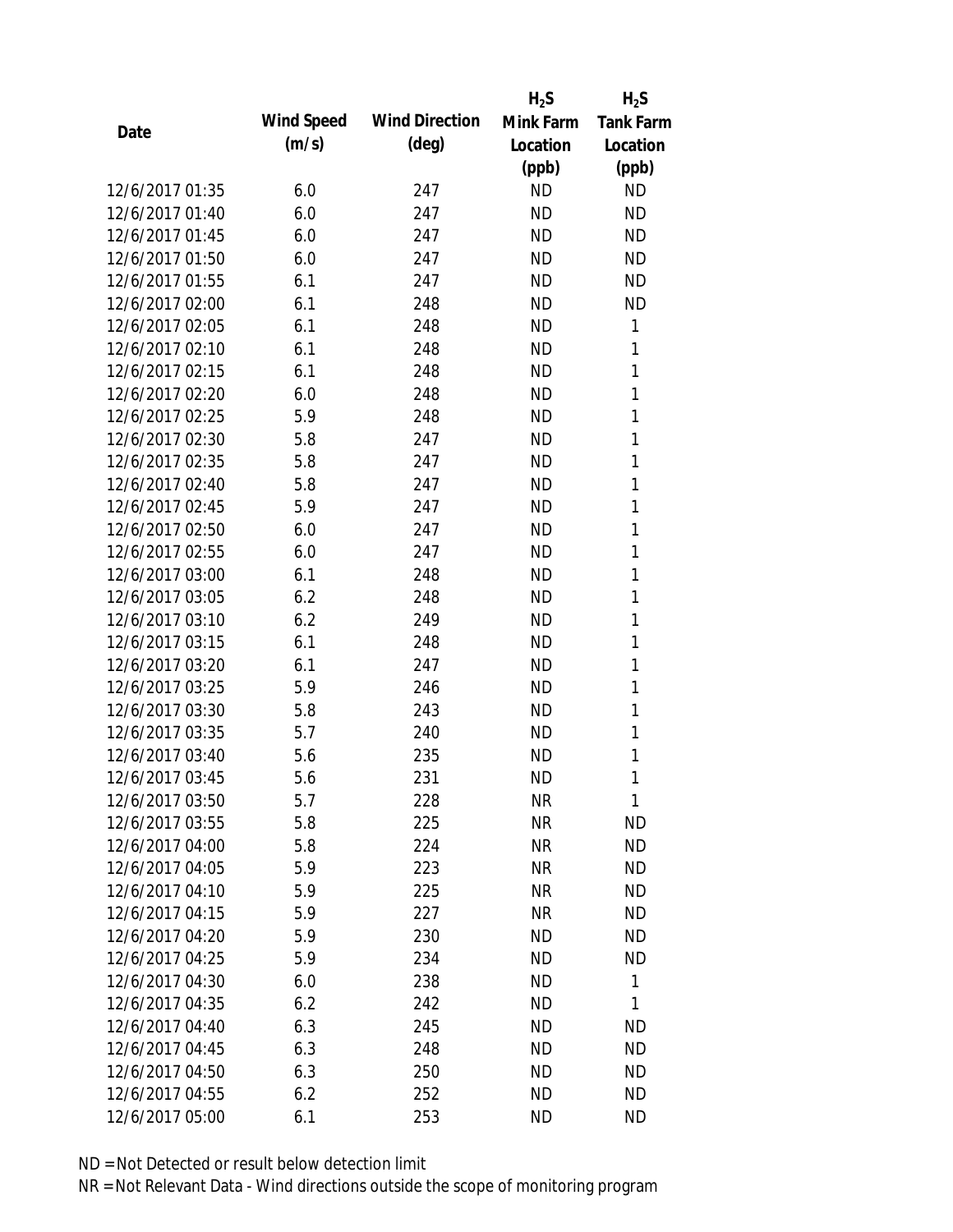|                 |                   |                       | $H_2S$    | $H_2S$           |
|-----------------|-------------------|-----------------------|-----------|------------------|
| Date            | <b>Wind Speed</b> | <b>Wind Direction</b> | Mink Farm | <b>Tank Farm</b> |
|                 | (m/s)             | $(\text{deg})$        | Location  | Location         |
|                 |                   |                       | (ppb)     | (ppb)            |
| 12/6/2017 05:05 | 5.8               | 254                   | <b>ND</b> | <b>ND</b>        |
| 12/6/2017 05:10 | 5.6               | 255                   | <b>ND</b> | <b>ND</b>        |
| 12/6/2017 05:15 | 5.4               | 256                   | <b>ND</b> | 1                |
| 12/6/2017 05:20 | 5.2               | 257                   | <b>ND</b> | 1                |
| 12/6/2017 05:25 | 5.0               | 258                   | <b>ND</b> | <b>ND</b>        |
| 12/6/2017 05:30 | 4.9               | 258                   | <b>ND</b> | <b>ND</b>        |
| 12/6/2017 05:35 | 4.8               | 259                   | <b>ND</b> | <b>ND</b>        |
| 12/6/2017 05:40 | 4.8               | 258                   | <b>ND</b> | <b>ND</b>        |
| 12/6/2017 05:45 | 4.7               | 258                   | <b>ND</b> | <b>ND</b>        |
| 12/6/2017 05:50 | 4.5               | 257                   | <b>ND</b> | <b>ND</b>        |
| 12/6/2017 05:55 | 4.4               | 256                   | <b>ND</b> | <b>ND</b>        |
| 12/6/2017 06:00 | 4.3               | 254                   | <b>ND</b> | <b>ND</b>        |
| 12/6/2017 06:05 | 4.2               | 253                   | <b>ND</b> | <b>ND</b>        |
| 12/6/2017 06:10 | 4.2               | 252                   | <b>ND</b> | 1                |
| 12/6/2017 06:15 | 4.2               | 250                   | <b>ND</b> | 1                |
| 12/6/2017 06:20 | 4.2               | 248                   | <b>ND</b> | 1                |
| 12/6/2017 06:25 | 4.2               | 245                   | <b>ND</b> | 1                |
| 12/6/2017 06:30 | 4.2               | 242                   | <b>ND</b> | 1                |
| 12/6/2017 06:35 | 4.1               | 238                   | <b>ND</b> | $\mathbf{1}$     |
| 12/6/2017 06:40 | 4.1               | 235                   | <b>ND</b> | 1                |
| 12/6/2017 06:45 | 4.0               | 234                   | <b>ND</b> | 1                |
| 12/6/2017 06:50 | 4.1               | 234                   | <b>ND</b> | 1                |
| 12/6/2017 06:55 | 4.3               | 236                   | <b>ND</b> | 1                |
| 12/6/2017 07:00 | 4.5               | 239                   | <b>ND</b> | 1                |
| 12/6/2017 07:05 | 4.8               | 242                   | <b>ND</b> | <b>ND</b>        |
| 12/6/2017 07:10 | 5.2               | 245                   | <b>ND</b> | <b>ND</b>        |
| 12/6/2017 07:15 | 5.5               | 247                   | <b>ND</b> | <b>ND</b>        |
| 12/6/2017 07:20 | 5.7               | 248                   | ND        | ND               |
| 12/6/2017 07:25 | 5.9               | 249                   | <b>ND</b> | <b>ND</b>        |
| 12/6/2017 07:30 | 6.0               | 249                   | ND        | <b>ND</b>        |
| 12/6/2017 07:35 | 6.0               | 249                   | ND        | 1                |
| 12/6/2017 07:40 | 5.9               | 249                   | <b>ND</b> | 1                |
| 12/6/2017 07:45 | 5.9               | 249                   | ND        | 1                |
| 12/6/2017 07:50 | 5.8               | 249                   | <b>ND</b> | 1                |
| 12/6/2017 07:55 | 5.6               | 250                   | ND        | 1                |
| 12/6/2017 08:00 | 5.5               | 251                   | ΝD        | 1                |
| 12/6/2017 08:05 | 5.3               | 252                   | ΝD        | 1                |
| 12/6/2017 08:10 | 5.2               | 253                   | ΝD        | 1                |
| 12/6/2017 08:15 | 5.1               | 254                   | <b>ND</b> | 1                |
| 12/6/2017 08:20 | 4.9               | 255                   | ΝD        | 1                |
| 12/6/2017 08:25 | 4.8               | 256                   | ΝD        | 1                |
| 12/6/2017 08:30 | 4.7               | 257                   | ND        | 1                |
|                 |                   |                       |           |                  |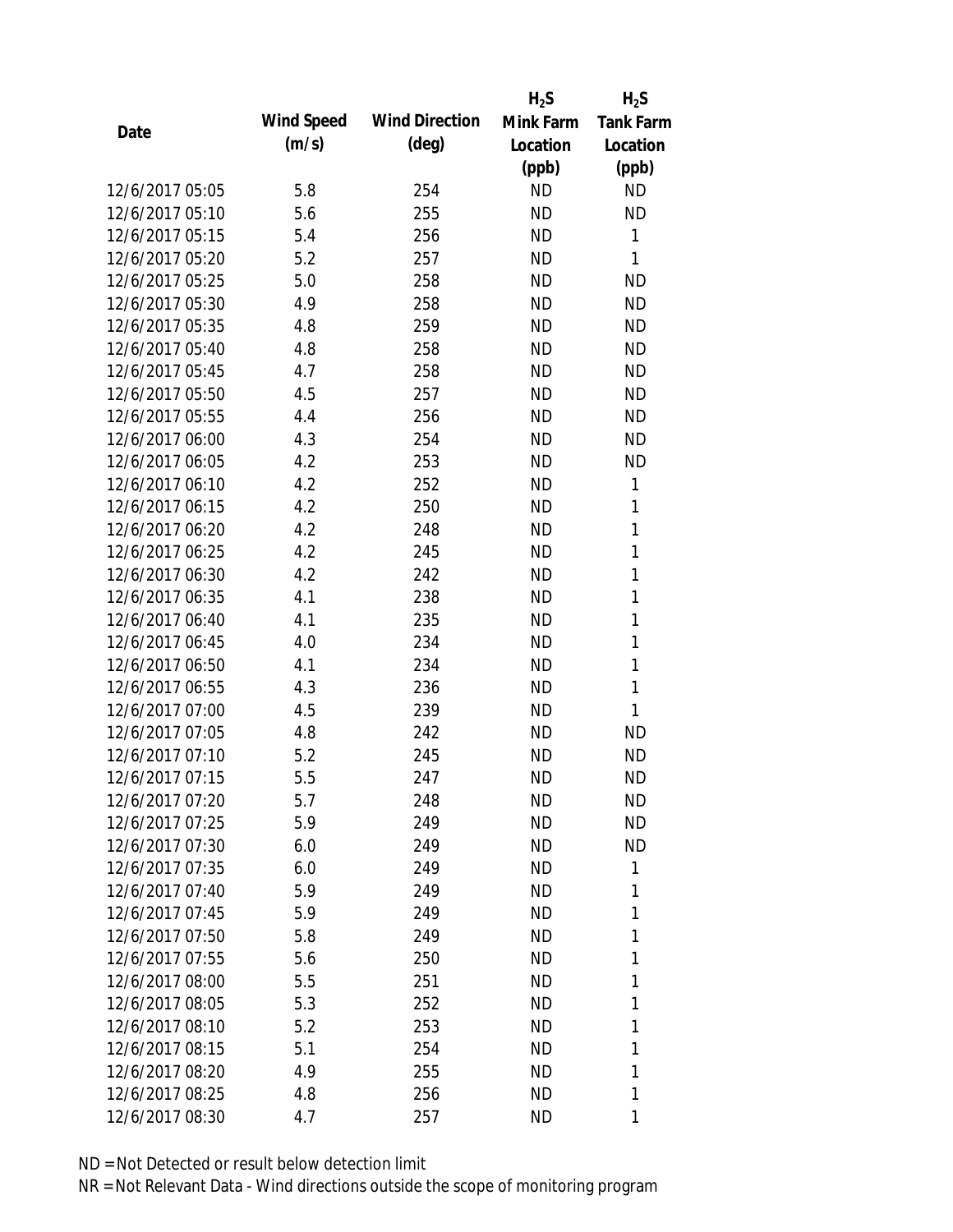|                 |            |                       | $H_2S$         | $H_2S$           |
|-----------------|------------|-----------------------|----------------|------------------|
| Date            | Wind Speed | <b>Wind Direction</b> | Mink Farm      | <b>Tank Farm</b> |
|                 | (m/s)      | $(\text{deg})$        | Location       | Location         |
|                 |            |                       | (ppb)          | (ppb)            |
| 12/6/2017 08:35 | 4.6        | 258                   | <b>ND</b>      | <b>ND</b>        |
| 12/6/2017 08:40 | 4.5        | 260                   | <b>ND</b>      | <b>ND</b>        |
| 12/6/2017 08:45 | 4.5        | 261                   | <b>ND</b>      | <b>ND</b>        |
| 12/6/2017 08:50 | 4.4        | 263                   | <b>ND</b>      | <b>ND</b>        |
| 12/6/2017 08:55 | 4.4        | 265                   | <b>ND</b>      | <b>ND</b>        |
| 12/6/2017 09:00 | 4.3        | 267                   | <b>ND</b>      | <b>ND</b>        |
| 12/6/2017 09:05 | 4.3        | 268                   | 1              | <b>ND</b>        |
| 12/6/2017 09:10 | 4.2        | 269                   | 1              | <b>ND</b>        |
| 12/6/2017 09:15 | 4.2        | 270                   | 1              | <b>ND</b>        |
| 12/6/2017 09:20 | 4.1        | 270                   | 1              | <b>ND</b>        |
| 12/6/2017 09:25 | 4.1        | 270                   | 1              | 1                |
| 12/6/2017 09:30 | 4.1        | 270                   | 1              | 1                |
| 12/6/2017 09:35 | 4.2        | 270                   | 1              | $\mathbf{1}$     |
| 12/6/2017 09:40 | 4.3        | 270                   | <b>ND</b>      | 1                |
| 12/6/2017 09:45 | 4.3        | 270                   | <b>ND</b>      | 1                |
| 12/6/2017 09:50 | 4.5        | 270                   | <b>ND</b>      | 1                |
| 12/6/2017 09:55 | 4.7        | 270                   | <b>ND</b>      | 1                |
| 12/6/2017 10:00 | 4.9        | 271                   | <b>ND</b>      | 1                |
| 12/6/2017 10:05 | 5.1        | 272                   | <b>ND</b>      | <b>ND</b>        |
| 12/6/2017 10:10 | 5.3        | 272                   | <b>ND</b>      | <b>ND</b>        |
| 12/6/2017 10:15 | 5.5        | 273                   | <b>ND</b>      | <b>ND</b>        |
| 12/6/2017 10:20 | 5.7        | 274                   | <b>ND</b>      | <b>ND</b>        |
| 12/6/2017 10:25 | 5.9        | 275                   | <b>ND</b>      | <b>ND</b>        |
| 12/6/2017 10:30 | 6.0        | 275                   | 1              | <b>ND</b>        |
| 12/6/2017 10:35 | 6.1        | 275                   | 1              | <b>ND</b>        |
| 12/6/2017 10:40 | 6.2        | 275                   | $\overline{2}$ | <b>ND</b>        |
| 12/6/2017 10:45 | 6.3        | 275                   | $\overline{2}$ | <b>ND</b>        |
| 12/6/2017 10:50 | 6.3        | 275                   | 2              | <b>ND</b>        |
| 12/6/2017 10:55 | 6.2        | 276                   | $\overline{2}$ | <b>NR</b>        |
| 12/6/2017 11:00 | 6.1        | 275                   | 2              | <b>ND</b>        |
| 12/6/2017 11:05 | 6.1        | 275                   | 2              | <b>ND</b>        |
| 12/6/2017 11:10 | 6.0        | 275                   | 1              | <b>ND</b>        |
| 12/6/2017 11:15 | 5.8        | 276                   | 1              | <b>NR</b>        |
| 12/6/2017 11:20 | 5.8        | 275                   | 1              | <b>ND</b>        |
| 12/6/2017 11:25 | 5.7        | 274                   | 1              | <b>ND</b>        |
| 12/6/2017 11:30 | 5.7        | 273                   | 1              | <b>ND</b>        |
| 12/6/2017 11:35 | 5.8        | 272                   | 1              | <b>ND</b>        |
| 12/6/2017 11:40 | 5.8        | 271                   | 1              | <b>ND</b>        |
| 12/6/2017 11:45 | 5.9        | 270                   | 1              | <b>ND</b>        |
| 12/6/2017 11:50 | 6.1        | 269                   | 1              | <b>ND</b>        |
| 12/6/2017 11:55 | 6.2        | 269                   | 1              | <b>ND</b>        |
| 12/6/2017 12:00 | 6.4        | 268                   | 1              | <b>ND</b>        |
|                 |            |                       |                |                  |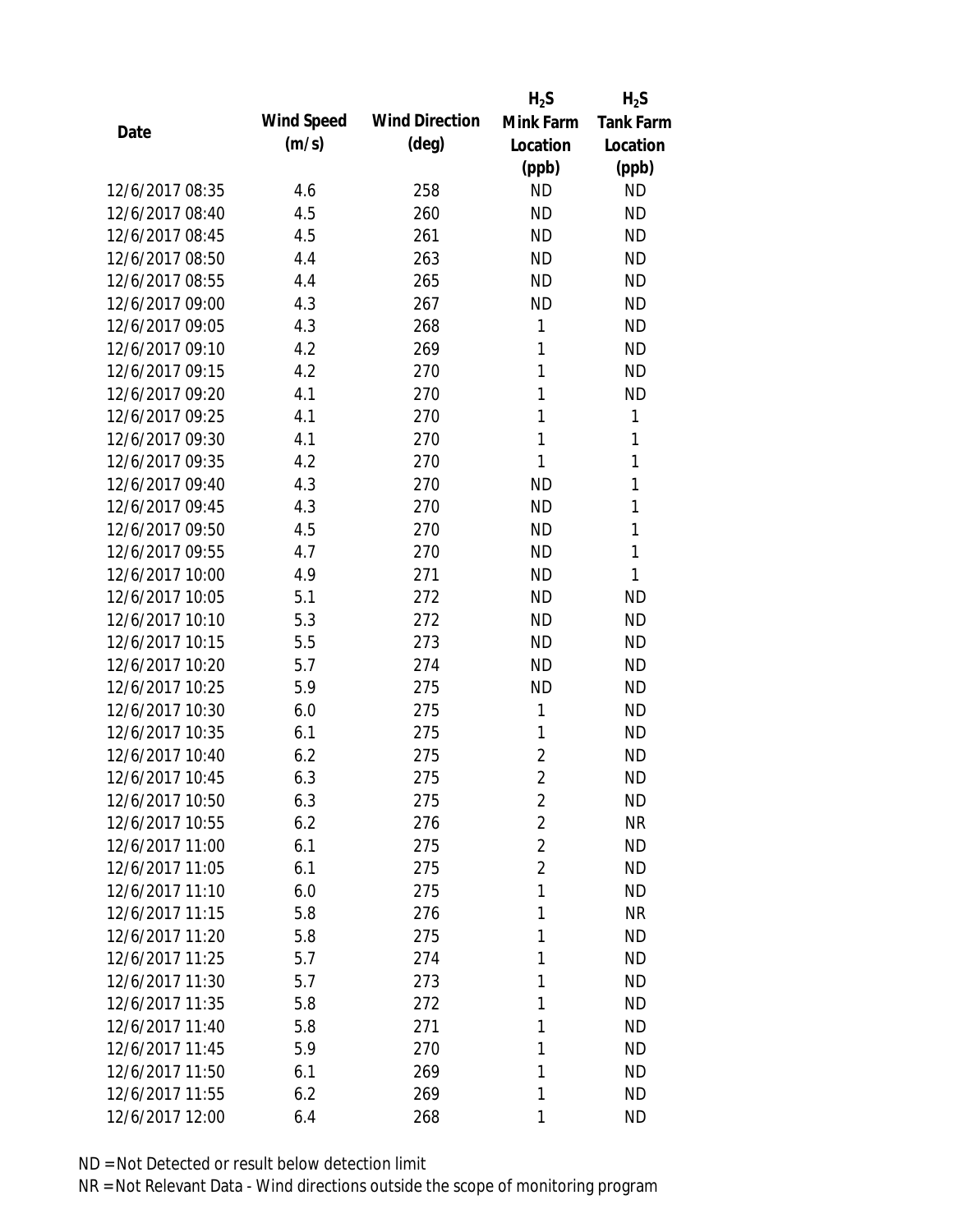|                 |            |                       | $H_2S$       | $H_2S$           |
|-----------------|------------|-----------------------|--------------|------------------|
| Date            | Wind Speed | <b>Wind Direction</b> | Mink Farm    | <b>Tank Farm</b> |
|                 | (m/s)      | $(\text{deg})$        | Location     | Location         |
|                 |            |                       | (ppb)        | (ppb)            |
| 12/6/2017 12:05 | 6.5        | 269                   | 1            | <b>ND</b>        |
| 12/6/2017 12:10 | 6.6        | 269                   | 1            | <b>ND</b>        |
| 12/6/2017 12:15 | 6.6        | 269                   | <b>ND</b>    | <b>ND</b>        |
| 12/6/2017 12:20 | 6.6        | 269                   | <b>ND</b>    | <b>ND</b>        |
| 12/6/2017 12:25 | 6.5        | 269                   | <b>ND</b>    | <b>ND</b>        |
| 12/6/2017 12:30 | 6.5        | 269                   | <b>ND</b>    | <b>ND</b>        |
| 12/6/2017 12:35 | 6.4        | 269                   | <b>ND</b>    | <b>ND</b>        |
| 12/6/2017 12:40 | 6.5        | 269                   | <b>ND</b>    | <b>ND</b>        |
| 12/6/2017 12:45 | 6.5        | 269                   | <b>ND</b>    | <b>ND</b>        |
| 12/6/2017 12:50 | 6.5        | 269                   | <b>ND</b>    | <b>ND</b>        |
| 12/6/2017 12:55 | 6.6        | 269                   | <b>ND</b>    | <b>ND</b>        |
| 12/6/2017 13:00 | 6.7        | 269                   | <b>ND</b>    | <b>ND</b>        |
| 12/6/2017 13:05 | 6.7        | 268                   | 1            | <b>ND</b>        |
| 12/6/2017 13:10 | 6.6        | 267                   | 1            | <b>ND</b>        |
| 12/6/2017 13:15 | 6.5        | 266                   | 1            | <b>ND</b>        |
| 12/6/2017 13:20 | 6.5        | 264                   | 1            | <b>ND</b>        |
| 12/6/2017 13:25 | 6.4        | 263                   | 1            | <b>ND</b>        |
| 12/6/2017 13:30 | 6.3        | 262                   | <b>ND</b>    | <b>ND</b>        |
| 12/6/2017 13:35 | 6.3        | 262                   | <b>ND</b>    | <b>ND</b>        |
| 12/6/2017 13:40 | 6.2        | 261                   | <b>ND</b>    | <b>ND</b>        |
| 12/6/2017 13:45 | 6.3        | 261                   | <b>ND</b>    | 1                |
| 12/6/2017 13:50 | 6.3        | 261                   | <b>ND</b>    | 1                |
| 12/6/2017 13:55 | 6.4        | 262                   | <b>ND</b>    | 1                |
| 12/6/2017 14:00 | 6.5        | 262                   | <b>ND</b>    | 1                |
| 12/6/2017 14:05 | 6.5        | 263                   | <b>ND</b>    | 1                |
| 12/6/2017 14:10 | 6.6        | 263                   | <b>ND</b>    | 1                |
| 12/6/2017 14:15 | 6.7        | 264                   | <b>ND</b>    | 1                |
| 12/6/2017 14:20 | 6.8        | 265                   | <b>ND</b>    | <b>ND</b>        |
| 12/6/2017 14:25 | 6.9        | 264                   | <b>ND</b>    | <b>ND</b>        |
| 12/6/2017 14:30 | 6.9        | 264                   | ND           | <b>ND</b>        |
| 12/6/2017 14:35 | 7.0        | 263                   | <b>ND</b>    | <b>ND</b>        |
| 12/6/2017 14:40 | 7.0        | 263                   | <b>ND</b>    | <b>ND</b>        |
| 12/6/2017 14:45 | 6.9        | 263                   | ND           | <b>ND</b>        |
| 12/6/2017 14:50 | 6.8        | 263                   | $\mathbf{1}$ | <b>ND</b>        |
| 12/6/2017 14:55 | 6.7        | 263                   | <b>ND</b>    | <b>ND</b>        |
| 12/6/2017 15:00 | 6.6        | 263                   | <b>ND</b>    | <b>ND</b>        |
| 12/6/2017 15:05 | 6.5        | 264                   | ND           | $\mathbf{1}$     |
| 12/6/2017 15:10 | 6.4        | 264                   | ND           | <b>ND</b>        |
| 12/6/2017 15:15 | 6.3        | 265                   | <b>ND</b>    | <b>ND</b>        |
| 12/6/2017 15:20 | 6.3        | 265                   | ND           | <b>ND</b>        |
| 12/6/2017 15:25 | 6.4        | 266                   | <b>ND</b>    | <b>ND</b>        |
| 12/6/2017 15:30 | 6.4        | 267                   | <b>ND</b>    | <b>ND</b>        |
|                 |            |                       |              |                  |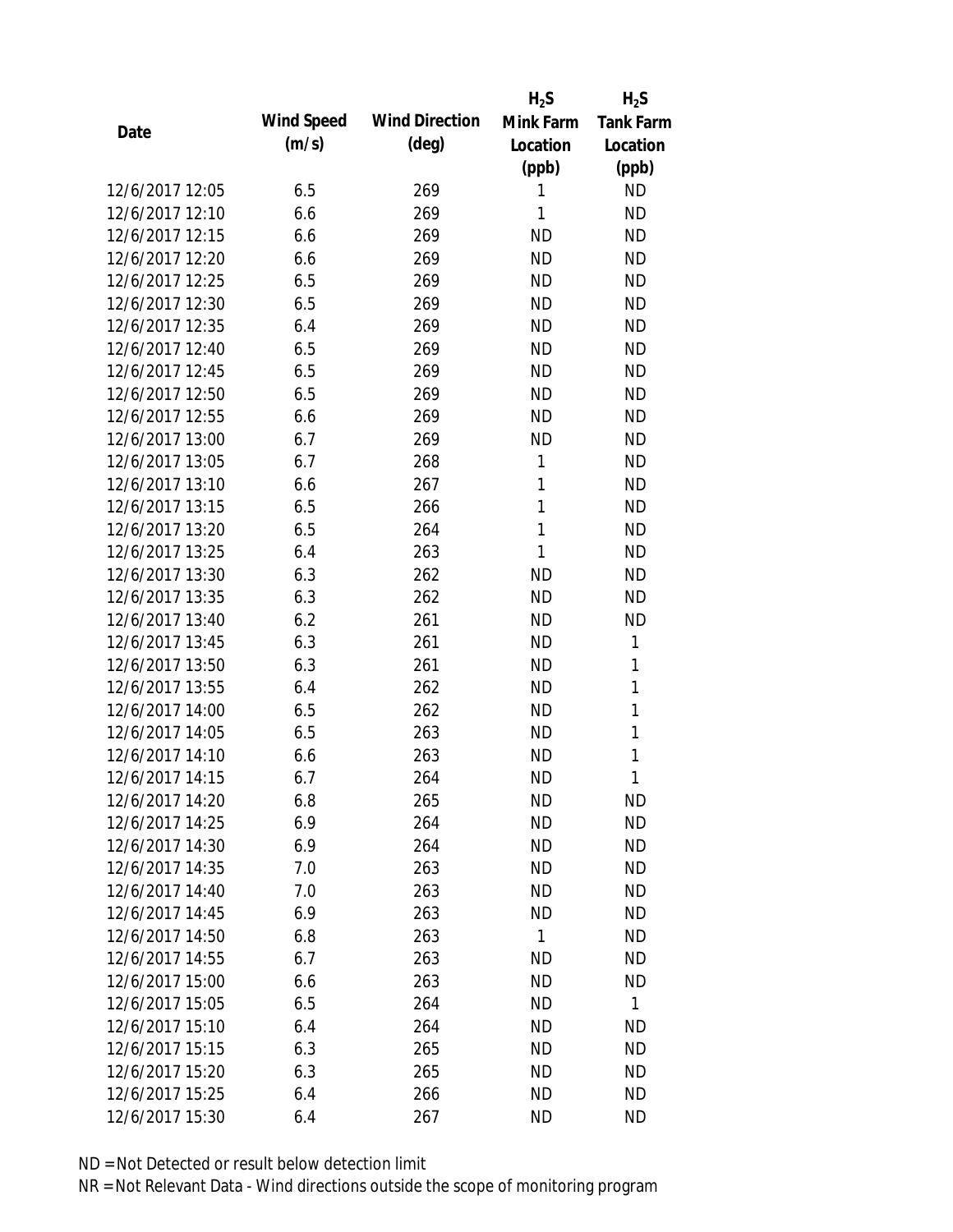|                 |                   |                       | $H_2S$    | $H_2S$           |
|-----------------|-------------------|-----------------------|-----------|------------------|
| Date            | <b>Wind Speed</b> | <b>Wind Direction</b> | Mink Farm | <b>Tank Farm</b> |
|                 | (m/s)             | $(\text{deg})$        | Location  | Location         |
|                 |                   |                       | (ppb)     | (ppb)            |
| 12/6/2017 15:35 | 6.5               | 267                   | <b>ND</b> | <b>ND</b>        |
| 12/6/2017 15:40 | 6.6               | 268                   | <b>ND</b> | <b>ND</b>        |
| 12/6/2017 15:45 | 6.6               | 267                   | <b>ND</b> | <b>ND</b>        |
| 12/6/2017 15:50 | 6.6               | 266                   | <b>ND</b> | <b>ND</b>        |
| 12/6/2017 15:55 | 6.5               | 264                   | <b>ND</b> | <b>ND</b>        |
| 12/6/2017 16:00 | 6.5               | 263                   | <b>ND</b> | <b>ND</b>        |
| 12/6/2017 16:05 | 6.4               | 261                   | <b>ND</b> | <b>ND</b>        |
| 12/6/2017 16:10 | 6.3               | 260                   | <b>ND</b> | <b>ND</b>        |
| 12/6/2017 16:15 | 6.2               | 259                   | <b>ND</b> | <b>ND</b>        |
| 12/6/2017 16:20 | 6.2               | 259                   | 1         | <b>ND</b>        |
| 12/6/2017 16:25 | 6.2               | 259                   | 1         | <b>ND</b>        |
| 12/6/2017 16:30 | 6.1               | 260                   | 1         | <b>ND</b>        |
| 12/6/2017 16:35 | 6.1               | 260                   | 1         | <b>ND</b>        |
| 12/6/2017 16:40 | 6.0               | 261                   | 1         | <b>ND</b>        |
| 12/6/2017 16:45 | 5.9               | 261                   | 1         | <b>ND</b>        |
| 12/6/2017 16:50 | 5.8               | 260                   | <b>ND</b> | 1                |
| 12/6/2017 16:55 | 5.8               | 259                   | <b>ND</b> | 1                |
| 12/6/2017 17:00 | 5.7               | 259                   | <b>ND</b> | $\mathbf{1}$     |
| 12/6/2017 17:05 | 5.6               | 258                   | <b>ND</b> | $\mathbf{1}$     |
| 12/6/2017 17:10 | 5.6               | 257                   | <b>ND</b> | 1                |
| 12/6/2017 17:15 | 5.5               | 257                   | <b>ND</b> | 1                |
| 12/6/2017 17:20 | 5.4               | 258                   | <b>ND</b> | 1                |
| 12/6/2017 17:25 | 5.2               | 258                   | <b>ND</b> | 1                |
| 12/6/2017 17:30 | 5.0               | 259                   | <b>ND</b> | <b>ND</b>        |
| 12/6/2017 17:35 | 4.8               | 260                   | <b>ND</b> | <b>ND</b>        |
| 12/6/2017 17:40 | 4.5               | 261                   | <b>ND</b> | <b>ND</b>        |
| 12/6/2017 17:45 | 4.3               | 261                   | <b>ND</b> | <b>ND</b>        |
| 12/6/2017 17:50 | 4.1               | 261                   | ND        | <b>ND</b>        |
| 12/6/2017 17:55 | 4.0               | 261                   | <b>ND</b> | <b>ND</b>        |
| 12/6/2017 18:00 | 3.9               | 260                   | ND        | ND               |
| 12/6/2017 18:05 | 3.8               | 260                   | ND        | <b>ND</b>        |
| 12/6/2017 18:10 | 3.8               | 260                   | <b>ND</b> | ND               |
| 12/6/2017 18:15 | 3.8               | 260                   | ND        | 1                |
| 12/6/2017 18:20 | 3.8               | 260                   | <b>ND</b> | 1                |
| 12/6/2017 18:25 | 3.8               | 259                   | <b>ND</b> | 1                |
| 12/6/2017 18:30 | 3.8               | 259                   | ND        | 1                |
| 12/6/2017 18:35 | 3.9               | 259                   | ND        | 1                |
| 12/6/2017 18:40 | 4.1               | 259                   | ND        | 1                |
| 12/6/2017 18:45 | 4.2               | 259                   | <b>ND</b> | 1                |
| 12/6/2017 18:50 | 4.3               | 259                   | <b>ND</b> | 1                |
| 12/6/2017 18:55 | 4.3               | 259                   | <b>ND</b> | 1                |
| 12/6/2017 19:00 | 4.3               | 259                   | <b>ND</b> | <b>ND</b>        |
|                 |                   |                       |           |                  |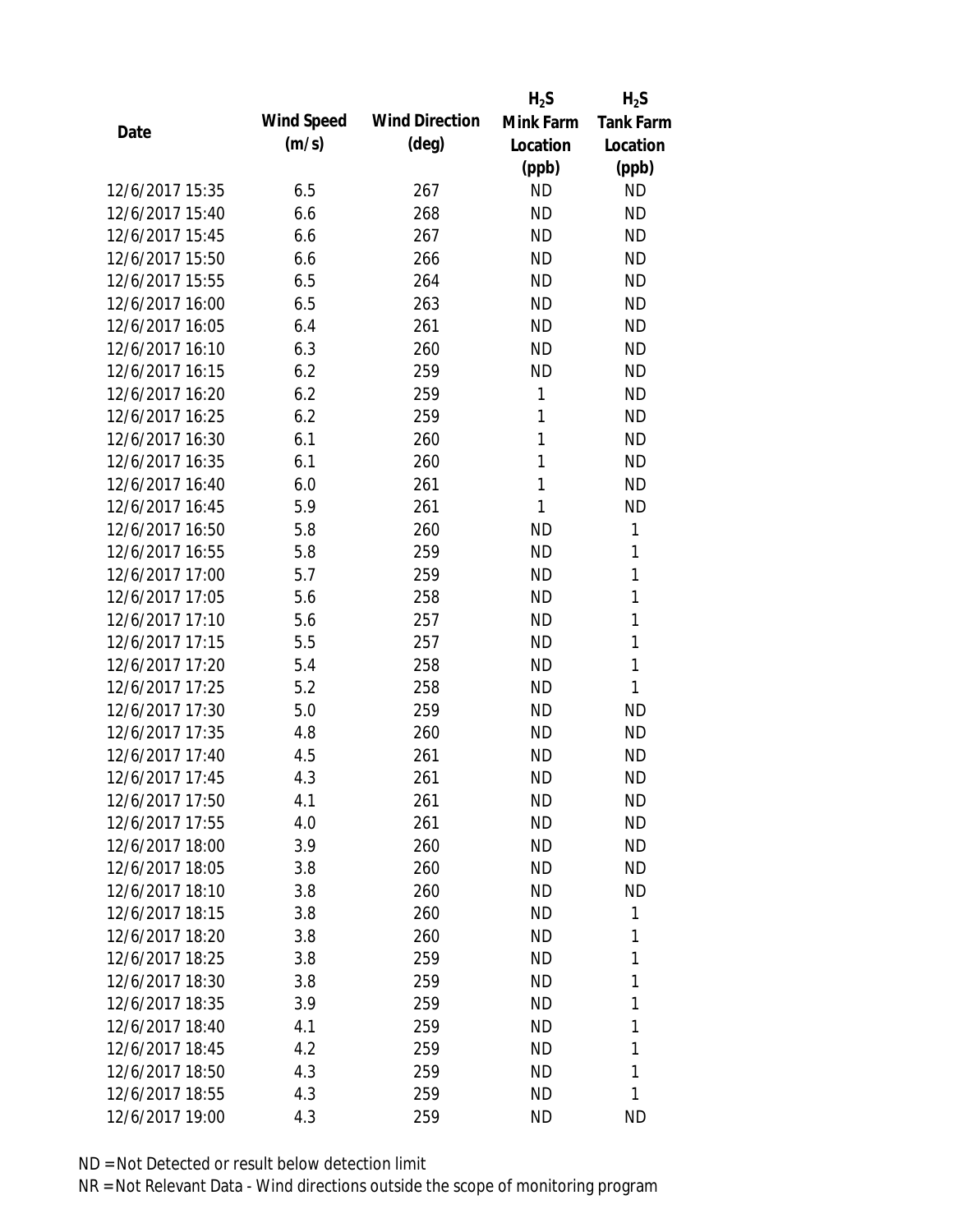|                 |                   |                       | $H_2S$    | $H_2S$           |
|-----------------|-------------------|-----------------------|-----------|------------------|
| Date            | <b>Wind Speed</b> | <b>Wind Direction</b> | Mink Farm | <b>Tank Farm</b> |
|                 | (m/s)             | $(\text{deg})$        | Location  | Location         |
|                 |                   |                       | (ppb)     | (ppb)            |
| 12/6/2017 19:05 | 4.4               | 260                   | <b>ND</b> | <b>ND</b>        |
| 12/6/2017 19:10 | 4.4               | 260                   | <b>ND</b> | <b>ND</b>        |
| 12/6/2017 19:15 | 4.4               | 260                   | <b>ND</b> | <b>ND</b>        |
| 12/6/2017 19:20 | 4.5               | 260                   | <b>ND</b> | <b>ND</b>        |
| 12/6/2017 19:25 | 4.6               | 259                   | <b>ND</b> | <b>ND</b>        |
| 12/6/2017 19:30 | 4.7               | 258                   | <b>ND</b> | <b>ND</b>        |
| 12/6/2017 19:35 | 4.7               | 256                   | <b>ND</b> | <b>ND</b>        |
| 12/6/2017 19:40 | 4.8               | 255                   | <b>ND</b> | <b>ND</b>        |
| 12/6/2017 19:45 | 5.0               | 254                   | <b>ND</b> | <b>ND</b>        |
| 12/6/2017 19:50 | 5.1               | 253                   | <b>ND</b> | <b>ND</b>        |
| 12/6/2017 19:55 | 5.1               | 253                   | <b>ND</b> | <b>ND</b>        |
| 12/6/2017 20:00 | 5.2               | 253                   | <b>ND</b> | $\mathbf{1}$     |
| 12/6/2017 20:05 | 5.2               | 254                   | <b>ND</b> | <b>ND</b>        |
| 12/6/2017 20:10 | 5.2               | 256                   | <b>ND</b> | <b>ND</b>        |
| 12/6/2017 20:15 | 5.0               | 259                   | <b>ND</b> | <b>ND</b>        |
| 12/6/2017 20:20 | 4.9               | 261                   | <b>ND</b> | <b>ND</b>        |
| 12/6/2017 20:25 | 4.8               | 263                   | <b>ND</b> | <b>ND</b>        |
| 12/6/2017 20:30 | 4.7               | 265                   | <b>ND</b> | <b>ND</b>        |
| 12/6/2017 20:35 | 4.5               | 266                   | <b>ND</b> | <b>ND</b>        |
| 12/6/2017 20:40 | 4.5               | 267                   | <b>ND</b> | <b>ND</b>        |
| 12/6/2017 20:45 | 4.4               | 266                   | <b>ND</b> | <b>ND</b>        |
| 12/6/2017 20:50 | 4.4               | 265                   | <b>ND</b> | <b>ND</b>        |
| 12/6/2017 20:55 | 4.4               | 264                   | <b>ND</b> | <b>ND</b>        |
| 12/6/2017 21:00 | 4.4               | 262                   | <b>ND</b> | <b>ND</b>        |
| 12/6/2017 21:05 | 4.4               | 261                   | <b>ND</b> | <b>ND</b>        |
| 12/6/2017 21:10 | 4.4               | 260                   | <b>ND</b> | <b>ND</b>        |
| 12/6/2017 21:15 | 4.5               | 259                   | <b>ND</b> | <b>ND</b>        |
| 12/6/2017 21:20 | 4.5               | 258                   | ND        | <b>ND</b>        |
| 12/6/2017 21:25 | 4.5               | 258                   | <b>ND</b> | <b>ND</b>        |
| 12/6/2017 21:30 | 4.4               | 258                   | <b>ND</b> | ND               |
| 12/6/2017 21:35 | 4.4               | 258                   | ND        | 1                |
| 12/6/2017 21:40 | 4.4               | 258                   | <b>ND</b> | 1                |
| 12/6/2017 21:45 | 4.3               | 259                   | ND        | 1                |
| 12/6/2017 21:50 | 4.3               | 260                   | <b>ND</b> | 1                |
| 12/6/2017 21:55 | 4.2               | 262                   | ND        | 1                |
| 12/6/2017 22:00 | 4.3               | 263                   | ND        | 1                |
| 12/6/2017 22:05 | 4.3               | 265                   | ND        | ND               |
| 12/6/2017 22:10 | 4.3               | 268                   | ND        | <b>ND</b>        |
| 12/6/2017 22:15 | 4.3               | 270                   | <b>ND</b> | <b>ND</b>        |
| 12/6/2017 22:20 | 4.4               | 273                   | ND        | ND               |
| 12/6/2017 22:25 | 4.4               | 275                   | <b>ND</b> | ND               |
| 12/6/2017 22:30 | 4.4               | 276                   | <b>ND</b> | <b>NR</b>        |
|                 |                   |                       |           |                  |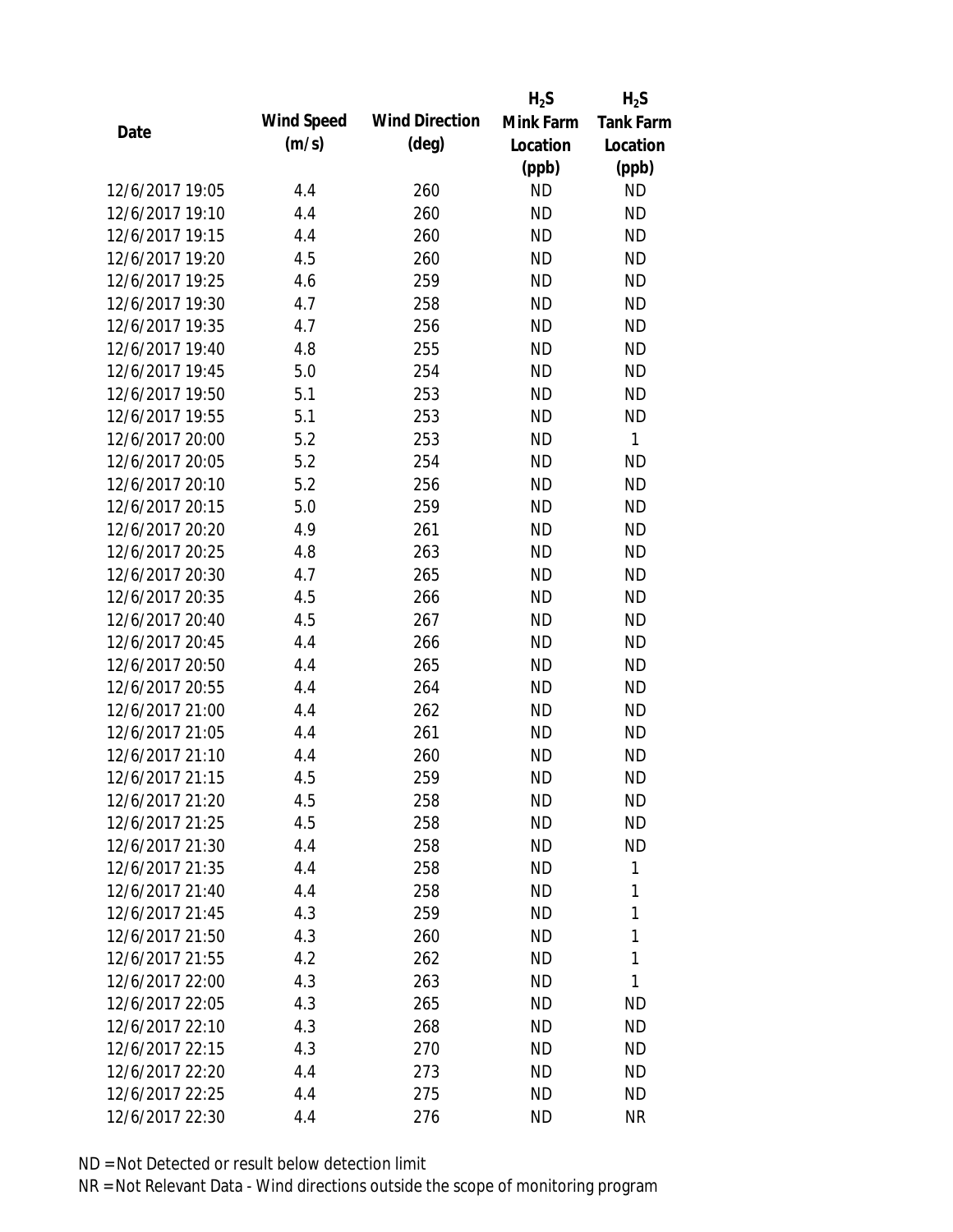|                 |            |                       | $H_2S$       | $H_2S$           |
|-----------------|------------|-----------------------|--------------|------------------|
| Date            | Wind Speed | <b>Wind Direction</b> | Mink Farm    | <b>Tank Farm</b> |
|                 | (m/s)      | $(\text{deg})$        | Location     | Location         |
|                 |            |                       | (ppb)        | (ppb)            |
| 12/6/2017 22:35 | 4.4        | 278                   | <b>ND</b>    | <b>NR</b>        |
| 12/6/2017 22:40 | 4.4        | 279                   | <b>ND</b>    | <b>NR</b>        |
| 12/6/2017 22:45 | 4.3        | 279                   | $\mathbf{1}$ | <b>NR</b>        |
| 12/6/2017 22:50 | 4.2        | 279                   | 1            | <b>NR</b>        |
| 12/6/2017 22:55 | 4.1        | 279                   | <b>ND</b>    | <b>NR</b>        |
| 12/6/2017 23:00 | 4.0        | 279                   | <b>ND</b>    | <b>NR</b>        |
| 12/6/2017 23:05 | 3.9        | 279                   | <b>ND</b>    | <b>NR</b>        |
| 12/6/2017 23:10 | 3.9        | 279                   | <b>ND</b>    | <b>NR</b>        |
| 12/6/2017 23:15 | 4.0        | 280                   | <b>ND</b>    | <b>NR</b>        |
| 12/6/2017 23:20 | 4.0        | 281                   | <b>ND</b>    | <b>NR</b>        |
| 12/6/2017 23:25 | 4.1        | 282                   | <b>ND</b>    | <b>NR</b>        |
| 12/6/2017 23:30 | 4.1        | 283                   | 1            | <b>NR</b>        |
| 12/6/2017 23:35 | 4.2        | 284                   | $\mathbf{1}$ | <b>NR</b>        |
| 12/6/2017 23:40 | 4.2        | 284                   | 1            | <b>NR</b>        |
| 12/6/2017 23:45 | 4.2        | 286                   | 1            | <b>NR</b>        |
| 12/6/2017 23:50 | 4.2        | 287                   | 1            | <b>NR</b>        |
| 12/6/2017 23:55 | 4.3        | 289                   | 1            | <b>NR</b>        |
| 12/6/2017 24:00 | 4.4        | 291                   | $\mathbf{1}$ | <b>NR</b>        |
| 12/7/2017 00:05 | 4.5        | 294                   | 1            | <b>NR</b>        |
| 12/7/2017 00:10 | 4.6        | 296                   | <b>ND</b>    | <b>NR</b>        |
| 12/7/2017 00:15 | 4.7        | 298                   | <b>ND</b>    | <b>NR</b>        |
| 12/7/2017 00:20 | 4.8        | 299                   | <b>ND</b>    | <b>NR</b>        |
| 12/7/2017 00:25 | 4.8        | 300                   | <b>ND</b>    | <b>NR</b>        |
| 12/7/2017 00:30 | 4.9        | 300                   | <b>ND</b>    | <b>NR</b>        |
| 12/7/2017 00:35 | 5.0        | 300                   | <b>ND</b>    | <b>NR</b>        |
| 12/7/2017 00:40 | 5.0        | 300                   | <b>ND</b>    | <b>NR</b>        |
| 12/7/2017 00:45 | 4.9        | 299                   | <b>ND</b>    | <b>NR</b>        |
| 12/7/2017 00:50 | 4.8        | 297                   | <b>ND</b>    | NR               |
| 12/7/2017 00:55 | 4.7        | 295                   | <b>ND</b>    | <b>NR</b>        |
| 12/7/2017 01:00 | 4.5        | 293                   | <b>ND</b>    | <b>NR</b>        |
| 12/7/2017 01:05 | 4.4        | 290                   | <b>ND</b>    | <b>NR</b>        |
| 12/7/2017 01:10 | 4.3        | 288                   | <b>ND</b>    | <b>NR</b>        |
| 12/7/2017 01:15 | 4.4        | 286                   | <b>ND</b>    | <b>NR</b>        |
| 12/7/2017 01:20 | 4.4        | 285                   | <b>ND</b>    | <b>NR</b>        |
| 12/7/2017 01:25 | 4.4        | 286                   | <b>ND</b>    | <b>NR</b>        |
| 12/7/2017 01:30 | 4.6        | 287                   | <b>ND</b>    | <b>NR</b>        |
| 12/7/2017 01:35 | 4.7        | 289                   | <b>ND</b>    | <b>NR</b>        |
| 12/7/2017 01:40 | 4.7        | 290                   | <b>ND</b>    | <b>NR</b>        |
| 12/7/2017 01:45 | 4.7        | 292                   | <b>ND</b>    | <b>NR</b>        |
| 12/7/2017 01:50 | 4.8        | 293                   | <b>ND</b>    | <b>NR</b>        |
| 12/7/2017 01:55 | 4.9        | 293                   | <b>ND</b>    | <b>NR</b>        |
| 12/7/2017 02:00 | 5.0        | 292                   | <b>ND</b>    | <b>NR</b>        |
|                 |            |                       |              |                  |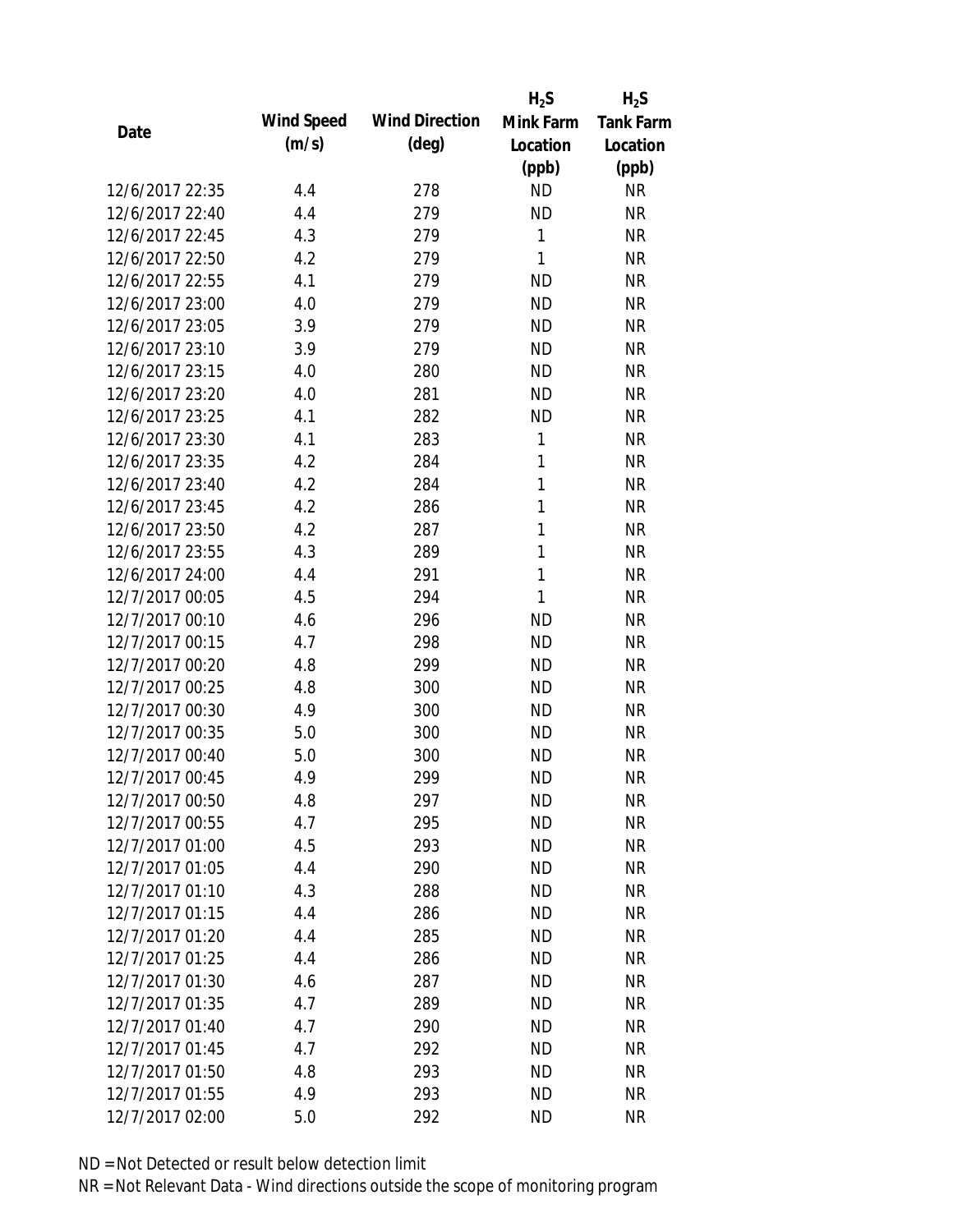|                 |            |                       | $H_2S$       | $H_2S$           |
|-----------------|------------|-----------------------|--------------|------------------|
| Date            | Wind Speed | <b>Wind Direction</b> | Mink Farm    | <b>Tank Farm</b> |
|                 | (m/s)      | (deg)                 | Location     | Location         |
|                 |            |                       | (ppb)        | (ppb)            |
| 12/7/2017 02:05 | 5.0        | 291                   | <b>ND</b>    | <b>NR</b>        |
| 12/7/2017 02:10 | 5.1        | 290                   | <b>ND</b>    | <b>NR</b>        |
| 12/7/2017 02:15 | 5.2        | 290                   | <b>ND</b>    | <b>NR</b>        |
| 12/7/2017 02:20 | 5.2        | 289                   | <b>ND</b>    | <b>NR</b>        |
| 12/7/2017 02:25 | 5.3        | 289                   | <b>ND</b>    | <b>NR</b>        |
| 12/7/2017 02:30 | 5.3        | 290                   | <b>ND</b>    | <b>NR</b>        |
| 12/7/2017 02:35 | 5.3        | 291                   | <b>ND</b>    | <b>NR</b>        |
| 12/7/2017 02:40 | 5.4        | 291                   | 1            | <b>NR</b>        |
| 12/7/2017 02:45 | 5.4        | 292                   | 1            | <b>NR</b>        |
| 12/7/2017 02:50 | 5.4        | 292                   | <b>ND</b>    | <b>NR</b>        |
| 12/7/2017 02:55 | 5.4        | 292                   | <b>ND</b>    | <b>NR</b>        |
| 12/7/2017 03:00 | 5.4        | 291                   | <b>ND</b>    | <b>NR</b>        |
| 12/7/2017 03:05 | 5.3        | 290                   | <b>ND</b>    | <b>NR</b>        |
| 12/7/2017 03:10 | 5.2        | 289                   | <b>ND</b>    | <b>NR</b>        |
| 12/7/2017 03:15 | 5.1        | 288                   | <b>ND</b>    | <b>NR</b>        |
| 12/7/2017 03:20 | 5.0        | 287                   | <b>ND</b>    | <b>NR</b>        |
| 12/7/2017 03:25 | 4.9        | 287                   | <b>ND</b>    | <b>NR</b>        |
| 12/7/2017 03:30 | 4.9        | 287                   | <b>ND</b>    | <b>NR</b>        |
| 12/7/2017 03:35 | 5.0        | 287                   | <b>ND</b>    | <b>NR</b>        |
| 12/7/2017 03:40 | 5.1        | 287                   | <b>ND</b>    | <b>NR</b>        |
| 12/7/2017 03:45 | 5.2        | 288                   | <b>ND</b>    | <b>NR</b>        |
| 12/7/2017 03:50 | 5.3        | 290                   | $\mathbf{1}$ | <b>NR</b>        |
| 12/7/2017 03:55 | 5.3        | 291                   | <b>ND</b>    | <b>NR</b>        |
| 12/7/2017 04:00 | 5.4        | 291                   | <b>ND</b>    | <b>NR</b>        |
| 12/7/2017 04:05 | 5.3        | 291                   | <b>ND</b>    | <b>NR</b>        |
| 12/7/2017 04:10 | 5.3        | 291                   | <b>ND</b>    | <b>NR</b>        |
| 12/7/2017 04:15 | 5.2        | 291                   | <b>ND</b>    | <b>NR</b>        |
| 12/7/2017 04:20 | 5.1        | 290                   | ND           | <b>NR</b>        |
| 12/7/2017 04:25 | 5.1        | 290                   | <b>ND</b>    | <b>NR</b>        |
| 12/7/2017 04:30 | 5.1        | 290                   | <b>ND</b>    | <b>NR</b>        |
| 12/7/2017 04:35 | 5.1        | 290                   | <b>ND</b>    | <b>NR</b>        |
| 12/7/2017 04:40 | 5.1        | 290                   | <b>ND</b>    | <b>NR</b>        |
| 12/7/2017 04:45 | 5.2        | 291                   | <b>ND</b>    | <b>NR</b>        |
| 12/7/2017 04:50 | 5.3        | 291                   | <b>ND</b>    | <b>NR</b>        |
| 12/7/2017 04:55 | 5.3        | 292                   | <b>ND</b>    | <b>NR</b>        |
| 12/7/2017 05:00 | 5.4        | 293                   | <b>ND</b>    | <b>NR</b>        |
| 12/7/2017 05:05 | 5.4        | 294                   | <b>ND</b>    | <b>NR</b>        |
| 12/7/2017 05:10 | 5.5        | 295                   | <b>ND</b>    | <b>NR</b>        |
| 12/7/2017 05:15 | 5.5        | 296                   | <b>ND</b>    | <b>NR</b>        |
| 12/7/2017 05:20 | 5.5        | 296                   | <b>ND</b>    | <b>NR</b>        |
| 12/7/2017 05:25 | 5.4        | 295                   | <b>ND</b>    | <b>NR</b>        |
| 12/7/2017 05:30 | 5.4        | 294                   | <b>ND</b>    | <b>NR</b>        |
|                 |            |                       |              |                  |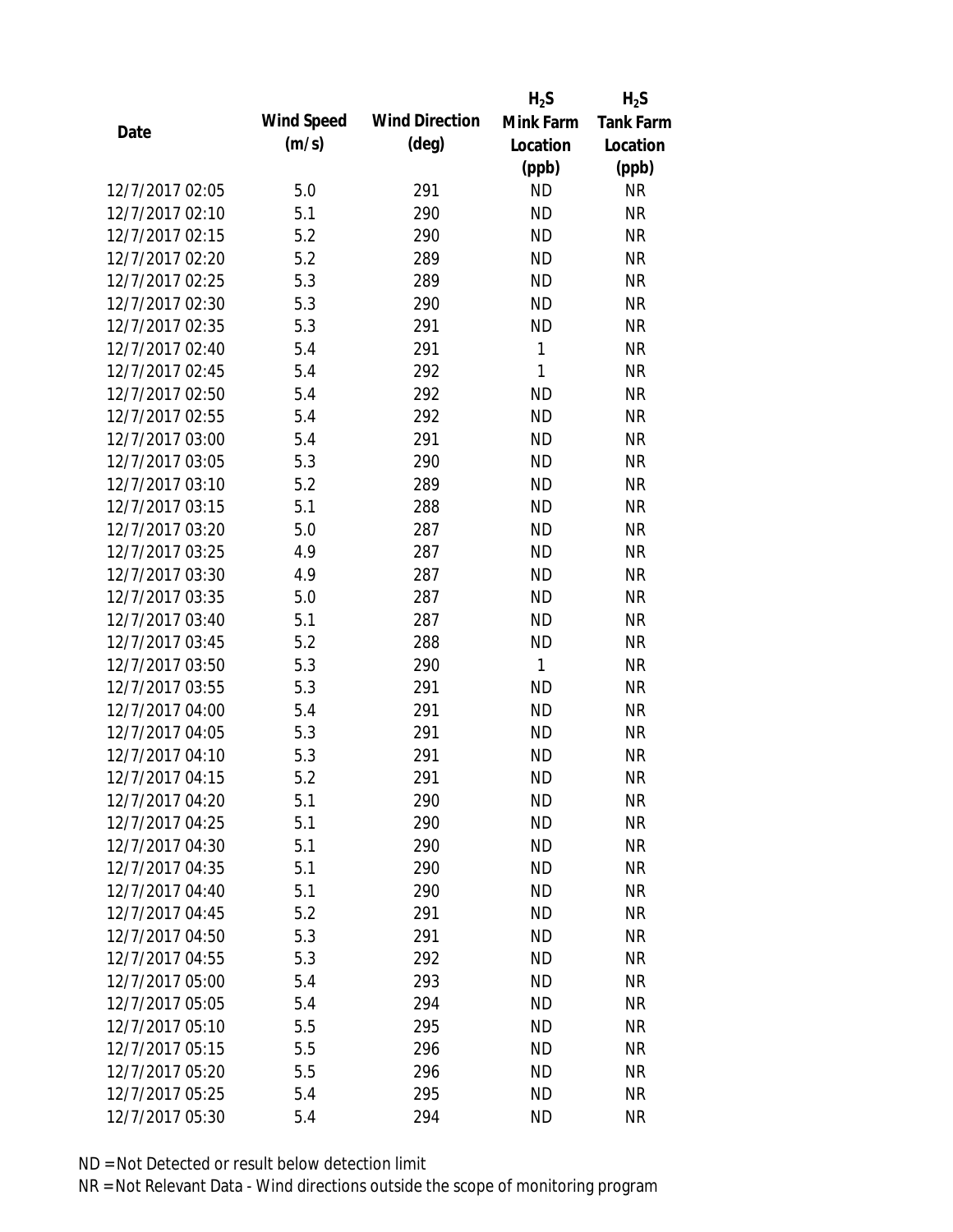|                 |            |                       | $H_2S$    | $H_2S$           |
|-----------------|------------|-----------------------|-----------|------------------|
|                 | Wind Speed | <b>Wind Direction</b> | Mink Farm | <b>Tank Farm</b> |
| Date            | (m/s)      | $(\text{deg})$        | Location  | Location         |
|                 |            |                       | (ppb)     | (ppb)            |
| 12/7/2017 05:35 | 5.3        | 293                   | <b>ND</b> | <b>NR</b>        |
| 12/7/2017 05:40 | 5.1        | 291                   | <b>ND</b> | <b>NR</b>        |
| 12/7/2017 05:45 | 5.0        | 290                   | <b>ND</b> | <b>NR</b>        |
| 12/7/2017 05:50 | 4.9        | 289                   | <b>ND</b> | <b>NR</b>        |
| 12/7/2017 05:55 | 4.9        | 288                   | <b>ND</b> | <b>NR</b>        |
| 12/7/2017 06:00 | 4.8        | 287                   | <b>ND</b> | <b>NR</b>        |
| 12/7/2017 06:05 | 4.8        | 287                   | <b>ND</b> | <b>NR</b>        |
| 12/7/2017 06:10 | 4.7        | 287                   | <b>ND</b> | <b>NR</b>        |
| 12/7/2017 06:15 | 4.7        | 288                   | <b>ND</b> | <b>NR</b>        |
| 12/7/2017 06:20 | 4.6        | 290                   | <b>ND</b> | <b>NR</b>        |
| 12/7/2017 06:25 | 4.6        | 294                   | <b>ND</b> | <b>NR</b>        |
| 12/7/2017 06:30 | 4.6        | 299                   | <b>ND</b> | <b>NR</b>        |
| 12/7/2017 06:35 | 4.6        | 303                   | <b>ND</b> | <b>NR</b>        |
| 12/7/2017 06:40 | 4.6        | 308                   | <b>ND</b> | <b>NR</b>        |
| 12/7/2017 06:45 | 4.7        | 311                   | <b>ND</b> | <b>NR</b>        |
| 12/7/2017 06:50 | 4.7        | 313                   | <b>ND</b> | <b>NR</b>        |
| 12/7/2017 06:55 | 4.6        | 313                   | <b>ND</b> | <b>NR</b>        |
| 12/7/2017 07:00 | 4.6        | 313                   | <b>ND</b> | <b>NR</b>        |
| 12/7/2017 07:05 | 4.6        | 312                   | ND        | <b>NR</b>        |
| 12/7/2017 07:10 | 4.6        | 310                   | <b>ND</b> | <b>NR</b>        |
| 12/7/2017 07:15 | 4.6        | 309                   | <b>ND</b> | <b>NR</b>        |
| 12/7/2017 07:20 | 4.6        | 308                   | <b>ND</b> | <b>NR</b>        |
| 12/7/2017 07:25 | 4.6        | 307                   | <b>ND</b> | <b>NR</b>        |
| 12/7/2017 07:30 | 4.6        | 305                   | <b>ND</b> | <b>NR</b>        |
| 12/7/2017 07:35 | 4.6        | 304                   | <b>ND</b> | <b>NR</b>        |
| 12/7/2017 07:40 | 4.6        | 303                   | <b>ND</b> | <b>NR</b>        |
| 12/7/2017 07:45 | 4.5        | 302                   | <b>ND</b> | <b>NR</b>        |
| 12/7/2017 07:50 | 4.5        | 302                   | <b>ND</b> | <b>NR</b>        |
| 12/7/2017 07:55 | 4.5        | 302                   | <b>ND</b> | <b>NR</b>        |
| 12/7/2017 08:00 | 4.5        | 302                   | <b>ND</b> | <b>NR</b>        |
| 12/7/2017 08:05 | 4.5        | 302                   | <b>ND</b> | <b>NR</b>        |
| 12/7/2017 08:10 | 4.5        | 301                   | <b>ND</b> | <b>NR</b>        |
| 12/7/2017 08:15 | 4.5        | 301                   | <b>ND</b> | <b>NR</b>        |
| 12/7/2017 08:20 | 4.4        | 300                   | <b>ND</b> | <b>NR</b>        |
| 12/7/2017 08:25 | 4.3        | 300                   | <b>ND</b> | <b>NR</b>        |
| 12/7/2017 08:30 | 4.2        | 299                   | <b>ND</b> | <b>NR</b>        |
| 12/7/2017 08:35 | 4.2        | 298                   | <b>ND</b> | <b>NR</b>        |
| 12/7/2017 08:40 | 4.1        | 298                   | 1         | <b>NR</b>        |
| 12/7/2017 08:45 | 4.1        | 298                   | <b>ND</b> | <b>NR</b>        |
| 12/7/2017 08:50 | 4.0        | 297                   | <b>ND</b> | NR               |
| 12/7/2017 08:55 | 4.0        | 296                   | <b>ND</b> | <b>NR</b>        |
| 12/7/2017 09:00 | 4.0        | 294                   | <b>ND</b> | <b>NR</b>        |
|                 |            |                       |           |                  |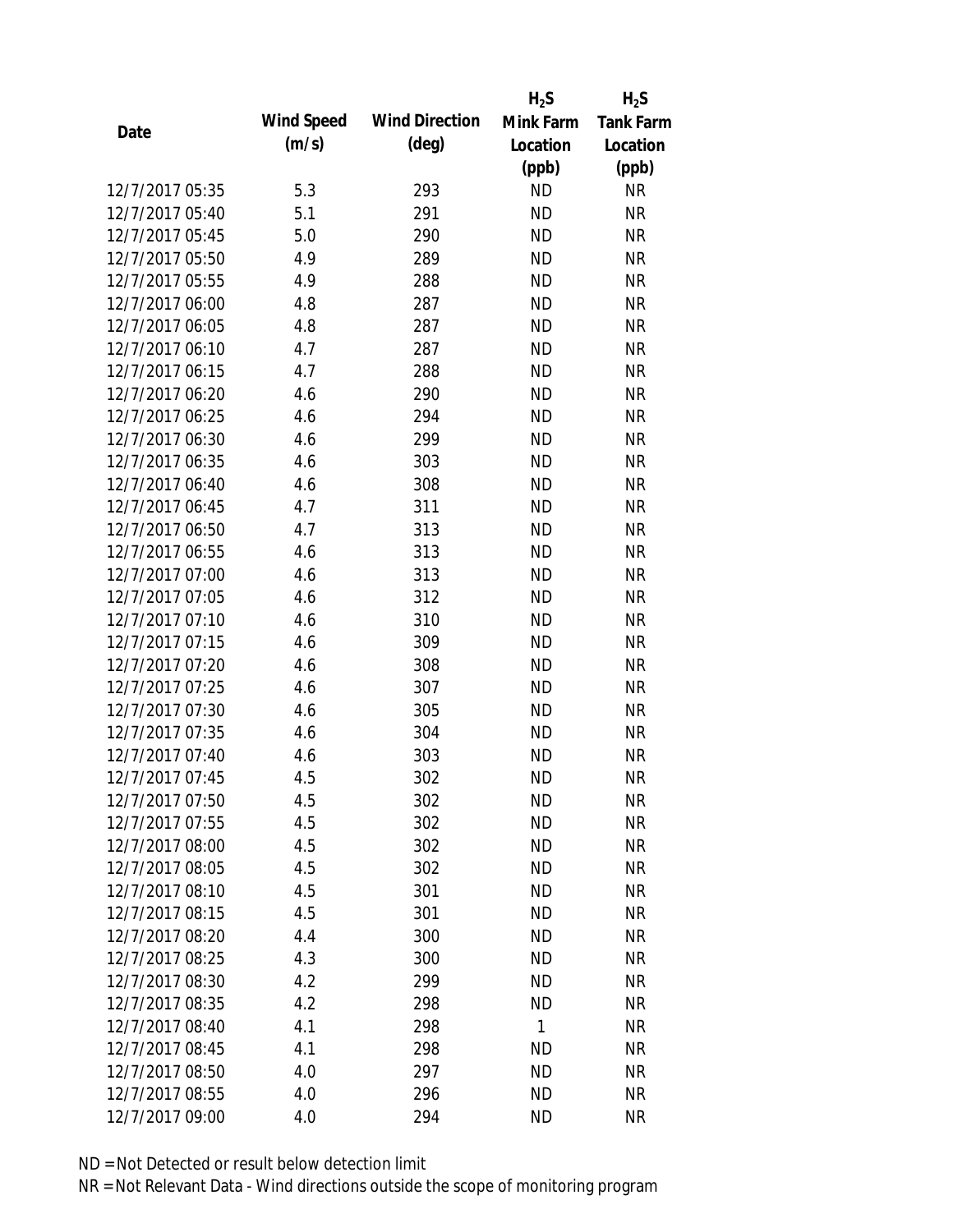|                 |            |                       | $H_2S$    | $H_2S$           |
|-----------------|------------|-----------------------|-----------|------------------|
| Date            | Wind Speed | <b>Wind Direction</b> | Mink Farm | <b>Tank Farm</b> |
|                 | (m/s)      | $(\text{deg})$        | Location  | Location         |
|                 |            |                       | (ppb)     | (ppb)            |
| 12/7/2017 09:05 | 3.9        | 292                   | <b>ND</b> | <b>NR</b>        |
| 12/7/2017 09:10 | 3.8        | 290                   | <b>ND</b> | <b>NR</b>        |
| 12/7/2017 09:15 | 3.8        | 288                   | <b>ND</b> | <b>NR</b>        |
| 12/7/2017 09:20 | 3.9        | 286                   | <b>ND</b> | <b>NR</b>        |
| 12/7/2017 09:25 | 3.9        | 286                   | <b>ND</b> | <b>NR</b>        |
| 12/7/2017 09:30 | 4.0        | 286                   | <b>ND</b> | <b>NR</b>        |
| 12/7/2017 09:35 | 4.1        | 286                   | <b>ND</b> | <b>NR</b>        |
| 12/7/2017 09:40 | 4.3        | 288                   | <b>ND</b> | <b>NR</b>        |
| 12/7/2017 09:45 | 4.4        | 289                   | <b>ND</b> | <b>NR</b>        |
| 12/7/2017 09:50 | 4.6        | 292                   | <b>ND</b> | <b>NR</b>        |
| 12/7/2017 09:55 | 4.7        | 292                   | <b>ND</b> | <b>NR</b>        |
| 12/7/2017 10:00 | 4.8        | 293                   | <b>ND</b> | <b>NR</b>        |
| 12/7/2017 10:05 | 5.0        | 294                   | <b>ND</b> | <b>NR</b>        |
| 12/7/2017 10:10 | 5.0        | 295                   | <b>ND</b> | <b>NR</b>        |
| 12/7/2017 10:15 | 5.0        | 294                   | <b>ND</b> | <b>NR</b>        |
| 12/7/2017 10:20 | 5.0        | 293                   | <b>ND</b> | <b>NR</b>        |
| 12/7/2017 10:25 | 5.0        | 293                   | <b>ND</b> | <b>NR</b>        |
| 12/7/2017 10:30 | 5.0        | 294                   | <b>ND</b> | <b>NR</b>        |
| 12/7/2017 10:35 | 4.9        | 293                   | <b>ND</b> | <b>NR</b>        |
| 12/7/2017 10:40 | 4.9        | 292                   | <b>ND</b> | <b>NR</b>        |
| 12/7/2017 10:45 | 4.9        | 292                   | <b>ND</b> | <b>NR</b>        |
| 12/7/2017 10:50 | 4.9        | 293                   | <b>ND</b> | <b>NR</b>        |
| 12/7/2017 10:55 | 5.0        | 293                   | <b>ND</b> | <b>NR</b>        |
| 12/7/2017 11:00 | 5.1        | 293                   | <b>ND</b> | <b>NR</b>        |
| 12/7/2017 11:05 | 5.2        | 294                   | <b>ND</b> | <b>NR</b>        |
| 12/7/2017 11:10 | 5.3        | 295                   | 1         | <b>NR</b>        |
| 12/7/2017 11:15 | 5.5        | 297                   | 1         | <b>NR</b>        |
| 12/7/2017 11:20 | 5.6        | 297                   | 1         | NR               |
| 12/7/2017 11:25 | 5.6        | 298                   | 1         | <b>NR</b>        |
| 12/7/2017 11:30 | 5.6        | 298                   | 1         | <b>NR</b>        |
| 12/7/2017 11:35 | 5.6        | 298                   | 1         | <b>NR</b>        |
| 12/7/2017 11:40 | 5.5        | 297                   | 1         | <b>NR</b>        |
| 12/7/2017 11:45 | 5.4        | 296                   | 1         | <b>NR</b>        |
| 12/7/2017 11:50 | 5.3        | 294                   | 1         | <b>NR</b>        |
| 12/7/2017 11:55 | 5.2        | 291                   | 1         | <b>NR</b>        |
| 12/7/2017 12:00 | 5.1        | 288                   | 1         | <b>NR</b>        |
| 12/7/2017 12:05 | 5.1        | 286                   | 1         | <b>NR</b>        |
| 12/7/2017 12:10 | 5.0        | 283                   | 1         | <b>NR</b>        |
| 12/7/2017 12:15 | 5.0        | 280                   | 1         | <b>NR</b>        |
| 12/7/2017 12:20 | 5.0        | 278                   | 1         | <b>NR</b>        |
| 12/7/2017 12:25 | 5.0        | 276                   | 1         | <b>NR</b>        |
| 12/7/2017 12:30 | 4.9        | 275                   | 1         | <b>ND</b>        |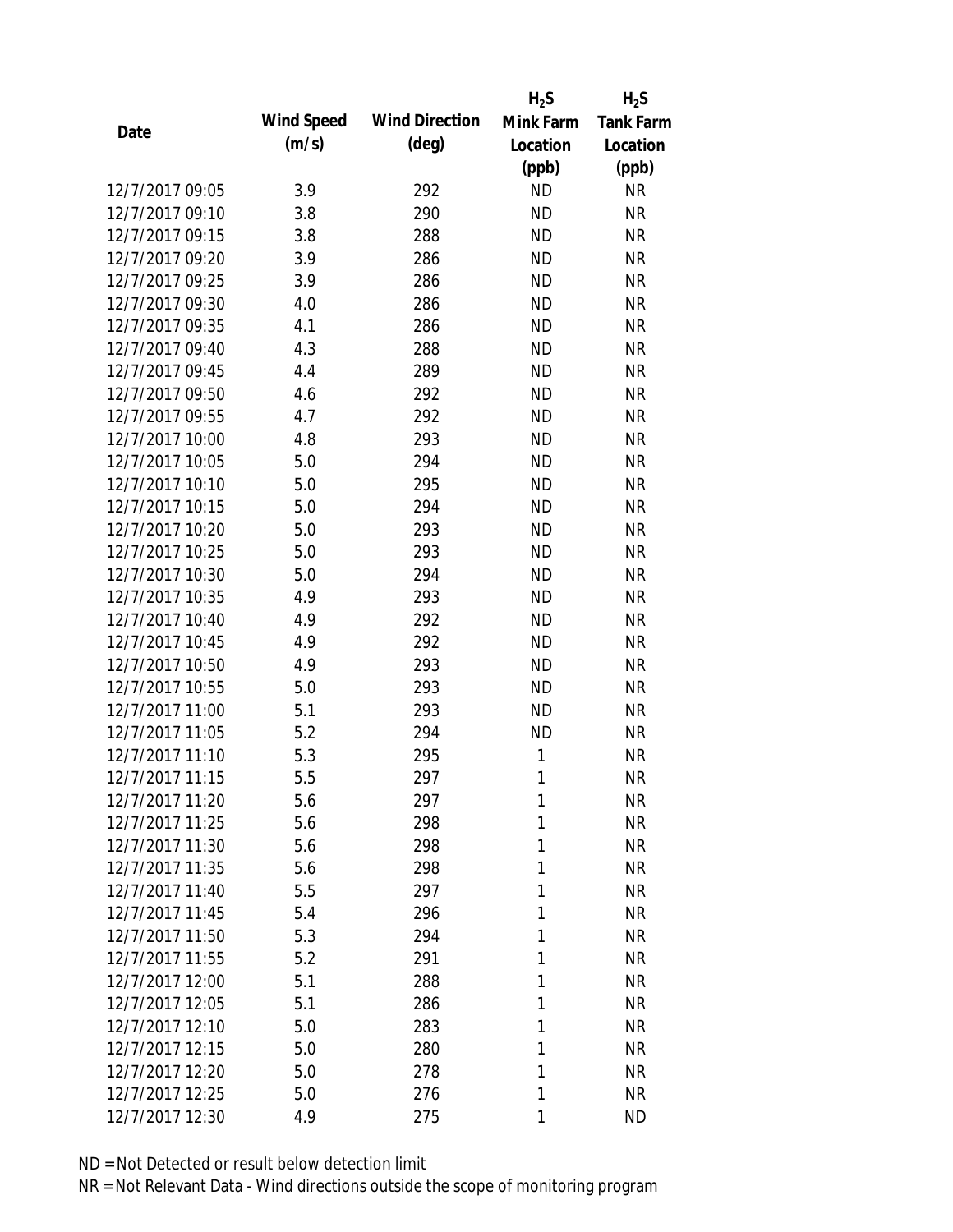|                 |            |                       | $H_2S$    | $H_2S$           |
|-----------------|------------|-----------------------|-----------|------------------|
| Date            | Wind Speed | <b>Wind Direction</b> | Mink Farm | <b>Tank Farm</b> |
|                 | (m/s)      | $(\text{deg})$        | Location  | Location         |
|                 |            |                       | (ppb)     | (ppb)            |
| 12/7/2017 12:35 | 4.9        | 274                   | 1         | <b>ND</b>        |
| 12/7/2017 12:40 | 4.9        | 274                   | 1         | <b>ND</b>        |
| 12/7/2017 12:45 | 5.0        | 274                   | 1         | <b>ND</b>        |
| 12/7/2017 12:50 | 5.0        | 274                   | 1         | <b>ND</b>        |
| 12/7/2017 12:55 | 5.1        | 274                   | 1         | <b>ND</b>        |
| 12/7/2017 13:00 | 5.2        | 274                   | 1         | <b>ND</b>        |
| 12/7/2017 13:05 | 5.2        | 274                   | 1         | <b>ND</b>        |
| 12/7/2017 13:10 | 5.2        | 274                   | 1         | <b>ND</b>        |
| 12/7/2017 13:15 | 5.2        | 275                   | 1         | <b>ND</b>        |
| 12/7/2017 13:20 | 5.1        | 276                   | 1         | <b>NR</b>        |
| 12/7/2017 13:25 | 5.0        | 277                   | 1         | <b>NR</b>        |
| 12/7/2017 13:30 | 5.0        | 278                   | <b>ND</b> | <b>NR</b>        |
| 12/7/2017 13:35 | 4.9        | 280                   | <b>ND</b> | <b>NR</b>        |
| 12/7/2017 13:40 | 4.9        | 281                   | <b>ND</b> | <b>NR</b>        |
| 12/7/2017 13:45 | 4.9        | 282                   | <b>ND</b> | <b>NR</b>        |
| 12/7/2017 13:50 | 4.9        | 282                   | <b>ND</b> | <b>NR</b>        |
| 12/7/2017 13:55 | 5.0        | 282                   | <b>ND</b> | <b>NR</b>        |
| 12/7/2017 14:00 | 5.1        | 282                   | <b>ND</b> | <b>NR</b>        |
| 12/7/2017 14:05 | 5.1        | 282                   | <b>ND</b> | <b>NR</b>        |
| 12/7/2017 14:10 | 5.1        | 281                   | <b>ND</b> | <b>NR</b>        |
| 12/7/2017 14:15 | 5.1        | 280                   | <b>ND</b> | <b>NR</b>        |
| 12/7/2017 14:20 | 5.2        | 279                   | <b>ND</b> | <b>NR</b>        |
| 12/7/2017 14:25 | 5.2        | 279                   | <b>ND</b> | <b>NR</b>        |
| 12/7/2017 14:30 | 5.2        | 279                   | <b>ND</b> | <b>NR</b>        |
| 12/7/2017 14:35 | 5.2        | 279                   | <b>ND</b> | <b>NR</b>        |
| 12/7/2017 14:40 | 5.3        | 281                   | <b>ND</b> | <b>NR</b>        |
| 12/7/2017 14:45 | 5.3        | 283                   | <b>ND</b> | <b>NR</b>        |
| 12/7/2017 14:50 | 5.3        | 285                   | <b>ND</b> | NR               |
| 12/7/2017 14:55 | 5.3        | 285                   | <b>ND</b> | <b>NR</b>        |
| 12/7/2017 15:00 | 5.2        | 285                   | <b>ND</b> | <b>NR</b>        |
| 12/7/2017 15:05 | 5.1        | 284                   | <b>ND</b> | <b>NR</b>        |
| 12/7/2017 15:10 | 5.0        | 283                   | <b>ND</b> | <b>NR</b>        |
| 12/7/2017 15:15 | 4.8        | 281                   | <b>ND</b> | <b>NR</b>        |
| 12/7/2017 15:20 | 4.7        | 280                   | <b>ND</b> | <b>NR</b>        |
| 12/7/2017 15:25 | 4.7        | 280                   | <b>ND</b> | <b>NR</b>        |
| 12/7/2017 15:30 | 4.7        | 279                   | <b>ND</b> | <b>NR</b>        |
| 12/7/2017 15:35 | 4.8        | 279                   | <b>ND</b> | <b>NR</b>        |
| 12/7/2017 15:40 | 4.9        | 278                   | <b>ND</b> | <b>NR</b>        |
| 12/7/2017 15:45 | 4.9        | 276                   | <b>ND</b> | <b>NR</b>        |
| 12/7/2017 15:50 | 5.0        | 274                   | <b>ND</b> | <b>ND</b>        |
| 12/7/2017 15:55 | 5.0        | 273                   | <b>ND</b> | <b>ND</b>        |
| 12/7/2017 16:00 | 5.0        | 272                   | <b>ND</b> | <b>ND</b>        |
|                 |            |                       |           |                  |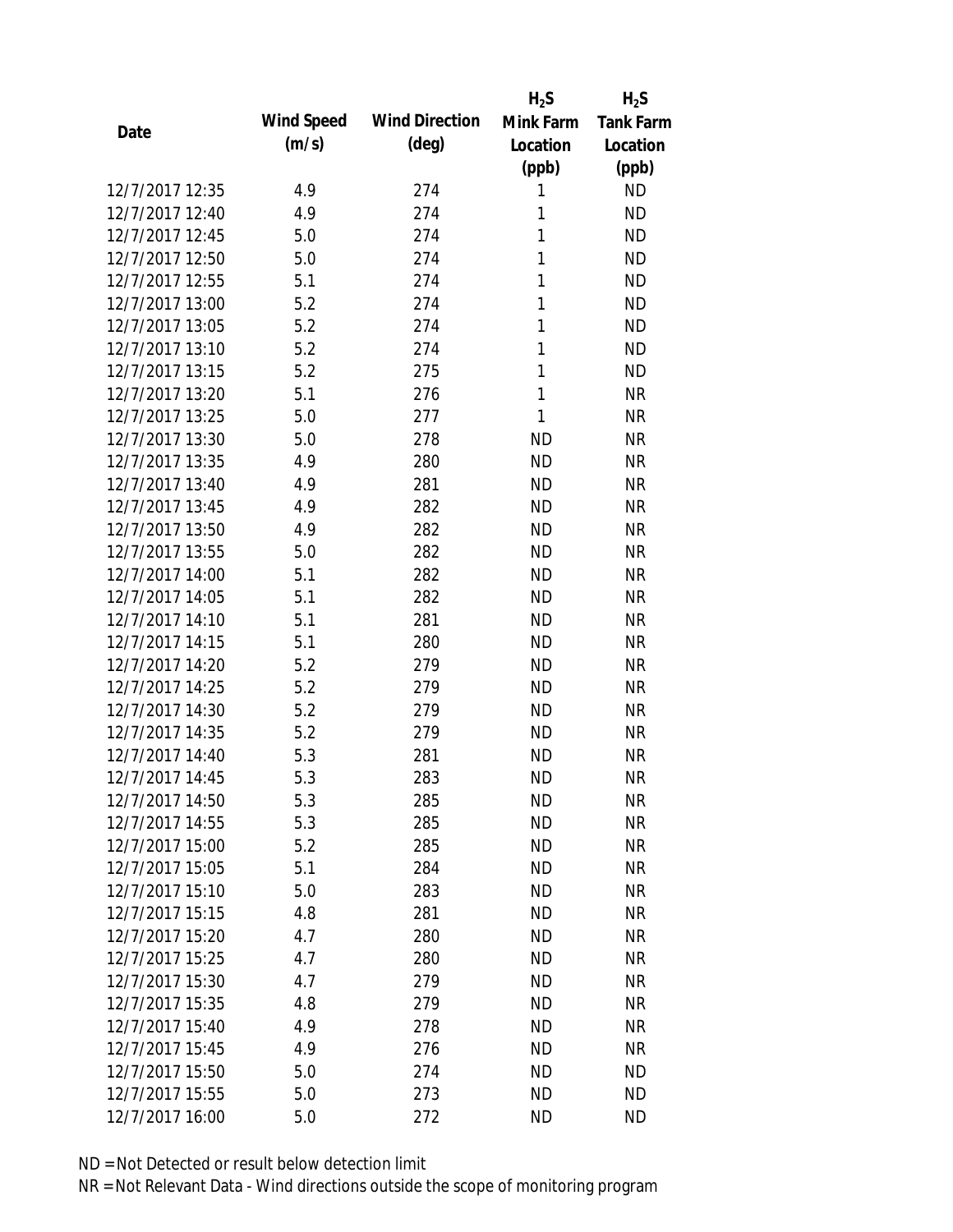|                 |                   |                       | $H_2S$       | $H_2S$           |
|-----------------|-------------------|-----------------------|--------------|------------------|
| Date            | <b>Wind Speed</b> | <b>Wind Direction</b> | Mink Farm    | <b>Tank Farm</b> |
|                 | (m/s)             | $(\text{deg})$        | Location     | Location         |
|                 |                   |                       | (ppb)        | (ppb)            |
| 12/7/2017 16:05 | 5.0               | 271                   | <b>ND</b>    | <b>ND</b>        |
| 12/7/2017 16:10 | 5.0               | 271                   | <b>ND</b>    | <b>ND</b>        |
| 12/7/2017 16:15 | 5.0               | 272                   | <b>ND</b>    | <b>ND</b>        |
| 12/7/2017 16:20 | 5.0               | 274                   | <b>ND</b>    | <b>ND</b>        |
| 12/7/2017 16:25 | 5.0               | 276                   | <b>ND</b>    | <b>NR</b>        |
| 12/7/2017 16:30 | 5.1               | 277                   | <b>ND</b>    | <b>NR</b>        |
| 12/7/2017 16:35 | 5.0               | 277                   | <b>ND</b>    | <b>NR</b>        |
| 12/7/2017 16:40 | 4.9               | 278                   | <b>ND</b>    | <b>NR</b>        |
| 12/7/2017 16:45 | 4.8               | 277                   | <b>ND</b>    | <b>NR</b>        |
| 12/7/2017 16:50 | 4.7               | 275                   | <b>ND</b>    | 1                |
| 12/7/2017 16:55 | 4.7               | 274                   | <b>ND</b>    | 1                |
| 12/7/2017 17:00 | 4.6               | 273                   | <b>ND</b>    | $\mathbf{1}$     |
| 12/7/2017 17:05 | 4.6               | 272                   | <b>ND</b>    | 1                |
| 12/7/2017 17:10 | 4.7               | 271                   | <b>ND</b>    | <b>ND</b>        |
| 12/7/2017 17:15 | 4.7               | 271                   | <b>ND</b>    | <b>ND</b>        |
| 12/7/2017 17:20 | 4.8               | 271                   | <b>ND</b>    | <b>ND</b>        |
| 12/7/2017 17:25 | 4.8               | 271                   | <b>ND</b>    | <b>ND</b>        |
| 12/7/2017 17:30 | 4.8               | 270                   | <b>ND</b>    | <b>ND</b>        |
| 12/7/2017 17:35 | 4.8               | 271                   | <b>ND</b>    | <b>ND</b>        |
| 12/7/2017 17:40 | 4.7               | 271                   | <b>ND</b>    | <b>ND</b>        |
| 12/7/2017 17:45 | 4.7               | 272                   | <b>ND</b>    | <b>ND</b>        |
| 12/7/2017 17:50 | 4.6               | 272                   | $\mathbf{1}$ | <b>ND</b>        |
| 12/7/2017 17:55 | 4.5               | 273                   | 1            | 1                |
| 12/7/2017 18:00 | 4.5               | 274                   | 1            | 1                |
| 12/7/2017 18:05 | 4.4               | 275                   | 1            | 1                |
| 12/7/2017 18:10 | 4.3               | 275                   | <b>ND</b>    | 1                |
| 12/7/2017 18:15 | 4.2               | 274                   | <b>ND</b>    | 1                |
| 12/7/2017 18:20 | 4.1               | 273                   | ND           | 1                |
| 12/7/2017 18:25 | 4.0               | 272                   | <b>ND</b>    | 1                |
| 12/7/2017 18:30 | 4.0               | 269                   | ND           | 1                |
| 12/7/2017 18:35 | 4.0               | 267                   | ND           | 1                |
| 12/7/2017 18:40 | 4.0               | 265                   | <b>ND</b>    | 1                |
| 12/7/2017 18:45 | 4.0               | 264                   | ND           | 1                |
| 12/7/2017 18:50 | 4.1               | 263                   | <b>ND</b>    | 1                |
| 12/7/2017 18:55 | 4.0               | 264                   | ND           | 1                |
| 12/7/2017 19:00 | 4.0               | 264                   | ND           | 1                |
| 12/7/2017 19:05 | 3.9               | 265                   | ND           | 1                |
| 12/7/2017 19:10 | 3.8               | 266                   | ND           | 1                |
| 12/7/2017 19:15 | 3.8               | 266                   | <b>ND</b>    | 1                |
| 12/7/2017 19:20 | 3.8               | 266                   | ND           | 1                |
| 12/7/2017 19:25 | 3.7               | 266                   | ND           | 1                |
| 12/7/2017 19:30 | 3.8               | 265                   | ND           | 1                |
|                 |                   |                       |              |                  |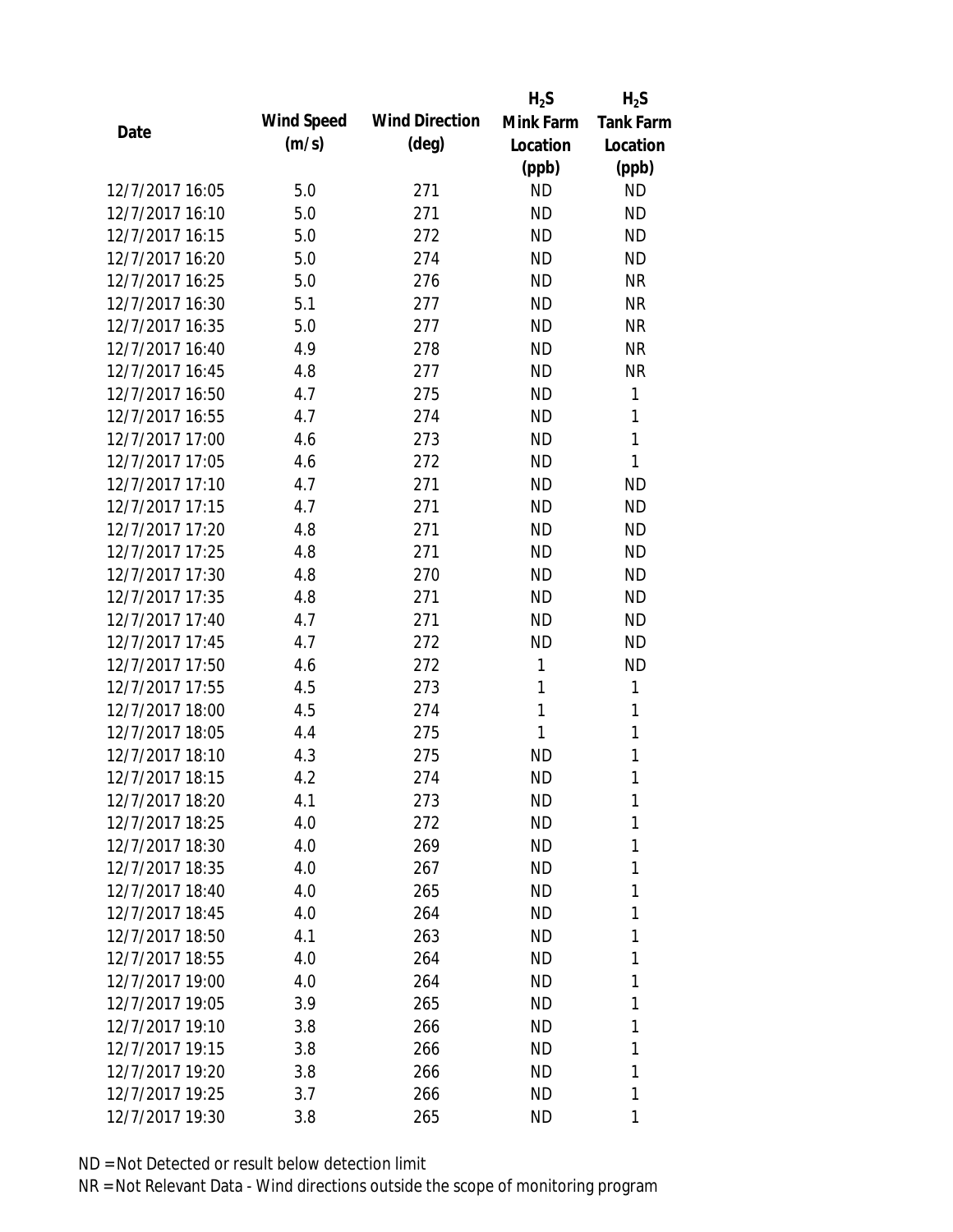|                 |            |                       | $H_2S$    | $H_2S$           |
|-----------------|------------|-----------------------|-----------|------------------|
| Date            | Wind Speed | <b>Wind Direction</b> | Mink Farm | <b>Tank Farm</b> |
|                 | (m/s)      | $(\text{deg})$        | Location  | Location         |
|                 |            |                       | (ppb)     | (ppb)            |
| 12/7/2017 19:35 | 3.8        | 265                   | <b>ND</b> | 1                |
| 12/7/2017 19:40 | 3.9        | 265                   | <b>ND</b> | 1                |
| 12/7/2017 19:45 | 4.0        | 265                   | <b>ND</b> | $\mathbf{1}$     |
| 12/7/2017 19:50 | 4.1        | 266                   | <b>ND</b> | 1                |
| 12/7/2017 19:55 | 4.2        | 267                   | <b>ND</b> | $\mathbf{1}$     |
| 12/7/2017 20:00 | 4.3        | 267                   | <b>ND</b> | 1                |
| 12/7/2017 20:05 | 4.4        | 268                   | <b>ND</b> | $\mathbf{1}$     |
| 12/7/2017 20:10 | 4.3        | 268                   | <b>ND</b> | 1                |
| 12/7/2017 20:15 | 4.2        | 268                   | <b>ND</b> | <b>ND</b>        |
| 12/7/2017 20:20 | 4.1        | 267                   | <b>ND</b> | <b>ND</b>        |
| 12/7/2017 20:25 | 4.0        | 265                   | <b>ND</b> | <b>ND</b>        |
| 12/7/2017 20:30 | 4.0        | 263                   | <b>ND</b> | <b>ND</b>        |
| 12/7/2017 20:35 | 4.0        | 261                   | <b>ND</b> | <b>ND</b>        |
| 12/7/2017 20:40 | 4.0        | 258                   | <b>ND</b> | <b>ND</b>        |
| 12/7/2017 20:45 | 4.1        | 256                   | <b>ND</b> | 1                |
| 12/7/2017 20:50 | 4.2        | 255                   | <b>ND</b> | 1                |
| 12/7/2017 20:55 | 4.2        | 254                   | <b>ND</b> | 1                |
| 12/7/2017 21:00 | 4.2        | 254                   | <b>ND</b> | <b>ND</b>        |
| 12/7/2017 21:05 | 4.2        | 254                   | <b>ND</b> | <b>ND</b>        |
| 12/7/2017 21:10 | 4.1        | 255                   | <b>ND</b> | <b>ND</b>        |
| 12/7/2017 21:15 | 4.0        | 256                   | <b>ND</b> | <b>ND</b>        |
| 12/7/2017 21:20 | 3.9        | 257                   | <b>ND</b> | <b>ND</b>        |
| 12/7/2017 21:25 | 3.8        | 257                   | <b>ND</b> | <b>ND</b>        |
| 12/7/2017 21:30 | 3.7        | 257                   | <b>ND</b> | <b>ND</b>        |
| 12/7/2017 21:35 | 3.7        | 257                   | <b>ND</b> | <b>ND</b>        |
| 12/7/2017 21:40 | 3.7        | 256                   | <b>ND</b> | <b>ND</b>        |
| 12/7/2017 21:45 | 3.8        | 254                   | <b>ND</b> | <b>ND</b>        |
| 12/7/2017 21:50 | 3.8        | 253                   | <b>ND</b> | <b>ND</b>        |
| 12/7/2017 21:55 | 3.8        | 252                   | <b>ND</b> | <b>ND</b>        |
| 12/7/2017 22:00 | 3.9        | 251                   | ND        | <b>ND</b>        |
| 12/7/2017 22:05 | 3.9        | 250                   | <b>ND</b> | <b>ND</b>        |
| 12/7/2017 22:10 | 4.0        | 250                   | <b>ND</b> | <b>ND</b>        |
| 12/7/2017 22:15 | 4.1        | 249                   | <b>ND</b> | <b>ND</b>        |
| 12/7/2017 22:20 | 4.1        | 249                   | <b>ND</b> | <b>ND</b>        |
| 12/7/2017 22:25 | 4.2        | 248                   | <b>ND</b> | <b>ND</b>        |
| 12/7/2017 22:30 | 4.3        | 248                   | <b>ND</b> | <b>ND</b>        |
| 12/7/2017 22:35 | 4.4        | 248                   | ND.       | <b>ND</b>        |
| 12/7/2017 22:40 | 4.5        | 248                   | <b>ND</b> | <b>ND</b>        |
| 12/7/2017 22:45 | 4.5        | 249                   | <b>ND</b> | <b>ND</b>        |
| 12/7/2017 22:50 | 4.5        | 250                   | ND        | <b>ND</b>        |
| 12/7/2017 22:55 | 4.6        | 250                   | <b>ND</b> | <b>ND</b>        |
| 12/7/2017 23:00 | 4.6        | 251                   | <b>ND</b> | <b>ND</b>        |
|                 |            |                       |           |                  |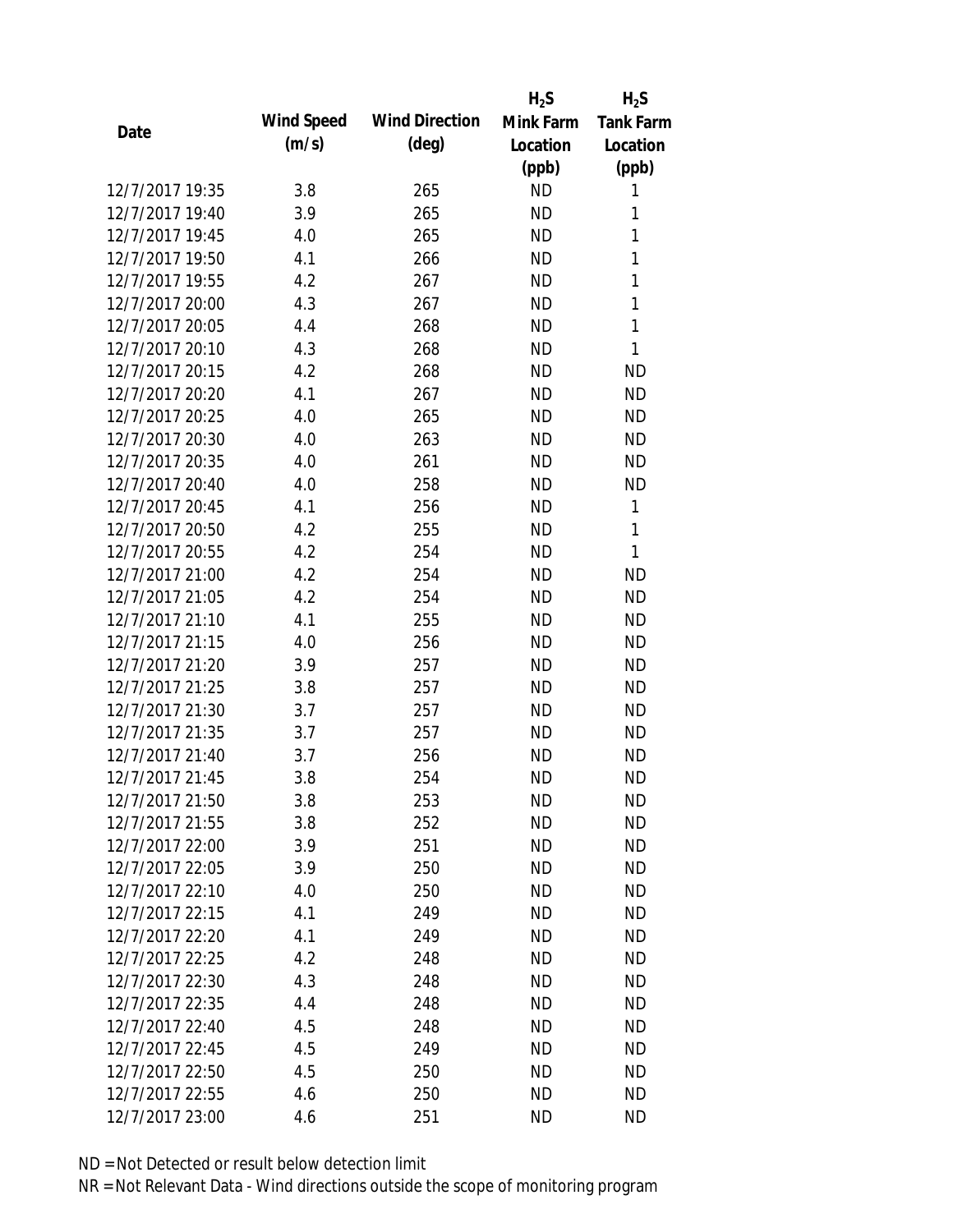|                 |            |                       | $H_2S$    | $H_2S$           |
|-----------------|------------|-----------------------|-----------|------------------|
| Date            | Wind Speed | <b>Wind Direction</b> | Mink Farm | <b>Tank Farm</b> |
|                 | (m/s)      | $(\text{deg})$        | Location  | Location         |
|                 |            |                       | (ppb)     | (ppb)            |
| 12/7/2017 23:05 | 4.6        | 250                   | <b>ND</b> | <b>ND</b>        |
| 12/7/2017 23:10 | 4.6        | 250                   | <b>ND</b> | <b>ND</b>        |
| 12/7/2017 23:15 | 4.6        | 249                   | <b>ND</b> | <b>ND</b>        |
| 12/7/2017 23:20 | 4.7        | 249                   | <b>ND</b> | <b>ND</b>        |
| 12/7/2017 23:25 | 4.7        | 249                   | <b>ND</b> | <b>ND</b>        |
| 12/7/2017 23:30 | 4.6        | 249                   | <b>ND</b> | <b>ND</b>        |
| 12/7/2017 23:35 | 4.5        | 249                   | <b>ND</b> | <b>ND</b>        |
| 12/7/2017 23:40 | 4.5        | 249                   | <b>ND</b> | 1                |
| 12/7/2017 23:45 | 4.4        | 249                   | <b>ND</b> | 1                |
| 12/7/2017 23:50 | 4.4        | 249                   | <b>ND</b> | 1                |
| 12/7/2017 23:55 | 4.4        | 249                   | <b>ND</b> | 1                |
| 12/7/2017 24:00 | 4.4        | 249                   | <b>ND</b> | 1                |
| 12/8/2017 00:05 | 4.5        | 249                   | <b>ND</b> | 1                |
| 12/8/2017 00:10 | 4.6        | 249                   | <b>ND</b> | 1                |
| 12/8/2017 00:15 | 4.6        | 249                   | <b>ND</b> | 1                |
| 12/8/2017 00:20 | 4.7        | 249                   | <b>ND</b> | 1                |
| 12/8/2017 00:25 | 4.8        | 249                   | <b>ND</b> | 1                |
| 12/8/2017 00:30 | 4.8        | 250                   | <b>ND</b> | 1                |
| 12/8/2017 00:35 | 4.9        | 250                   | <b>ND</b> | $\mathbf{1}$     |
| 12/8/2017 00:40 | 4.9        | 250                   | <b>ND</b> | 1                |
| 12/8/2017 00:45 | 4.9        | 250                   | <b>ND</b> | 1                |
| 12/8/2017 00:50 | 4.9        | 250                   | <b>ND</b> | 1                |
| 12/8/2017 00:55 | 4.9        | 250                   | <b>ND</b> | 1                |
| 12/8/2017 01:00 | 4.9        | 250                   | <b>ND</b> | 1                |
| 12/8/2017 01:05 | 4.8        | 250                   | <b>ND</b> | <b>ND</b>        |
| 12/8/2017 01:10 | 4.8        | 250                   | <b>ND</b> | <b>ND</b>        |
| 12/8/2017 01:15 | 4.8        | 250                   | <b>ND</b> | <b>ND</b>        |
| 12/8/2017 01:20 | 4.8        | 250                   | ND        | <b>ND</b>        |
| 12/8/2017 01:25 | 4.8        | 250                   | <b>ND</b> | <b>ND</b>        |
| 12/8/2017 01:30 | 4.9        | 250                   | <b>ND</b> | <b>ND</b>        |
| 12/8/2017 01:35 | 5.0        | 249                   | <b>ND</b> | <b>ND</b>        |
| 12/8/2017 01:40 | 5.1        | 249                   | <b>ND</b> | <b>ND</b>        |
| 12/8/2017 01:45 | 5.2        | 249                   | <b>ND</b> | <b>ND</b>        |
| 12/8/2017 01:50 | 5.4        | 249                   | <b>ND</b> | <b>ND</b>        |
| 12/8/2017 01:55 | 5.5        | 249                   | <b>ND</b> | <b>ND</b>        |
| 12/8/2017 02:00 | 5.6        | 250                   | <b>ND</b> | <b>ND</b>        |
| 12/8/2017 02:05 | 5.6        | 250                   | <b>ND</b> | <b>ND</b>        |
| 12/8/2017 02:10 | 5.6        | 251                   | ΝD        | <b>ND</b>        |
| 12/8/2017 02:15 | 5.5        | 251                   | <b>ND</b> | 1                |
| 12/8/2017 02:20 | 5.4        | 252                   | ΝD        | 1                |
| 12/8/2017 02:25 | 5.3        | 252                   | <b>ND</b> | 1                |
| 12/8/2017 02:30 | 5.1        | 252                   | <b>ND</b> | 1                |
|                 |            |                       |           |                  |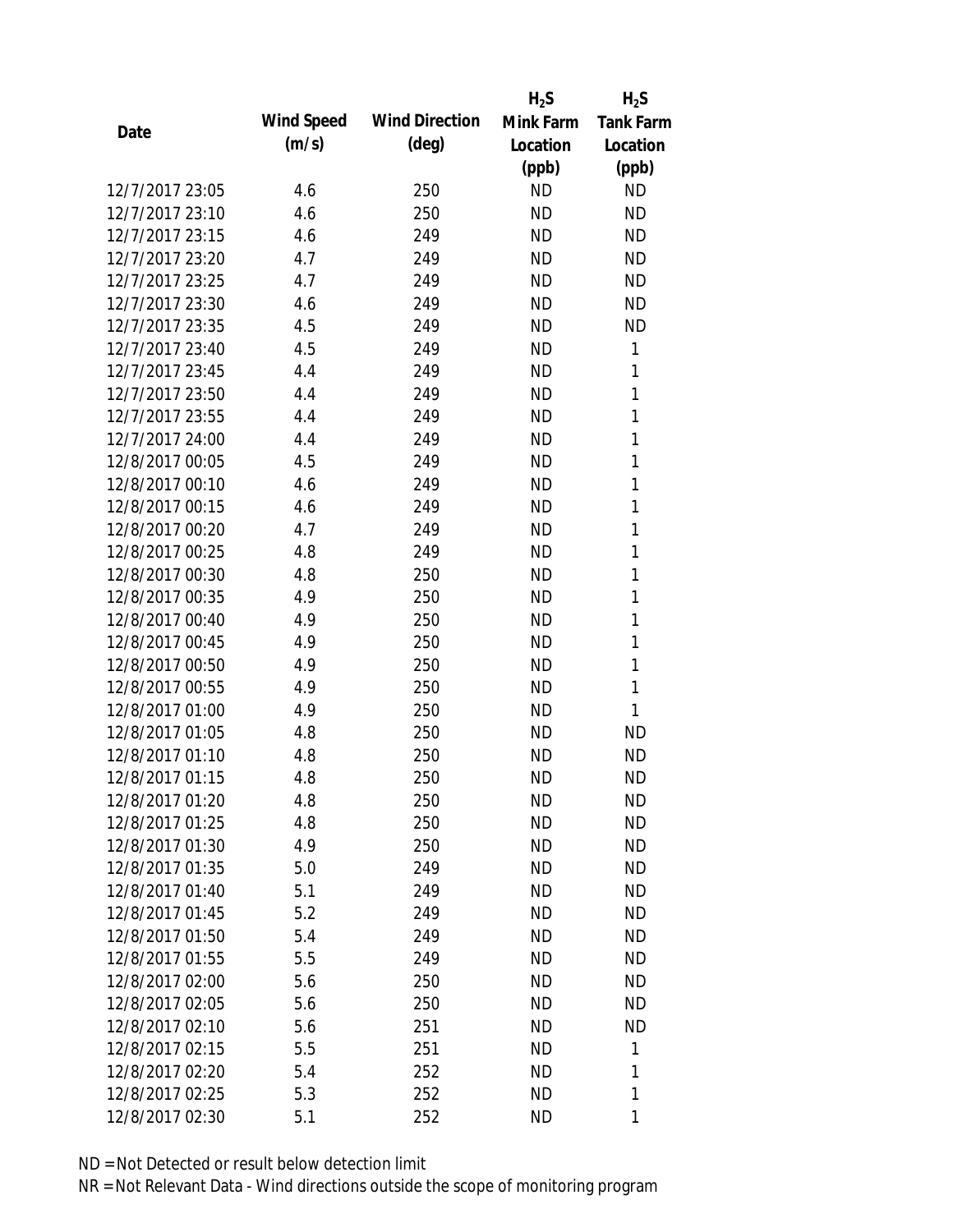|                 |            |                       | $H_2S$    | $H_2S$           |
|-----------------|------------|-----------------------|-----------|------------------|
| Date            | Wind Speed | <b>Wind Direction</b> | Mink Farm | <b>Tank Farm</b> |
|                 | (m/s)      | $(\text{deg})$        | Location  | Location         |
|                 |            |                       | (ppb)     | (ppb)            |
| 12/8/2017 02:35 | 5.0        | 252                   | <b>ND</b> | 1                |
| 12/8/2017 02:40 | 5.0        | 252                   | <b>ND</b> | 1                |
| 12/8/2017 02:45 | 4.9        | 252                   | <b>ND</b> | 1                |
| 12/8/2017 02:50 | 4.9        | 251                   | <b>ND</b> | 1                |
| 12/8/2017 02:55 | 4.9        | 251                   | <b>ND</b> | 1                |
| 12/8/2017 03:00 | 4.9        | 250                   | <b>ND</b> | 1                |
| 12/8/2017 03:05 | 4.9        | 250                   | <b>ND</b> | 1                |
| 12/8/2017 03:10 | 5.0        | 249                   | <b>ND</b> | 1                |
| 12/8/2017 03:15 | 5.0        | 249                   | <b>ND</b> | 1                |
| 12/8/2017 03:20 | 5.0        | 248                   | <b>ND</b> | 1                |
| 12/8/2017 03:25 | 5.0        | 247                   | <b>ND</b> | 1                |
| 12/8/2017 03:30 | 5.0        | 247                   | <b>ND</b> | 1                |
| 12/8/2017 03:35 | 5.0        | 246                   | <b>ND</b> | 1                |
| 12/8/2017 03:40 | 5.1        | 247                   | <b>ND</b> | 1                |
| 12/8/2017 03:45 | 5.1        | 247                   | <b>ND</b> | 1                |
| 12/8/2017 03:50 | 5.2        | 248                   | <b>ND</b> | 1                |
| 12/8/2017 03:55 | 5.3        | 249                   | <b>ND</b> | 1                |
| 12/8/2017 04:00 | 5.3        | 249                   | <b>ND</b> | 1                |
| 12/8/2017 04:05 | 5.3        | 250                   | <b>ND</b> | 1                |
| 12/8/2017 04:10 | 5.3        | 250                   | <b>ND</b> | 1                |
| 12/8/2017 04:15 | 5.3        | 250                   | <b>ND</b> | 1                |
| 12/8/2017 04:20 | 5.3        | 250                   | <b>ND</b> | 1                |
| 12/8/2017 04:25 | 5.3        | 249                   | <b>ND</b> | 1                |
| 12/8/2017 04:30 | 5.3        | 249                   | <b>ND</b> | 1                |
| 12/8/2017 04:35 | 5.4        | 248                   | <b>ND</b> | 1                |
| 12/8/2017 04:40 | 5.5        | 248                   | ND        | 1                |
| 12/8/2017 04:45 | 5.5        | 248                   | <b>ND</b> | 1                |
| 12/8/2017 04:50 | 5.6        | 247                   | ΝD        | 1                |
| 12/8/2017 04:55 | 5.7        | 247                   | <b>ND</b> | 1                |
| 12/8/2017 05:00 | 5.7        | 247                   | ND        | 1                |
| 12/8/2017 05:05 | 5.8        | 247                   | ND.       | 1                |
| 12/8/2017 05:10 | 5.8        | 246                   | ND.       | 1                |
| 12/8/2017 05:15 | 5.8        | 246                   | ND        | 1                |
| 12/8/2017 05:20 | 5.8        | 245                   | ND        | 1                |
| 12/8/2017 05:25 | 5.6        | 244                   | ND        | 1                |
| 12/8/2017 05:30 | 5.4        | 242                   | ND        | 1                |
| 12/8/2017 05:35 | 5.2        | 240                   | ND.       | 1                |
| 12/8/2017 05:40 | 4.9        | 236                   | ND        | 1                |
| 12/8/2017 05:45 | 4.6        | 233                   | <b>ND</b> | 1                |
| 12/8/2017 05:50 | 4.3        | 229                   | <b>NR</b> | 2                |
| 12/8/2017 05:55 | 4.2        | 227                   | <b>NR</b> | $\overline{2}$   |
| 12/8/2017 06:00 | 4.1        | 225                   | <b>NR</b> | 2                |
|                 |            |                       |           |                  |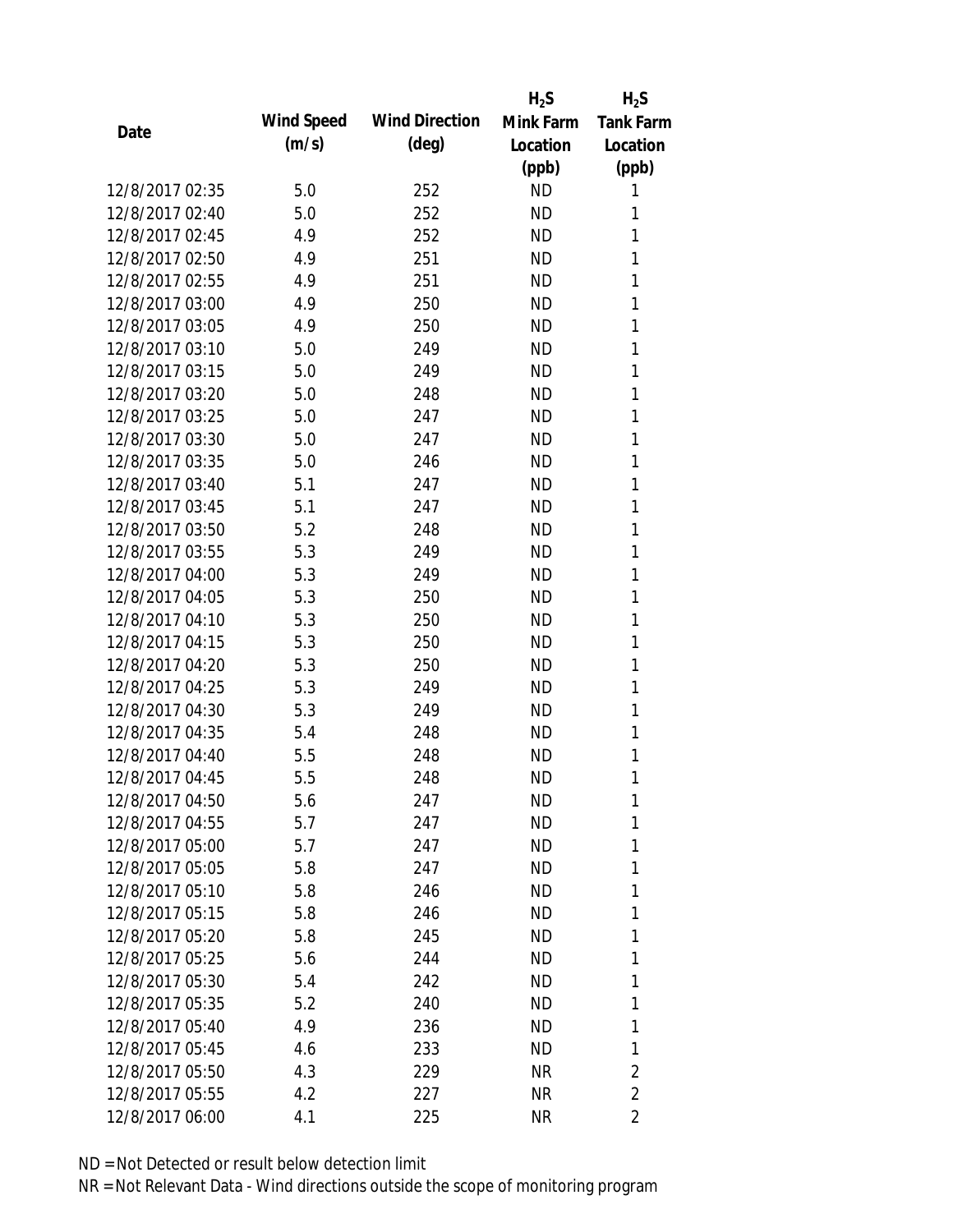|                 |            |                       | $H_2S$    | $H_2S$           |
|-----------------|------------|-----------------------|-----------|------------------|
| Date            | Wind Speed | <b>Wind Direction</b> | Mink Farm | <b>Tank Farm</b> |
|                 | (m/s)      | $(\text{deg})$        | Location  | Location         |
|                 |            |                       | (ppb)     | (ppb)            |
| 12/8/2017 06:05 | 4.0        | 223                   | <b>NR</b> | 2                |
| 12/8/2017 06:10 | 4.0        | 222                   | <b>NR</b> | 1                |
| 12/8/2017 06:15 | 4.0        | 223                   | <b>NR</b> | $\mathbf{1}$     |
| 12/8/2017 06:20 | 4.0        | 223                   | <b>NR</b> | 1                |
| 12/8/2017 06:25 | 4.0        | 223                   | <b>NR</b> | $\mathbf{1}$     |
| 12/8/2017 06:30 | 3.9        | 223                   | <b>NR</b> | <b>ND</b>        |
| 12/8/2017 06:35 | 3.9        | 223                   | <b>NR</b> | <b>ND</b>        |
| 12/8/2017 06:40 | 4.0        | 223                   | <b>NR</b> | <b>ND</b>        |
| 12/8/2017 06:45 | 4.0        | 223                   | <b>NR</b> | <b>ND</b>        |
| 12/8/2017 06:50 | 4.0        | 223                   | <b>NR</b> | <b>ND</b>        |
| 12/8/2017 06:55 | 4.1        | 223                   | <b>NR</b> | <b>ND</b>        |
| 12/8/2017 07:00 | 4.2        | 223                   | <b>NR</b> | <b>ND</b>        |
| 12/8/2017 07:05 | 4.2        | 223                   | <b>NR</b> | <b>ND</b>        |
| 12/8/2017 07:10 | 4.3        | 222                   | <b>NR</b> | <b>ND</b>        |
| 12/8/2017 07:15 | 4.5        | 222                   | <b>NR</b> | <b>ND</b>        |
| 12/8/2017 07:20 | 4.6        | 222                   | <b>NR</b> | 1                |
| 12/8/2017 07:25 | 4.7        | 222                   | <b>NR</b> | <b>ND</b>        |
| 12/8/2017 07:30 | 4.9        | 222                   | <b>NR</b> | <b>ND</b>        |
| 12/8/2017 07:35 | 5.0        | 221                   | <b>NR</b> | <b>ND</b>        |
| 12/8/2017 07:40 | 5.0        | 221                   | <b>NR</b> | <b>ND</b>        |
| 12/8/2017 07:45 | 4.9        | 220                   | <b>NR</b> | <b>ND</b>        |
| 12/8/2017 07:50 | 4.9        | 220                   | <b>NR</b> | <b>ND</b>        |
| 12/8/2017 07:55 | 4.8        | 219                   | <b>NR</b> | <b>ND</b>        |
| 12/8/2017 08:00 | 4.7        | 218                   | <b>NR</b> | <b>ND</b>        |
| 12/8/2017 08:05 | 4.7        | 217                   | <b>NR</b> | 1                |
| 12/8/2017 08:10 | 4.7        | 216                   | <b>NR</b> | 1                |
| 12/8/2017 08:15 | 4.7        | 215                   | <b>NR</b> | <b>ND</b>        |
| 12/8/2017 08:20 | 4.6        | 214                   | <b>NR</b> | ND               |
| 12/8/2017 08:25 | 4.6        | 212                   | <b>NR</b> | <b>ND</b>        |
| 12/8/2017 08:30 | 4.6        | 211                   | NR        | <b>ND</b>        |
| 12/8/2017 08:35 | 4.6        | 210                   | <b>NR</b> | <b>ND</b>        |
| 12/8/2017 08:40 | 4.6        | 210                   | <b>NR</b> | <b>ND</b>        |
| 12/8/2017 08:45 | 4.6        | 210                   | NR        | <b>ND</b>        |
| 12/8/2017 08:50 | 4.7        | 211                   | <b>NR</b> | <b>ND</b>        |
| 12/8/2017 08:55 | 4.7        | 212                   | <b>NR</b> | <b>ND</b>        |
| 12/8/2017 09:00 | 4.8        | 212                   | <b>NR</b> | <b>ND</b>        |
| 12/8/2017 09:05 | 4.9        | 212                   | NR        | <b>ND</b>        |
| 12/8/2017 09:10 | 5.0        | 213                   | NR        | 1                |
| 12/8/2017 09:15 | 5.1        | 213                   | <b>NR</b> | 1                |
| 12/8/2017 09:20 | 5.2        | 213                   | NR        | 1                |
| 12/8/2017 09:25 | 5.3        | 213                   | <b>NR</b> | 1                |
| 12/8/2017 09:30 | 5.4        | 214                   | <b>NR</b> | 1                |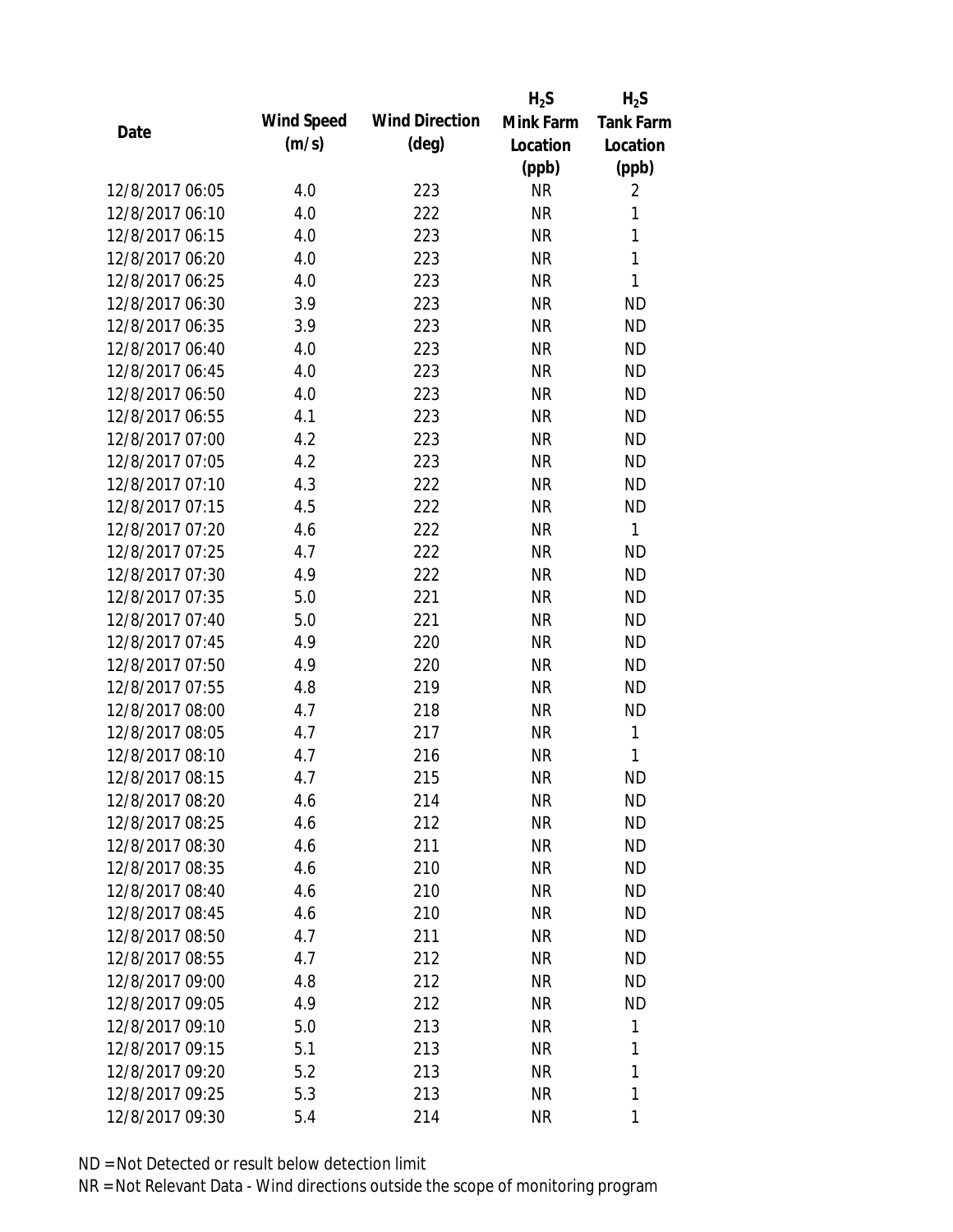|                 |            |                       | $H_2S$    | $H_2S$           |
|-----------------|------------|-----------------------|-----------|------------------|
| Date            | Wind Speed | <b>Wind Direction</b> | Mink Farm | <b>Tank Farm</b> |
|                 | (m/s)      | $(\text{deg})$        | Location  | Location         |
|                 |            |                       | (ppb)     | (ppb)            |
| 12/8/2017 09:35 | 5.5        | 215                   | <b>NR</b> | 1                |
| 12/8/2017 09:40 | 5.6        | 216                   | NR        | 1                |
| 12/8/2017 09:45 | 5.6        | 218                   | <b>NR</b> | 1                |
| 12/8/2017 09:50 | 5.6        | 219                   | <b>NR</b> | 1                |
| 12/8/2017 09:55 | 5.6        | 220                   | <b>NR</b> | 1                |
| 12/8/2017 10:00 | 5.6        | 221                   | <b>NR</b> | 1                |
| 12/8/2017 10:05 | 5.6        | 222                   | <b>NR</b> | 1                |
| 12/8/2017 10:10 | 5.6        | 224                   | <b>NR</b> | 1                |
| 12/8/2017 10:15 | 5.6        | 226                   | <b>NR</b> | 1                |
| 12/8/2017 10:20 | 5.6        | 229                   | <b>NR</b> | 1                |
| 12/8/2017 10:25 | 5.7        | 232                   | <b>ND</b> | 1                |
| 12/8/2017 10:30 | 5.7        | 236                   | <b>ND</b> | $\overline{2}$   |
| 12/8/2017 10:35 | 5.8        | 240                   | <b>ND</b> | $\overline{2}$   |
| 12/8/2017 10:40 | 5.9        | 243                   | <b>ND</b> | $\mathbf{1}$     |
| 12/8/2017 10:45 | 6.0        | 245                   | <b>ND</b> | 1                |
| 12/8/2017 10:50 | 6.1        | 246                   | <b>ND</b> | 1                |
| 12/8/2017 10:55 | 6.1        | 247                   | <b>ND</b> | 1                |
| 12/8/2017 11:00 | 6.1        | 247                   | <b>ND</b> | 1                |
| 12/8/2017 11:05 | 5.9        | 246                   | <b>ND</b> | 1                |
| 12/8/2017 11:10 | 5.8        | 245                   | <b>ND</b> | 1                |
| 12/8/2017 11:15 | 5.7        | 243                   | <b>ND</b> | 1                |
| 12/8/2017 11:20 | 5.5        | 242                   | <b>ND</b> | 1                |
| 12/8/2017 11:25 | 5.3        | 239                   | <b>ND</b> | 1                |
| 12/8/2017 11:30 | 5.3        | 236                   | <b>ND</b> | 1                |
| 12/8/2017 11:35 | 5.3        | 233                   | <b>ND</b> | 1                |
| 12/8/2017 11:40 | 5.3        | 231                   | <b>ND</b> | 1                |
| 12/8/2017 11:45 | 5.3        | 230                   | <b>ND</b> | 1                |
| 12/8/2017 11:50 | 5.4        | 229                   | NR        | 1                |
| 12/8/2017 11:55 | 5.4        | 229                   | NR        | 1                |
| 12/8/2017 12:00 | 5.3        | 230                   | <b>ND</b> | 1                |
| 12/8/2017 12:05 | 5.2        | 230                   | ND        | 1                |
| 12/8/2017 12:10 | 5.2        | 230                   | <b>ND</b> | 1                |
| 12/8/2017 12:15 | 5.1        | 228                   | NR        | 1                |
| 12/8/2017 12:20 | 5.1        | 228                   | NR        | 1                |
| 12/8/2017 12:25 | 5.0        | 227                   | NR        | 1                |
| 12/8/2017 12:30 | 5.0        | 226                   | NR        | 1                |
| 12/8/2017 12:35 | 5.0        | 225                   | NR        | 1                |
| 12/8/2017 12:40 | 5.1        | 226                   | NR        | 1                |
| 12/8/2017 12:45 | 5.1        | 227                   | NR        | 1                |
| 12/8/2017 12:50 | 5.2        | 228                   | NR        | 1                |
| 12/8/2017 12:55 | 5.3        | 229                   | <b>NR</b> | 1                |
| 12/8/2017 13:00 | 5.5        | 231                   | <b>ND</b> | 1                |
|                 |            |                       |           |                  |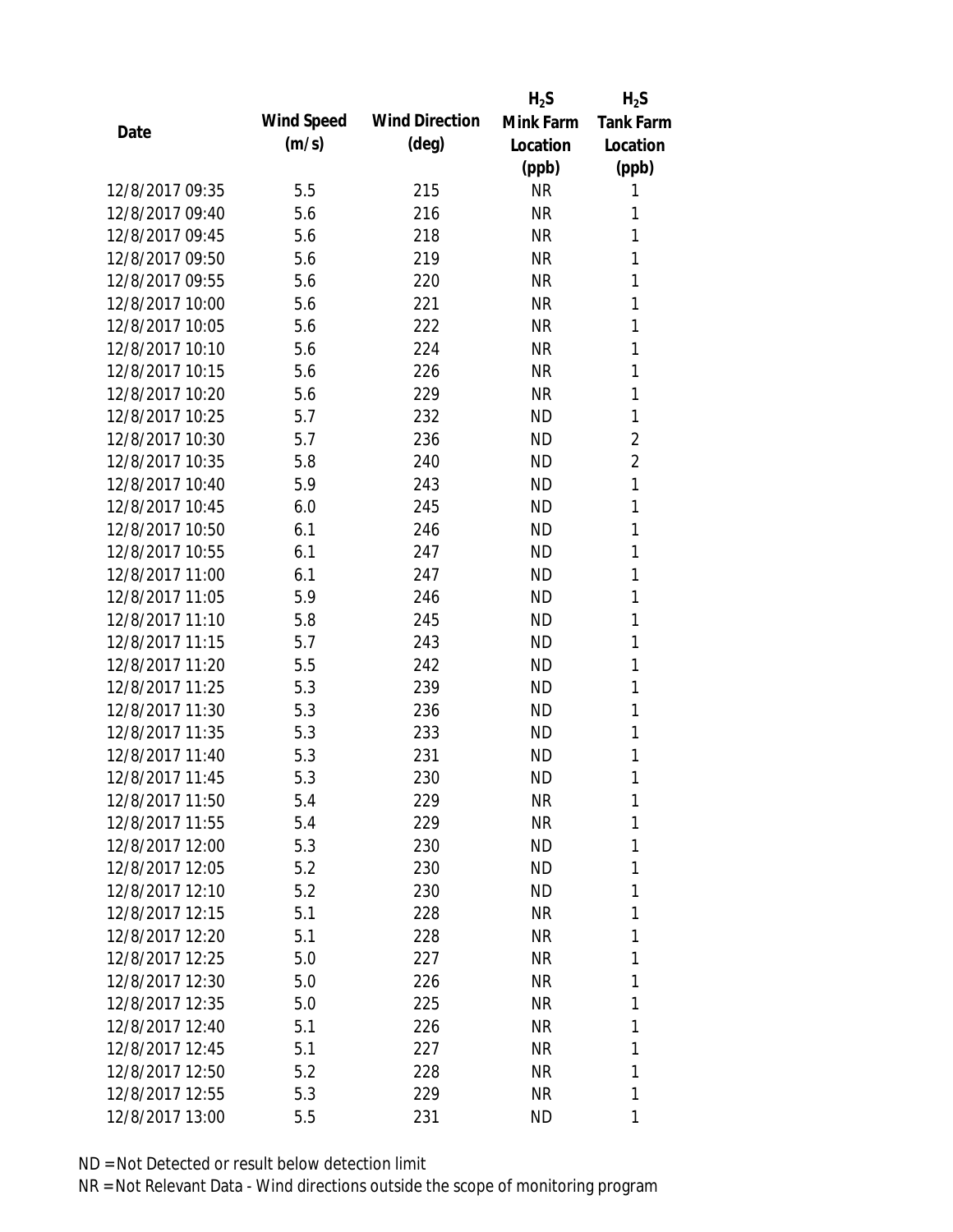|                 |            |                       | $H_2S$    | $H_2S$           |
|-----------------|------------|-----------------------|-----------|------------------|
|                 | Wind Speed | <b>Wind Direction</b> | Mink Farm | <b>Tank Farm</b> |
| Date            | (m/s)      | $(\text{deg})$        | Location  | Location         |
|                 |            |                       | (ppb)     | (ppb)            |
| 12/8/2017 13:05 | 5.6        | 235                   | <b>ND</b> | 1                |
| 12/8/2017 13:10 | 5.7        | 237                   | <b>ND</b> | 1                |
| 12/8/2017 13:15 | 5.8        | 238                   | <b>ND</b> | 1                |
| 12/8/2017 13:20 | 5.9        | 239                   | <b>ND</b> | 1                |
| 12/8/2017 13:25 | 5.9        | 237                   | <b>ND</b> | 1                |
| 12/8/2017 13:30 | 5.8        | 236                   | <b>ND</b> | 1                |
| 12/8/2017 13:35 | 5.8        | 233                   | <b>ND</b> | 1                |
| 12/8/2017 13:40 | 5.8        | 231                   | <b>ND</b> | 1                |
| 12/8/2017 13:45 | 5.9        | 231                   | <b>ND</b> | 1                |
| 12/8/2017 13:50 | 6.0        | 231                   | <b>ND</b> | 1                |
| 12/8/2017 13:55 | 6.1        | 233                   | <b>ND</b> | 1                |
| 12/8/2017 14:00 | 6.2        | 235                   | <b>ND</b> | 1                |
| 12/8/2017 14:05 | 6.3        | 237                   | <b>ND</b> | 1                |
| 12/8/2017 14:10 | 6.3        | 239                   | <b>ND</b> | 1                |
| 12/8/2017 14:15 | 6.3        | 240                   | <b>ND</b> | 1                |
| 12/8/2017 14:20 | 6.2        | 241                   | <b>ND</b> | 1                |
| 12/8/2017 14:25 | 6.2        | 241                   | <b>ND</b> | 1                |
| 12/8/2017 14:30 | 6.2        | 242                   | <b>ND</b> | 1                |
| 12/8/2017 14:35 | 6.1        | 243                   | <b>ND</b> | 1                |
| 12/8/2017 14:40 | 6.1        | 244                   | <b>ND</b> | 1                |
| 12/8/2017 14:45 | 6.1        | 245                   | <b>ND</b> | 1                |
| 12/8/2017 14:50 | 6.0        | 246                   | <b>ND</b> | <b>ND</b>        |
| 12/8/2017 14:55 | 5.9        | 247                   | <b>ND</b> | <b>ND</b>        |
| 12/8/2017 15:00 | 5.8        | 247                   | <b>ND</b> | <b>ND</b>        |
| 12/8/2017 15:05 | 5.8        | 246                   | <b>ND</b> | <b>ND</b>        |
| 12/8/2017 15:10 | 5.8        | 245                   | ND        | <b>ND</b>        |
| 12/8/2017 15:15 | 5.8        | 245                   | <b>ND</b> | <b>ND</b>        |
| 12/8/2017 15:20 | 5.8        | 244                   | ND        | 1                |
| 12/8/2017 15:25 | 5.8        | 244                   | <b>ND</b> | <b>ND</b>        |
| 12/8/2017 15:30 | 5.7        | 244                   | ND        | ND               |
| 12/8/2017 15:35 | 5.6        | 245                   | <b>ND</b> | <b>ND</b>        |
| 12/8/2017 15:40 | 5.5        | 247                   | <b>ND</b> | ND               |
| 12/8/2017 15:45 | 5.4        | 249                   | ND        | ND               |
| 12/8/2017 15:50 | 5.3        | 251                   | <b>ND</b> | ND               |
| 12/8/2017 15:55 | 5.2        | 252                   | ND        | ND               |
| 12/8/2017 16:00 | 5.2        | 253                   | <b>ND</b> | ND               |
| 12/8/2017 16:05 | 5.3        | 253                   | ND.       | ND               |
| 12/8/2017 16:10 | 5.3        | 253                   | ND        | ND               |
| 12/8/2017 16:15 | 5.3        | 253                   | <b>ND</b> | 1                |
| 12/8/2017 16:20 | 5.4        | 252                   | ND        | 1                |
| 12/8/2017 16:25 | 5.5        | 252                   | <b>ND</b> | 1                |
| 12/8/2017 16:30 | 5.5        | 251                   | <b>ND</b> | 1                |
|                 |            |                       |           |                  |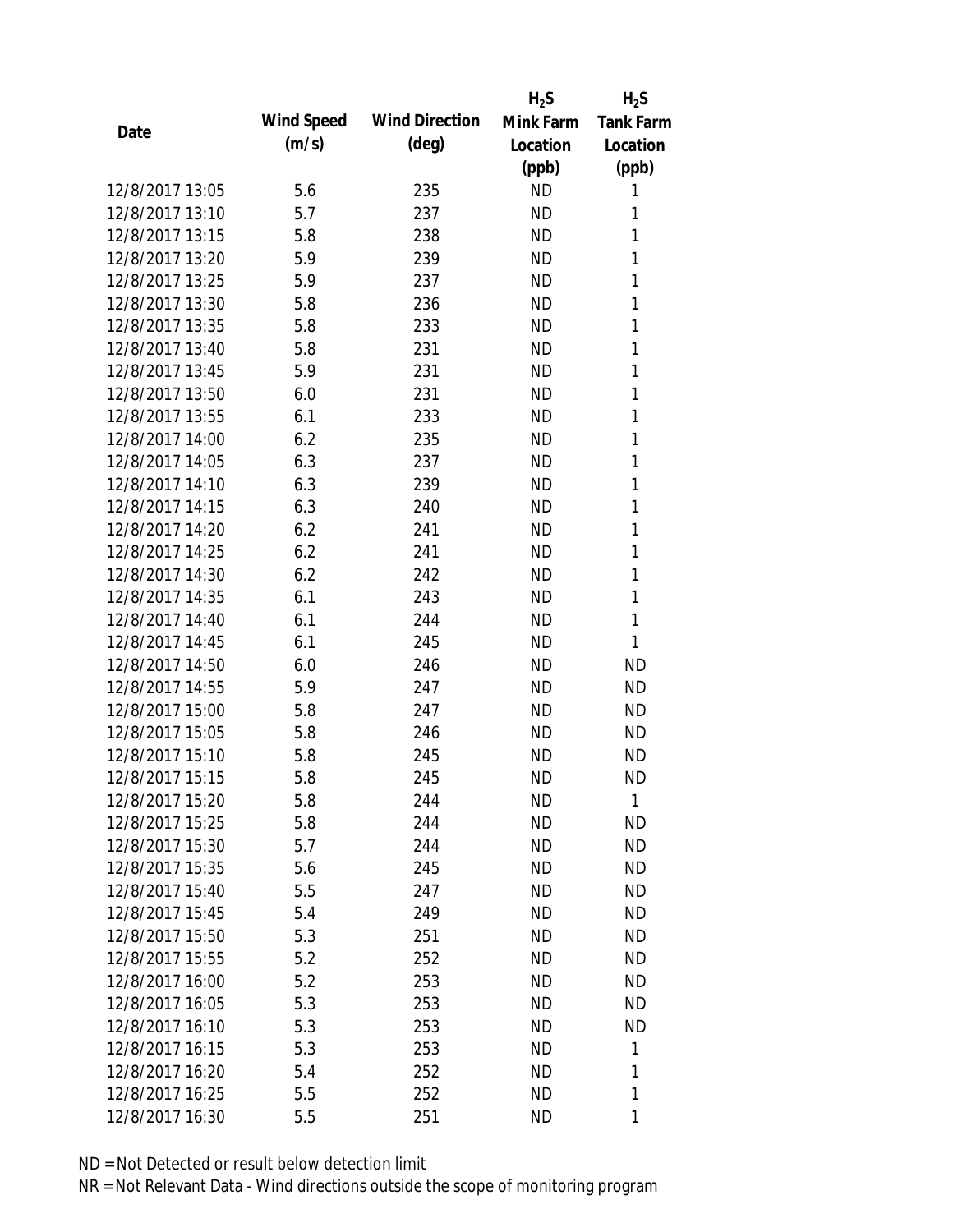|                 |            |                       | $H_2S$    | $H_2S$           |
|-----------------|------------|-----------------------|-----------|------------------|
|                 | Wind Speed | <b>Wind Direction</b> | Mink Farm | <b>Tank Farm</b> |
| Date            | (m/s)      | $(\text{deg})$        | Location  | Location         |
|                 |            |                       | (ppb)     | (ppb)            |
| 12/8/2017 16:35 | 5.6        | 251                   | <b>ND</b> | 1                |
| 12/8/2017 16:40 | 5.8        | 251                   | <b>ND</b> | 1                |
| 12/8/2017 16:45 | 5.9        | 251                   | <b>ND</b> | 1                |
| 12/8/2017 16:50 | 6.0        | 251                   | <b>ND</b> | 1                |
| 12/8/2017 16:55 | 6.1        | 251                   | <b>ND</b> | 1                |
| 12/8/2017 17:00 | 6.1        | 252                   | <b>ND</b> | 1                |
| 12/8/2017 17:05 | 6.1        | 252                   | <b>ND</b> | 1                |
| 12/8/2017 17:10 | 5.9        | 252                   | <b>ND</b> | 1                |
| 12/8/2017 17:15 | 5.6        | 250                   | <b>ND</b> | 1                |
| 12/8/2017 17:20 | 5.3        | 248                   | <b>ND</b> | 1                |
| 12/8/2017 17:25 | 4.9        | 245                   | <b>ND</b> | 1                |
| 12/8/2017 17:30 | 4.6        | 241                   | <b>ND</b> | 1                |
| 12/8/2017 17:35 | 4.4        | 237                   | <b>ND</b> | 1                |
| 12/8/2017 17:40 | 4.4        | 234                   | <b>ND</b> | 1                |
| 12/8/2017 17:45 | 4.5        | 233                   | <b>ND</b> | 1                |
| 12/8/2017 17:50 | 4.6        | 234                   | <b>ND</b> | 1                |
| 12/8/2017 17:55 | 4.8        | 238                   | <b>ND</b> | 1                |
| 12/8/2017 18:00 | 5.0        | 242                   | <b>ND</b> | 1                |
| 12/8/2017 18:05 | 5.1        | 245                   | <b>ND</b> | 1                |
| 12/8/2017 18:10 | 5.1        | 246                   | <b>ND</b> | 1                |
| 12/8/2017 18:15 | 5.1        | 245                   | <b>ND</b> | 1                |
| 12/8/2017 18:20 | 5.1        | 242                   | <b>ND</b> | 1                |
| 12/8/2017 18:25 | 5.0        | 237                   | <b>ND</b> | 1                |
| 12/8/2017 18:30 | 4.8        | 230                   | <b>ND</b> | 1                |
| 12/8/2017 18:35 | 4.8        | 224                   | <b>NR</b> | 1                |
| 12/8/2017 18:40 | 4.7        | 220                   | <b>NR</b> | 1                |
| 12/8/2017 18:45 | 4.6        | 216                   | <b>NR</b> | 1                |
| 12/8/2017 18:50 | 4.5        | 213                   | <b>NR</b> | 1                |
| 12/8/2017 18:55 | 4.4        | 211                   | <b>NR</b> | 1                |
| 12/8/2017 19:00 | 4.4        | 210                   | <b>NR</b> | <b>ND</b>        |
| 12/8/2017 19:05 | 4.4        | 210                   | <b>NR</b> | <b>ND</b>        |
| 12/8/2017 19:10 | 4.3        | 209                   | <b>NR</b> | <b>ND</b>        |
| 12/8/2017 19:15 | 4.2        | 209                   | <b>NR</b> | <b>ND</b>        |
| 12/8/2017 19:20 | 4.2        | 209                   | <b>NR</b> | <b>ND</b>        |
| 12/8/2017 19:25 | 4.2        | 209                   | <b>NR</b> | <b>ND</b>        |
| 12/8/2017 19:30 | 4.2        | 209                   | <b>NR</b> | <b>ND</b>        |
| 12/8/2017 19:35 | 4.3        | 209                   | <b>NR</b> | <b>ND</b>        |
| 12/8/2017 19:40 | 4.4        | 209                   | NR        | <b>ND</b>        |
| 12/8/2017 19:45 | 4.5        | 209                   | <b>NR</b> | <b>ND</b>        |
| 12/8/2017 19:50 | 4.7        | 210                   | <b>NR</b> | <b>ND</b>        |
| 12/8/2017 19:55 | 4.8        | 210                   | <b>NR</b> | <b>ND</b>        |
| 12/8/2017 20:00 | 4.9        | 209                   | <b>NR</b> | <b>ND</b>        |
|                 |            |                       |           |                  |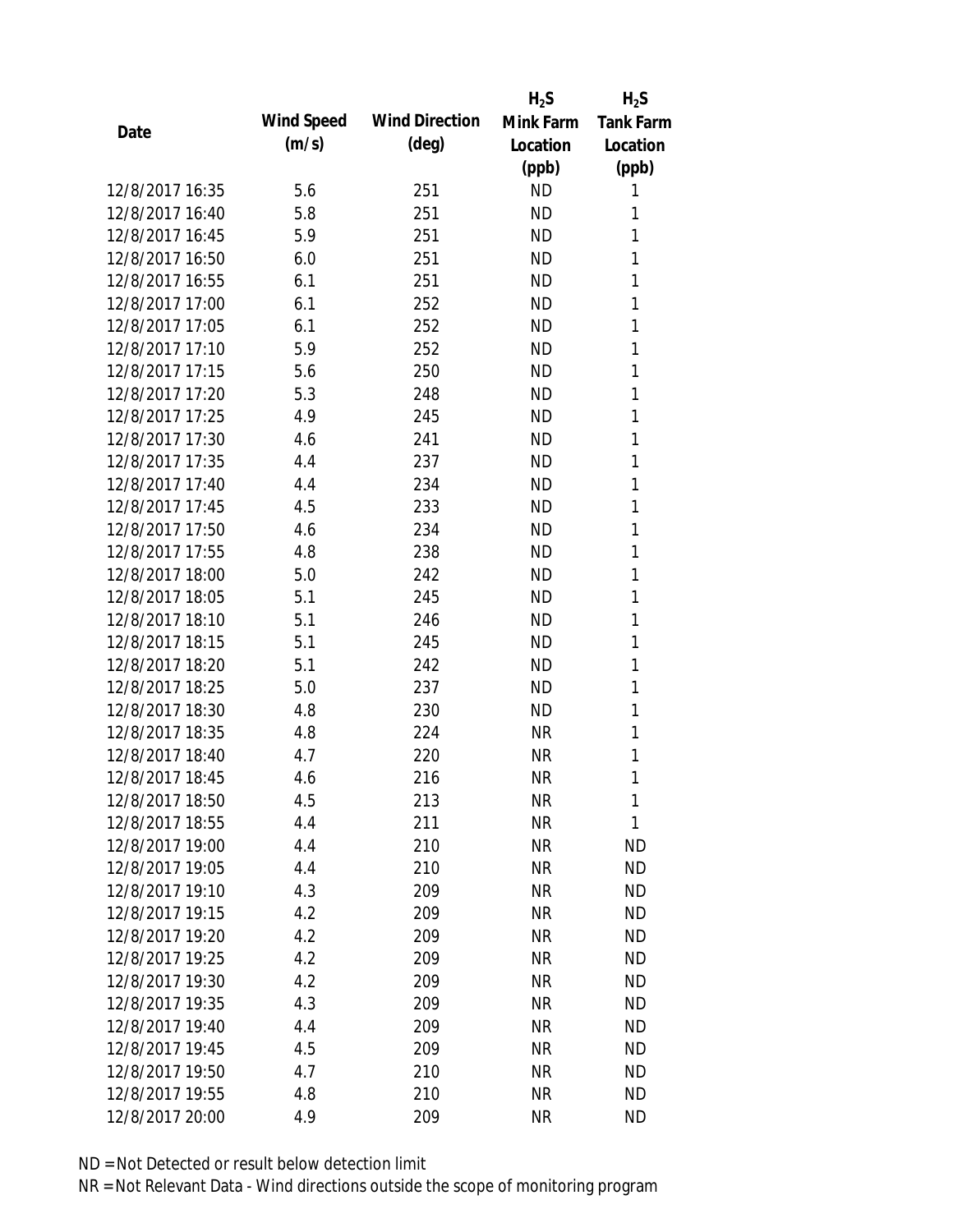|                 |            |                       | $H_2S$    | $H_2S$           |
|-----------------|------------|-----------------------|-----------|------------------|
| Date            | Wind Speed | <b>Wind Direction</b> | Mink Farm | <b>Tank Farm</b> |
|                 | (m/s)      | $(\text{deg})$        | Location  | Location         |
|                 |            |                       | (ppb)     | (ppb)            |
| 12/8/2017 20:05 | 5.0        | 209                   | <b>NR</b> | <b>ND</b>        |
| 12/8/2017 20:10 | 5.0        | 208                   | <b>NR</b> | <b>ND</b>        |
| 12/8/2017 20:15 | 5.0        | 207                   | <b>NR</b> | <b>ND</b>        |
| 12/8/2017 20:20 | 5.0        | 206                   | <b>NR</b> | <b>ND</b>        |
| 12/8/2017 20:25 | 5.0        | 206                   | <b>NR</b> | <b>ND</b>        |
| 12/8/2017 20:30 | 5.0        | 206                   | <b>NR</b> | <b>ND</b>        |
| 12/8/2017 20:35 | 5.1        | 206                   | <b>NR</b> | <b>ND</b>        |
| 12/8/2017 20:40 | 5.1        | 207                   | <b>NR</b> | <b>ND</b>        |
| 12/8/2017 20:45 | 5.1        | 208                   | <b>NR</b> | <b>ND</b>        |
| 12/8/2017 20:50 | 5.2        | 208                   | <b>NR</b> | <b>ND</b>        |
| 12/8/2017 20:55 | 5.2        | 209                   | <b>NR</b> | <b>ND</b>        |
| 12/8/2017 21:00 | 5.1        | 208                   | <b>NR</b> | <b>ND</b>        |
| 12/8/2017 21:05 | 5.0        | 208                   | <b>NR</b> | <b>ND</b>        |
| 12/8/2017 21:10 | 5.0        | 208                   | <b>NR</b> | $\mathbf{1}$     |
| 12/8/2017 21:15 | 4.9        | 208                   | <b>NR</b> | 1                |
| 12/8/2017 21:20 | 4.9        | 208                   | <b>NR</b> | <b>ND</b>        |
| 12/8/2017 21:25 | 4.8        | 208                   | <b>NR</b> | <b>ND</b>        |
| 12/8/2017 21:30 | 4.8        | 208                   | <b>NR</b> | <b>ND</b>        |
| 12/8/2017 21:35 | 4.8        | 209                   | <b>NR</b> | <b>ND</b>        |
| 12/8/2017 21:40 | 4.7        | 209                   | <b>NR</b> | <b>ND</b>        |
| 12/8/2017 21:45 | 4.6        | 209                   | <b>NR</b> | <b>ND</b>        |
| 12/8/2017 21:50 | 4.5        | 210                   | <b>NR</b> | <b>ND</b>        |
| 12/8/2017 21:55 | 4.5        | 211                   | <b>NR</b> | <b>ND</b>        |
| 12/8/2017 22:00 | 4.5        | 211                   | <b>NR</b> | <b>ND</b>        |
| 12/8/2017 22:05 | 4.5        | 212                   | <b>NR</b> | <b>ND</b>        |
| 12/8/2017 22:10 | 4.6        | 212                   | <b>NR</b> | <b>ND</b>        |
| 12/8/2017 22:15 | 4.6        | 213                   | <b>NR</b> | <b>ND</b>        |
| 12/8/2017 22:20 | 4.7        | 213                   | <b>NR</b> | <b>ND</b>        |
| 12/8/2017 22:25 | 4.8        | 213                   | <b>NR</b> | <b>ND</b>        |
| 12/8/2017 22:30 | 4.9        | 213                   | NR        | <b>ND</b>        |
| 12/8/2017 22:35 | 4.9        | 212                   | <b>NR</b> | <b>ND</b>        |
| 12/8/2017 22:40 | 4.8        | 211                   | <b>NR</b> | <b>ND</b>        |
| 12/8/2017 22:45 | 4.8        | 210                   | <b>NR</b> | $\mathbf{1}$     |
| 12/8/2017 22:50 | 4.6        | 209                   | <b>NR</b> | 1                |
| 12/8/2017 22:55 | 4.5        | 207                   | <b>NR</b> | <b>ND</b>        |
| 12/8/2017 23:00 | 4.3        | 205                   | <b>NR</b> | <b>ND</b>        |
| 12/8/2017 23:05 | 4.2        | 204                   | NR        | <b>ND</b>        |
| 12/8/2017 23:10 | 4.1        | 203                   | NR        | <b>ND</b>        |
| 12/8/2017 23:15 | 4.1        | 201                   | <b>NR</b> | <b>ND</b>        |
| 12/8/2017 23:20 | 4.0        | 200                   | NR        | <b>ND</b>        |
| 12/8/2017 23:25 | 4.0        | 199                   | <b>NR</b> | <b>ND</b>        |
| 12/8/2017 23:30 | 3.9        | 198                   | <b>NR</b> | <b>ND</b>        |
|                 |            |                       |           |                  |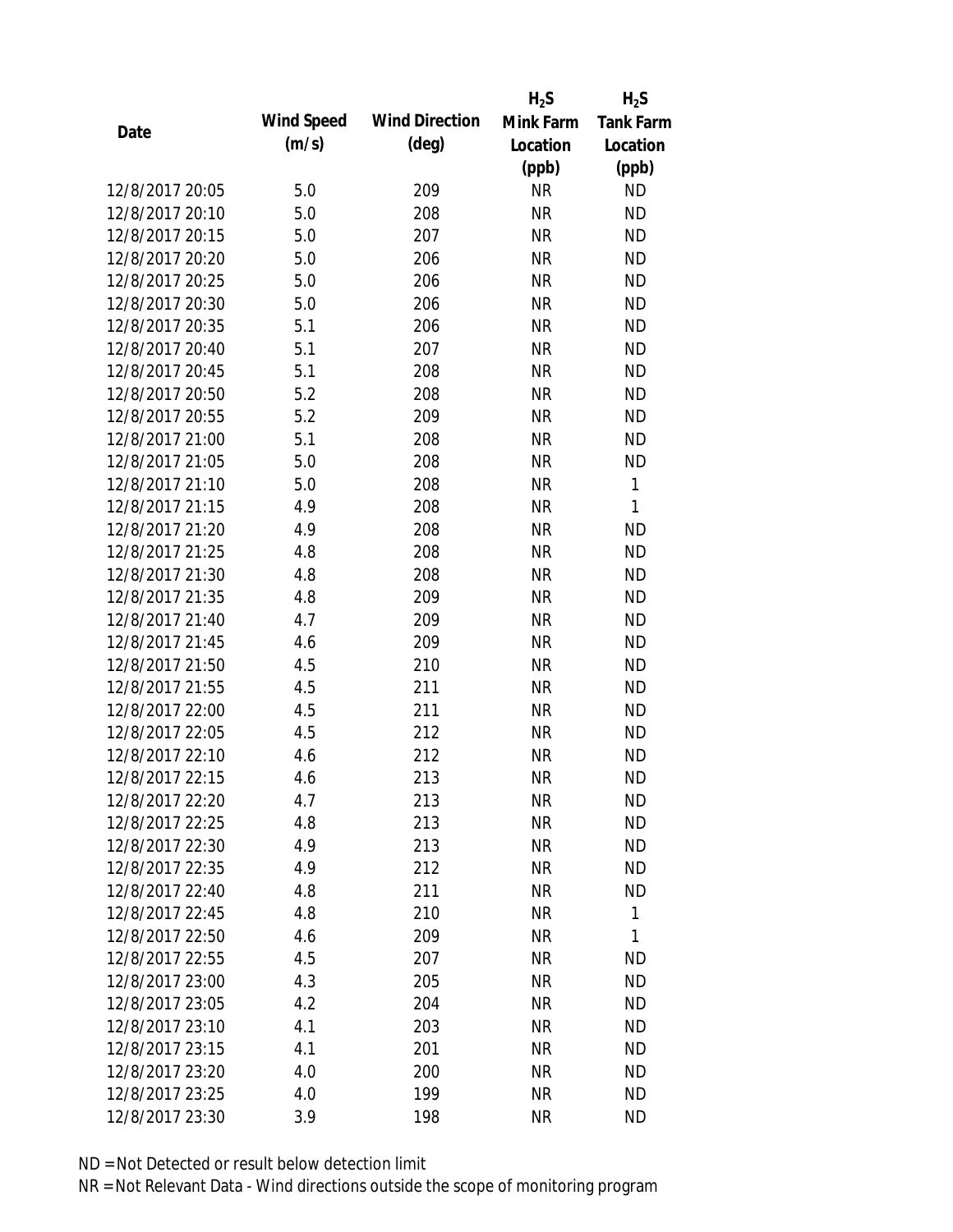|                 |            |                       | $H_2S$    | $H_2S$           |
|-----------------|------------|-----------------------|-----------|------------------|
| Date            | Wind Speed | <b>Wind Direction</b> | Mink Farm | <b>Tank Farm</b> |
|                 | (m/s)      | $(\text{deg})$        | Location  | Location         |
|                 |            |                       | (ppb)     | (ppb)            |
| 12/8/2017 23:35 | 3.9        | 198                   | <b>NR</b> | <b>ND</b>        |
| 12/8/2017 23:40 | 3.8        | 197                   | <b>NR</b> | <b>ND</b>        |
| 12/8/2017 23:45 | 3.8        | 197                   | <b>NR</b> | <b>ND</b>        |
| 12/8/2017 23:50 | 3.8        | 197                   | <b>NR</b> | <b>ND</b>        |
| 12/8/2017 23:55 | 3.8        | 196                   | <b>NR</b> | <b>ND</b>        |
| 12/8/2017 24:00 | 3.9        | 196                   | <b>NR</b> | <b>ND</b>        |
| 12/9/2017 00:05 | 3.9        | 196                   | <b>NR</b> | <b>ND</b>        |
| 12/9/2017 00:10 | 4.0        | 195                   | <b>NR</b> | <b>ND</b>        |
| 12/9/2017 00:15 | 4.1        | 194                   | <b>NR</b> | 1                |
| 12/9/2017 00:20 | 4.1        | 193                   | <b>NR</b> | 1                |
| 12/9/2017 00:25 | 4.2        | 192                   | <b>NR</b> | <b>ND</b>        |
| 12/9/2017 00:30 | 4.2        | 191                   | <b>NR</b> | <b>ND</b>        |
| 12/9/2017 00:35 | 4.2        | 191                   | <b>NR</b> | <b>ND</b>        |
| 12/9/2017 00:40 | 4.3        | 192                   | <b>NR</b> | <b>ND</b>        |
| 12/9/2017 00:45 | 4.3        | 194                   | <b>NR</b> | <b>ND</b>        |
| 12/9/2017 00:50 | 4.4        | 196                   | <b>NR</b> | <b>ND</b>        |
| 12/9/2017 00:55 | 4.5        | 200                   | <b>NR</b> | <b>ND</b>        |
| 12/9/2017 01:00 | 4.5        | 203                   | <b>NR</b> | <b>ND</b>        |
| 12/9/2017 01:05 | 4.5        | 205                   | <b>NR</b> | <b>ND</b>        |
| 12/9/2017 01:10 | 4.5        | 207                   | <b>NR</b> | 1                |
| 12/9/2017 01:15 | 4.5        | 208                   | <b>NR</b> | 1                |
| 12/9/2017 01:20 | 4.5        | 208                   | <b>NR</b> | $\mathbf{1}$     |
| 12/9/2017 01:25 | 4.6        | 207                   | <b>NR</b> | 1                |
| 12/9/2017 01:30 | 4.6        | 205                   | <b>NR</b> | $\mathbf{1}$     |
| 12/9/2017 01:35 | 4.6        | 204                   | <b>NR</b> | 1                |
| 12/9/2017 01:40 | 4.6        | 203                   | <b>NR</b> | 1                |
| 12/9/2017 01:45 | 4.6        | 202                   | <b>NR</b> | $\mathbf{1}$     |
| 12/9/2017 01:50 | 4.5        | 202                   | NR        | 1                |
| 12/9/2017 01:55 | 4.4        | 204                   | <b>NR</b> | 1                |
| 12/9/2017 02:00 | 4.4        | 207                   | NR        | 1                |
| 12/9/2017 02:05 | 4.4        | 210                   | NR        | 1                |
| 12/9/2017 02:10 | 4.5        | 213                   | <b>NR</b> | 1                |
| 12/9/2017 02:15 | 4.5        | 216                   | NR        | 1                |
| 12/9/2017 02:20 | 4.6        | 218                   | <b>NR</b> | 1                |
| 12/9/2017 02:25 | 4.6        | 219                   | NR        | 1                |
| 12/9/2017 02:30 | 4.6        | 217                   | NR        | 1                |
| 12/9/2017 02:35 | 4.5        | 214                   | NR        | 1                |
| 12/9/2017 02:40 | 4.4        | 212                   | NR        | 1                |
| 12/9/2017 02:45 | 4.2        | 209                   | <b>NR</b> | 1                |
| 12/9/2017 02:50 | 4.1        | 207                   | NR        | 1                |
| 12/9/2017 02:55 | 3.9        | 206                   | <b>NR</b> | 1                |
| 12/9/2017 03:00 | 3.9        | 205                   | <b>NR</b> | <b>ND</b>        |
|                 |            |                       |           |                  |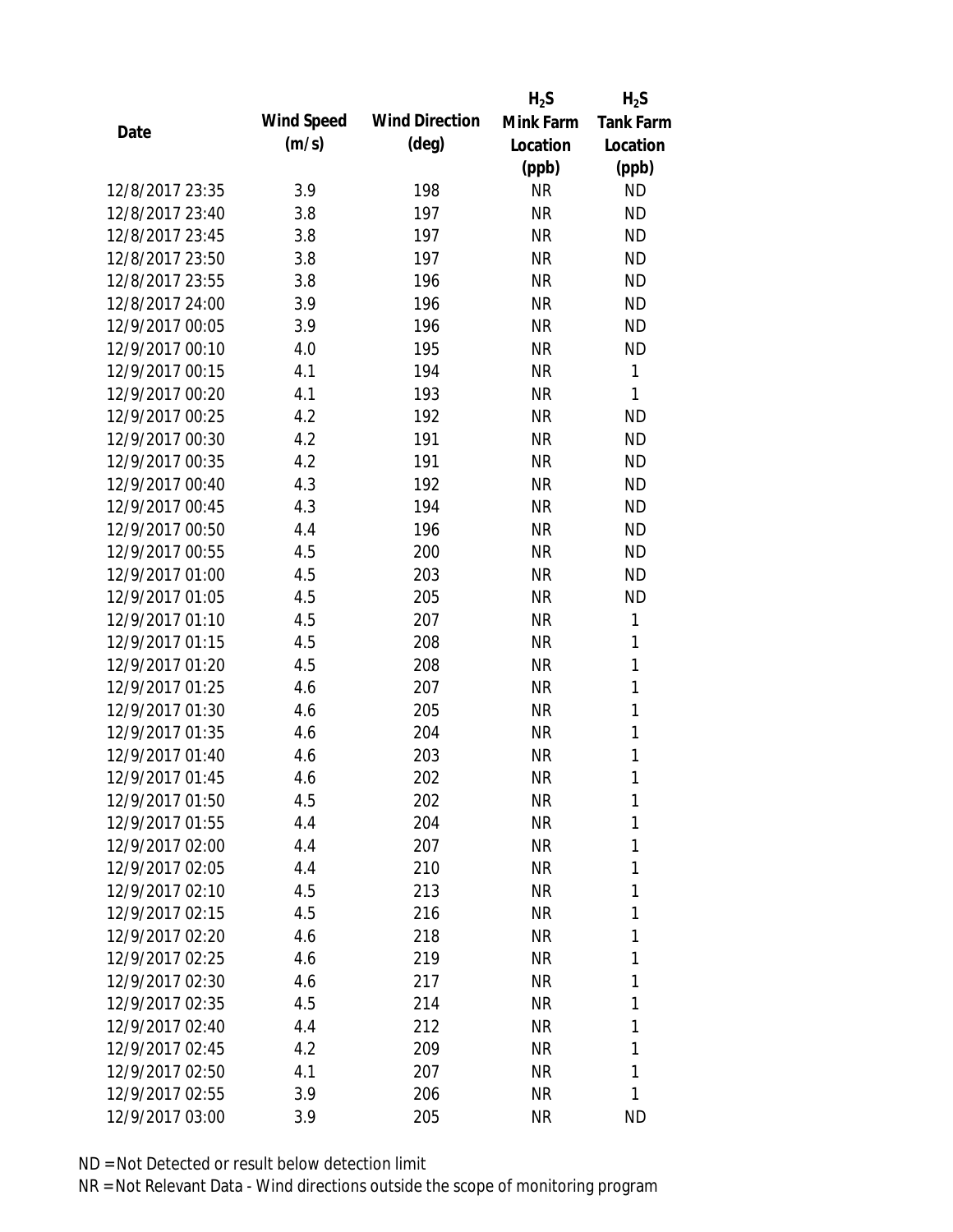|                 |            |                       | $H_2S$    | $H_2S$           |
|-----------------|------------|-----------------------|-----------|------------------|
| Date            | Wind Speed | <b>Wind Direction</b> | Mink Farm | <b>Tank Farm</b> |
|                 | (m/s)      | $(\text{deg})$        | Location  | Location         |
|                 |            |                       | (ppb)     | (ppb)            |
| 12/9/2017 03:05 | 3.9        | 205                   | <b>NR</b> | <b>ND</b>        |
| 12/9/2017 03:10 | 3.9        | 205                   | <b>NR</b> | <b>ND</b>        |
| 12/9/2017 03:15 | 4.0        | 204                   | <b>NR</b> | <b>ND</b>        |
| 12/9/2017 03:20 | 4.1        | 203                   | <b>NR</b> | <b>ND</b>        |
| 12/9/2017 03:25 | 4.2        | 201                   | <b>NR</b> | <b>ND</b>        |
| 12/9/2017 03:30 | 4.3        | 200                   | <b>NR</b> | <b>ND</b>        |
| 12/9/2017 03:35 | 4.4        | 198                   | <b>NR</b> | <b>ND</b>        |
| 12/9/2017 03:40 | 4.4        | 197                   | <b>NR</b> | <b>ND</b>        |
| 12/9/2017 03:45 | 4.3        | 196                   | <b>NR</b> | <b>ND</b>        |
| 12/9/2017 03:50 | 4.2        | 196                   | <b>NR</b> | <b>ND</b>        |
| 12/9/2017 03:55 | 4.1        | 196                   | <b>NR</b> | <b>ND</b>        |
| 12/9/2017 04:00 | 4.0        | 195                   | <b>NR</b> | <b>ND</b>        |
| 12/9/2017 04:05 | 4.0        | 195                   | <b>NR</b> | <b>ND</b>        |
| 12/9/2017 04:10 | 3.9        | 196                   | <b>NR</b> | <b>ND</b>        |
| 12/9/2017 04:15 | 3.9        | 196                   | <b>NR</b> | <b>ND</b>        |
| 12/9/2017 04:20 | 3.9        | 198                   | <b>NR</b> | <b>ND</b>        |
| 12/9/2017 04:25 | 4.0        | 200                   | <b>NR</b> | <b>ND</b>        |
| 12/9/2017 04:30 | 4.1        | 203                   | <b>NR</b> | <b>ND</b>        |
| 12/9/2017 04:35 | 4.1        | 206                   | <b>NR</b> | <b>ND</b>        |
| 12/9/2017 04:40 | 4.3        | 209                   | <b>NR</b> | <b>ND</b>        |
| 12/9/2017 04:45 | 4.4        | 213                   | <b>NR</b> | <b>ND</b>        |
| 12/9/2017 04:50 | 4.5        | 216                   | <b>NR</b> | <b>ND</b>        |
| 12/9/2017 04:55 | 4.6        | 220                   | <b>NR</b> | <b>ND</b>        |
| 12/9/2017 05:00 | 4.7        | 224                   | <b>NR</b> | <b>ND</b>        |
| 12/9/2017 05:05 | 4.8        | 229                   | <b>NR</b> | <b>ND</b>        |
| 12/9/2017 05:10 | 4.8        | 234                   | <b>ND</b> | <b>ND</b>        |
| 12/9/2017 05:15 | 4.8        | 239                   | <b>ND</b> | 1                |
| 12/9/2017 05:20 | 4.9        | 243                   | ND        | 1                |
| 12/9/2017 05:25 | 4.9        | 245                   | <b>ND</b> | 1                |
| 12/9/2017 05:30 | 4.8        | 247                   | ND        | 1                |
| 12/9/2017 05:35 | 4.7        | 249                   | ND        | 1                |
| 12/9/2017 05:40 | 4.6        | 249                   | <b>ND</b> | 1                |
| 12/9/2017 05:45 | 4.4        | 250                   | ND        | 1                |
| 12/9/2017 05:50 | 4.2        | 250                   | <b>ND</b> | 1                |
| 12/9/2017 05:55 | 4.1        | 252                   | ND        | 1                |
| 12/9/2017 06:00 | 4.0        | 254                   | ND        | 1                |
| 12/9/2017 06:05 | 3.9        | 257                   | ND        | 1                |
| 12/9/2017 06:10 | 3.9        | 260                   | ND        | 1                |
| 12/9/2017 06:15 | 4.0        | 262                   | <b>ND</b> | 1                |
| 12/9/2017 06:20 | 4.0        | 265                   | <b>ND</b> | 1                |
| 12/9/2017 06:25 | 4.1        | 267                   | <b>ND</b> | 1                |
| 12/9/2017 06:30 | 4.1        | 269                   | ND        | 1                |
|                 |            |                       |           |                  |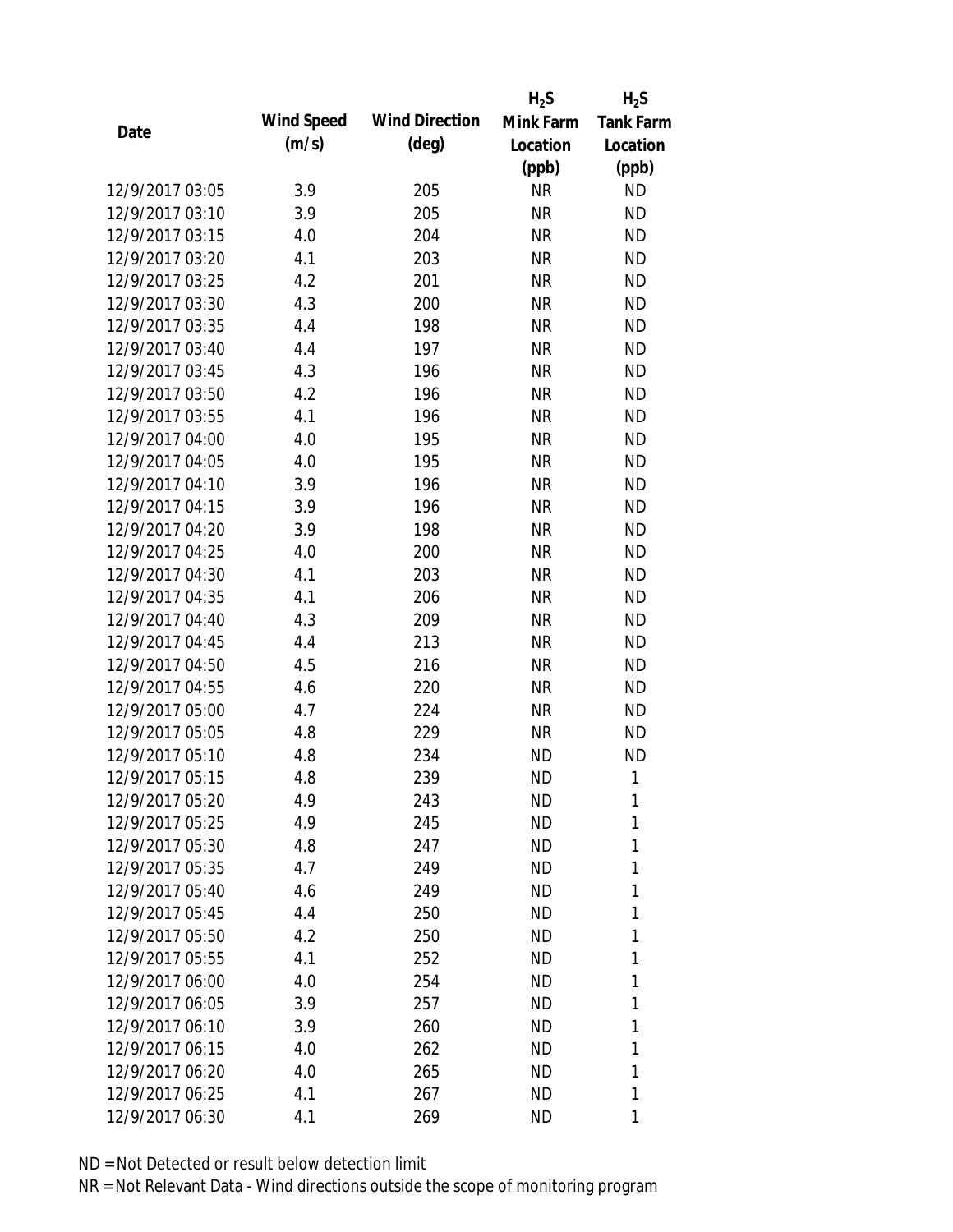|                 |            |                       | $H_2S$         | $H_2S$           |
|-----------------|------------|-----------------------|----------------|------------------|
| Date            | Wind Speed | <b>Wind Direction</b> | Mink Farm      | <b>Tank Farm</b> |
|                 | (m/s)      | $(\text{deg})$        | Location       | Location         |
|                 |            |                       | (ppb)          | (ppb)            |
| 12/9/2017 06:35 | 4.2        | 270                   | <b>ND</b>      | 1                |
| 12/9/2017 06:40 | 4.2        | 271                   | <b>ND</b>      | 1                |
| 12/9/2017 06:45 | 4.1        | 272                   | <b>ND</b>      | 1                |
| 12/9/2017 06:50 | 4.1        | 273                   | 1              | 1                |
| 12/9/2017 06:55 | 4.0        | 274                   | 1              | 1                |
| 12/9/2017 07:00 | 4.0        | 276                   | 1              | <b>NR</b>        |
| 12/9/2017 07:05 | 3.9        | 277                   | 1              | <b>NR</b>        |
| 12/9/2017 07:10 | 3.9        | 279                   | $\overline{2}$ | <b>NR</b>        |
| 12/9/2017 07:15 | 3.9        | 281                   | $\mathbf{1}$   | <b>NR</b>        |
| 12/9/2017 07:20 | 3.9        | 282                   | 1              | <b>NR</b>        |
| 12/9/2017 07:25 | 3.9        | 284                   | 1              | <b>NR</b>        |
| 12/9/2017 07:30 | 3.9        | 286                   | 1              | <b>NR</b>        |
| 12/9/2017 07:35 | 3.8        | 288                   | 1              | <b>NR</b>        |
| 12/9/2017 07:40 | 3.7        | 291                   | 1              | <b>NR</b>        |
| 12/9/2017 07:45 | 3.8        | 293                   | 1              | <b>NR</b>        |
| 12/9/2017 07:50 | 3.8        | 296                   | 1              | <b>NR</b>        |
| 12/9/2017 07:55 | 4.0        | 298                   | <b>ND</b>      | <b>NR</b>        |
| 12/9/2017 08:00 | 4.2        | 300                   | <b>ND</b>      | <b>NR</b>        |
| 12/9/2017 08:05 | 4.4        | 302                   | <b>ND</b>      | <b>NR</b>        |
| 12/9/2017 08:10 | 4.7        | 305                   | <b>ND</b>      | <b>NR</b>        |
| 12/9/2017 08:15 | 4.8        | 307                   | <b>ND</b>      | <b>NR</b>        |
| 12/9/2017 08:20 | 4.9        | 309                   | <b>ND</b>      | <b>NR</b>        |
| 12/9/2017 08:25 | 5.0        | 311                   | <b>ND</b>      | <b>NR</b>        |
| 12/9/2017 08:30 | 5.1        | 314                   | <b>ND</b>      | <b>NR</b>        |
| 12/9/2017 08:35 | 5.2        | 316                   | <b>ND</b>      | <b>NR</b>        |
| 12/9/2017 08:40 | 5.4        | 319                   | <b>ND</b>      | <b>NR</b>        |
| 12/9/2017 08:45 | 5.6        | 321                   | <b>ND</b>      | <b>NR</b>        |
| 12/9/2017 08:50 | 5.8        | 323                   | <b>ND</b>      | NR               |
| 12/9/2017 08:55 | 6.0        | 325                   | <b>ND</b>      | <b>NR</b>        |
| 12/9/2017 09:00 | 6.2        | 326                   | <b>ND</b>      | <b>NR</b>        |
| 12/9/2017 09:05 | 6.2        | 328                   | <b>ND</b>      | <b>NR</b>        |
| 12/9/2017 09:10 | 6.2        | 328                   | <b>ND</b>      | <b>NR</b>        |
| 12/9/2017 09:15 | 6.1        | 329                   | <b>ND</b>      | <b>NR</b>        |
| 12/9/2017 09:20 | 6.0        | 329                   | <b>ND</b>      | <b>NR</b>        |
| 12/9/2017 09:25 | 6.0        | 330                   | <b>ND</b>      | <b>NR</b>        |
| 12/9/2017 09:30 | 6.0        | 330                   | <b>ND</b>      | <b>NR</b>        |
| 12/9/2017 09:35 | 6.1        | 330                   | <b>ND</b>      | <b>NR</b>        |
| 12/9/2017 09:40 | 6.2        | 330                   | <b>ND</b>      | <b>NR</b>        |
| 12/9/2017 09:45 | 6.3        | 331                   | <b>ND</b>      | <b>NR</b>        |
| 12/9/2017 09:50 | 6.3        | 331                   | <b>ND</b>      | <b>NR</b>        |
| 12/9/2017 09:55 | 6.3        | 331                   | <b>ND</b>      | <b>NR</b>        |
| 12/9/2017 10:00 | 6.2        | 332                   | <b>ND</b>      | <b>NR</b>        |
|                 |            |                       |                |                  |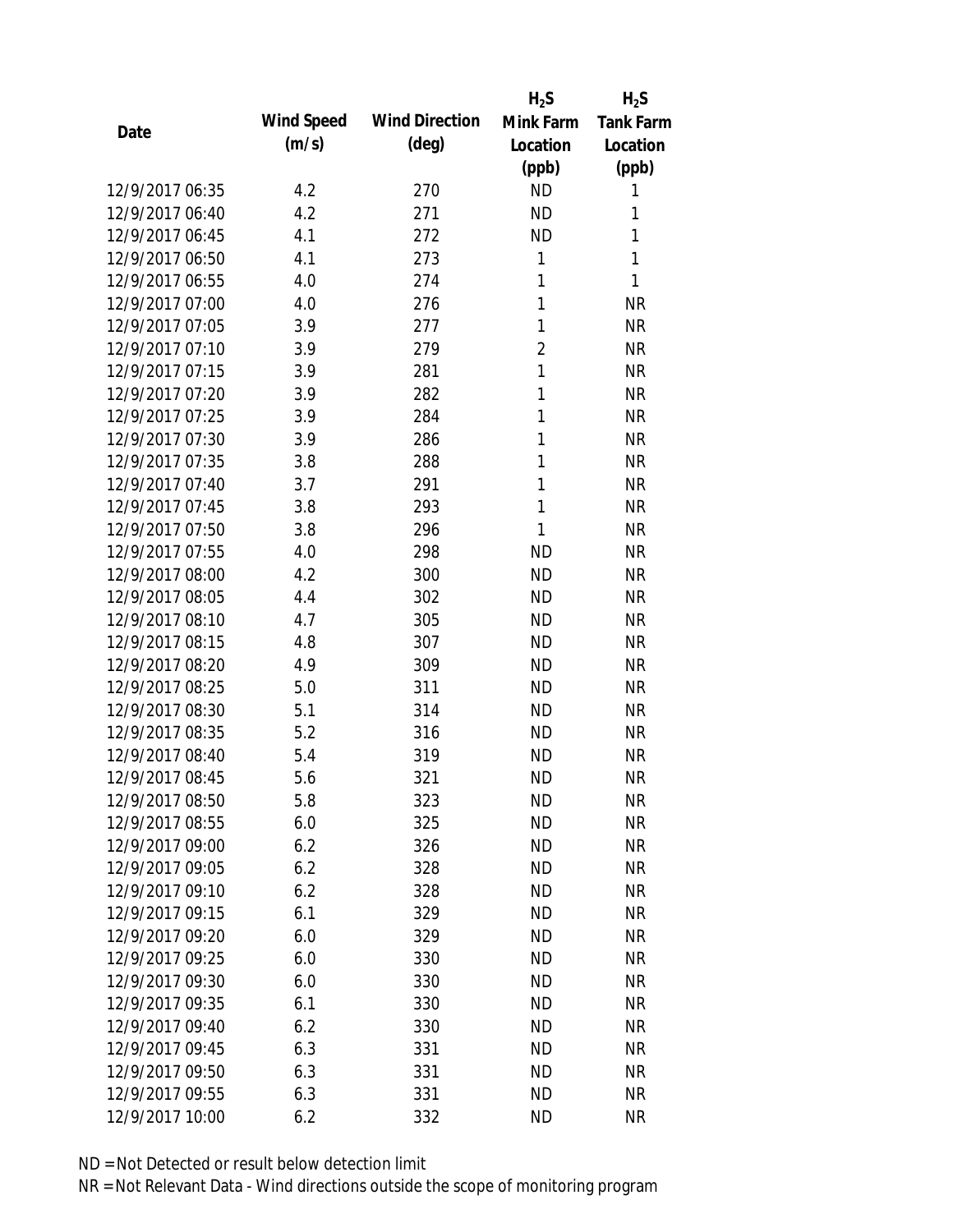|                 |            |                       | $H_2S$    | $H_2S$           |
|-----------------|------------|-----------------------|-----------|------------------|
| Date            | Wind Speed | <b>Wind Direction</b> | Mink Farm | <b>Tank Farm</b> |
|                 | (m/s)      | $(\text{deg})$        | Location  | Location         |
|                 |            |                       | (ppb)     | (ppb)            |
| 12/9/2017 10:05 | 6.2        | 332                   | <b>ND</b> | <b>NR</b>        |
| 12/9/2017 10:10 | 6.2        | 332                   | <b>ND</b> | <b>NR</b>        |
| 12/9/2017 10:15 | 6.2        | 332                   | <b>ND</b> | <b>NR</b>        |
| 12/9/2017 10:20 | 6.2        | 332                   | <b>ND</b> | <b>NR</b>        |
| 12/9/2017 10:25 | 6.3        | 332                   | <b>ND</b> | <b>NR</b>        |
| 12/9/2017 10:30 | 6.4        | 332                   | <b>ND</b> | <b>NR</b>        |
| 12/9/2017 10:35 | 6.5        | 332                   | <b>ND</b> | <b>NR</b>        |
| 12/9/2017 10:40 | 6.5        | 332                   | <b>ND</b> | <b>NR</b>        |
| 12/9/2017 10:45 | 6.4        | 332                   | <b>ND</b> | <b>NR</b>        |
| 12/9/2017 10:50 | 6.5        | 331                   | <b>ND</b> | <b>NR</b>        |
| 12/9/2017 10:55 | 6.6        | 330                   | <b>ND</b> | <b>NR</b>        |
| 12/9/2017 11:00 | 6.5        | 330                   | <b>ND</b> | <b>NR</b>        |
| 12/9/2017 11:05 | 6.4        | 330                   | <b>ND</b> | <b>NR</b>        |
| 12/9/2017 11:10 | 6.4        | 329                   | <b>ND</b> | <b>NR</b>        |
| 12/9/2017 11:15 | 6.3        | 329                   | <b>ND</b> | <b>NR</b>        |
| 12/9/2017 11:20 | 6.2        | 329                   | <b>ND</b> | <b>NR</b>        |
| 12/9/2017 11:25 | 6.0        | 329                   | <b>ND</b> | <b>NR</b>        |
| 12/9/2017 11:30 | 5.8        | 329                   | <b>ND</b> | <b>NR</b>        |
| 12/9/2017 11:35 | 5.7        | 329                   | <b>ND</b> | <b>NR</b>        |
| 12/9/2017 11:40 | 5.6        | 329                   | <b>ND</b> | <b>NR</b>        |
| 12/9/2017 11:45 | 5.5        | 330                   | <b>ND</b> | <b>NR</b>        |
| 12/9/2017 11:50 | 5.5        | 330                   | <b>ND</b> | <b>NR</b>        |
| 12/9/2017 11:55 | 5.5        | 330                   | <b>ND</b> | <b>NR</b>        |
| 12/9/2017 12:00 | 5.6        | 330                   | <b>ND</b> | <b>NR</b>        |
| 12/9/2017 12:05 | 5.6        | 331                   | <b>ND</b> | <b>NR</b>        |
| 12/9/2017 12:10 | 5.6        | 331                   | <b>ND</b> | <b>NR</b>        |
| 12/9/2017 12:15 | 5.6        | 330                   | <b>ND</b> | <b>NR</b>        |
| 12/9/2017 12:20 | 5.7        | 330                   | <b>ND</b> | NR               |
| 12/9/2017 12:25 | 5.7        | 329                   | <b>ND</b> | <b>NR</b>        |
| 12/9/2017 12:30 | 5.9        | 329                   | <b>ND</b> | <b>NR</b>        |
| 12/9/2017 12:35 | 6.0        | 328                   | <b>ND</b> | <b>NR</b>        |
| 12/9/2017 12:40 | 6.1        | 328                   | <b>ND</b> | <b>NR</b>        |
| 12/9/2017 12:45 | 6.3        | 328                   | <b>ND</b> | <b>NR</b>        |
| 12/9/2017 12:50 | 6.4        | 329                   | <b>ND</b> | <b>NR</b>        |
| 12/9/2017 12:55 | 6.6        | 330                   | <b>ND</b> | <b>NR</b>        |
| 12/9/2017 13:00 | 6.6        | 331                   | <b>ND</b> | <b>NR</b>        |
| 12/9/2017 13:05 | 6.7        | 331                   | <b>ND</b> | <b>NR</b>        |
| 12/9/2017 13:10 | 6.6        | 332                   | <b>ND</b> | <b>NR</b>        |
| 12/9/2017 13:15 | 6.5        | 332                   | <b>ND</b> | <b>NR</b>        |
| 12/9/2017 13:20 | 6.4        | 333                   | <b>ND</b> | <b>NR</b>        |
| 12/9/2017 13:25 | 6.2        | 333                   | <b>ND</b> | <b>NR</b>        |
| 12/9/2017 13:30 | 6.2        | 333                   | <b>ND</b> | <b>NR</b>        |
|                 |            |                       |           |                  |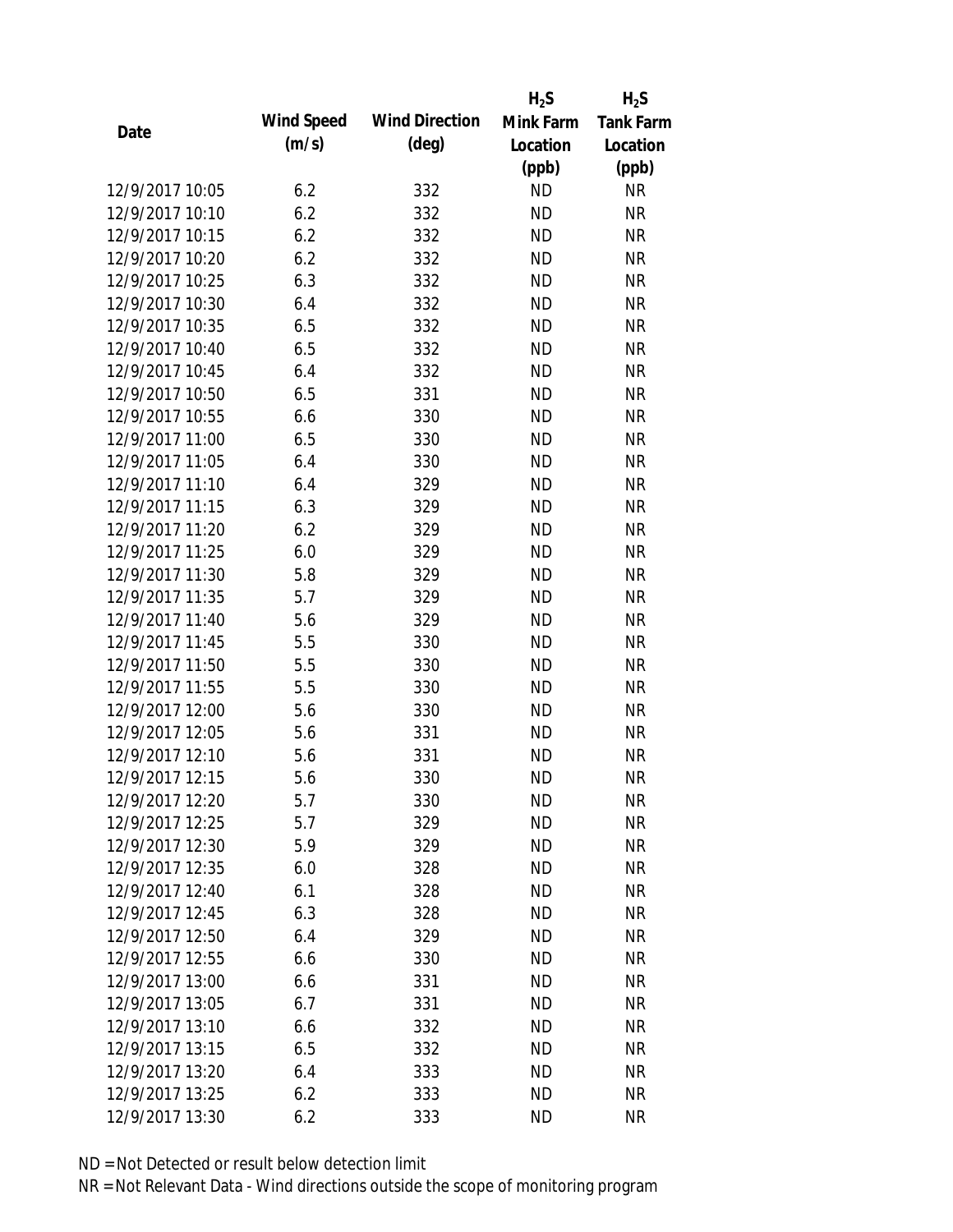|                 |            |                       | $H_2S$    | $H_2S$           |
|-----------------|------------|-----------------------|-----------|------------------|
| Date            | Wind Speed | <b>Wind Direction</b> | Mink Farm | <b>Tank Farm</b> |
|                 | (m/s)      | $(\text{deg})$        | Location  | Location         |
|                 |            |                       | (ppb)     | (ppb)            |
| 12/9/2017 13:35 | 6.0        | 334                   | <b>ND</b> | <b>NR</b>        |
| 12/9/2017 13:40 | 6.1        | 334                   | <b>ND</b> | <b>NR</b>        |
| 12/9/2017 13:45 | 6.2        | 334                   | <b>ND</b> | <b>NR</b>        |
| 12/9/2017 13:50 | 6.3        | 334                   | <b>ND</b> | <b>NR</b>        |
| 12/9/2017 13:55 | 6.4        | 334                   | <b>ND</b> | <b>NR</b>        |
| 12/9/2017 14:00 | 6.5        | 333                   | <b>ND</b> | <b>NR</b>        |
| 12/9/2017 14:05 | 6.6        | 332                   | <b>ND</b> | <b>NR</b>        |
| 12/9/2017 14:10 | 6.7        | 331                   | <b>ND</b> | <b>NR</b>        |
| 12/9/2017 14:15 | 6.8        | 330                   | <b>ND</b> | <b>NR</b>        |
| 12/9/2017 14:20 | 7.0        | 329                   | <b>ND</b> | <b>NR</b>        |
| 12/9/2017 14:25 | 7.1        | 329                   | <b>ND</b> | <b>NR</b>        |
| 12/9/2017 14:30 | 7.1        | 329                   | <b>ND</b> | <b>NR</b>        |
| 12/9/2017 14:35 | 7.0        | 330                   | <b>ND</b> | <b>NR</b>        |
| 12/9/2017 14:40 | 6.8        | 331                   | <b>ND</b> | <b>NR</b>        |
| 12/9/2017 14:45 | 6.5        | 332                   | <b>ND</b> | <b>NR</b>        |
| 12/9/2017 14:50 | 6.2        | 333                   | <b>ND</b> | <b>NR</b>        |
| 12/9/2017 14:55 | 6.0        | 333                   | <b>ND</b> | <b>NR</b>        |
| 12/9/2017 15:00 | 5.9        | 333                   | <b>ND</b> | <b>NR</b>        |
| 12/9/2017 15:05 | 5.9        | 332                   | <b>ND</b> | <b>NR</b>        |
| 12/9/2017 15:10 | 6.0        | 330                   | <b>ND</b> | <b>NR</b>        |
| 12/9/2017 15:15 | 6.3        | 328                   | <b>ND</b> | <b>NR</b>        |
| 12/9/2017 15:20 | 6.5        | 327                   | <b>ND</b> | <b>NR</b>        |
| 12/9/2017 15:25 | 6.6        | 326                   | <b>ND</b> | <b>NR</b>        |
| 12/9/2017 15:30 | 6.8        | 325                   | 1         | <b>NR</b>        |
| 12/9/2017 15:35 | 7.0        | 325                   | 1         | <b>NR</b>        |
| 12/9/2017 15:40 | 7.0        | 325                   | 1         | <b>NR</b>        |
| 12/9/2017 15:45 | 6.9        | 326                   | <b>ND</b> | <b>NR</b>        |
| 12/9/2017 15:50 | 6.8        | 327                   | <b>ND</b> | NR               |
| 12/9/2017 15:55 | 6.7        | 327                   | <b>ND</b> | <b>NR</b>        |
| 12/9/2017 16:00 | 6.6        | 328                   | <b>ND</b> | <b>NR</b>        |
| 12/9/2017 16:05 | 6.4        | 328                   | <b>ND</b> | <b>NR</b>        |
| 12/9/2017 16:10 | 6.3        | 329                   | <b>ND</b> | <b>NR</b>        |
| 12/9/2017 16:15 | 6.1        | 329                   | <b>ND</b> | <b>NR</b>        |
| 12/9/2017 16:20 | 6.0        | 329                   | <b>ND</b> | <b>NR</b>        |
| 12/9/2017 16:25 | 5.9        | 330                   | <b>ND</b> | <b>NR</b>        |
| 12/9/2017 16:30 | 5.9        | 331                   | <b>ND</b> | <b>NR</b>        |
| 12/9/2017 16:35 | 5.9        | 331                   | <b>ND</b> | <b>NR</b>        |
| 12/9/2017 16:40 | 5.9        | 332                   | <b>ND</b> | <b>NR</b>        |
| 12/9/2017 16:45 | 5.9        | 332                   | <b>ND</b> | <b>NR</b>        |
| 12/9/2017 16:50 | 5.9        | 333                   | <b>ND</b> | <b>NR</b>        |
| 12/9/2017 16:55 | 5.9        | 333                   | <b>ND</b> | <b>NR</b>        |
| 12/9/2017 17:00 | 5.8        | 333                   | <b>ND</b> | <b>NR</b>        |
|                 |            |                       |           |                  |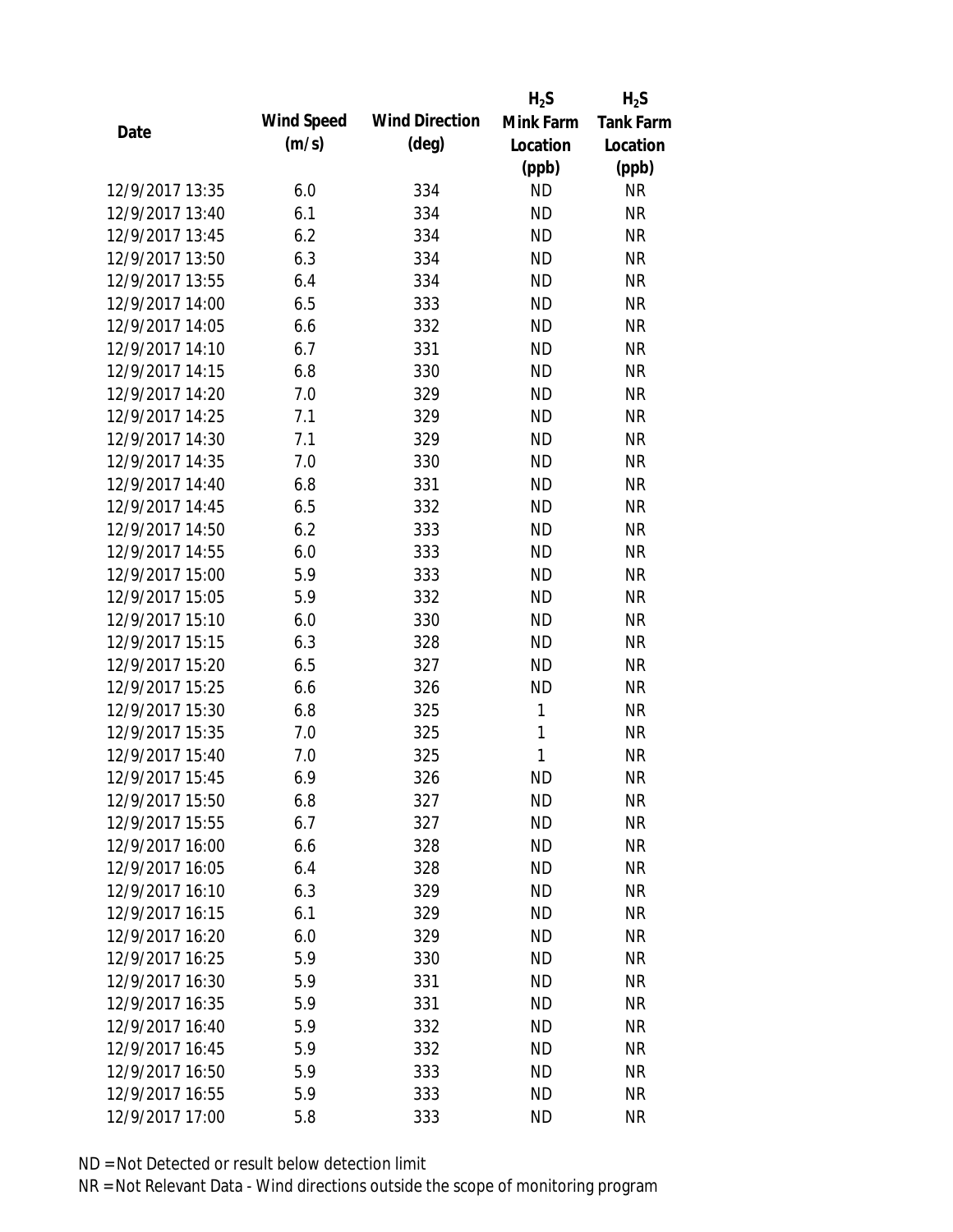|                 |            |                       | $H_2S$    | $H_2S$           |
|-----------------|------------|-----------------------|-----------|------------------|
| Date            | Wind Speed | <b>Wind Direction</b> | Mink Farm | <b>Tank Farm</b> |
|                 | (m/s)      | $(\text{deg})$        | Location  | Location         |
|                 |            |                       | (ppb)     | (ppb)            |
| 12/9/2017 17:05 | 5.7        | 333                   | <b>ND</b> | <b>NR</b>        |
| 12/9/2017 17:10 | 5.7        | 332                   | <b>ND</b> | <b>NR</b>        |
| 12/9/2017 17:15 | 5.6        | 331                   | <b>ND</b> | <b>NR</b>        |
| 12/9/2017 17:20 | 5.6        | 331                   | <b>ND</b> | <b>NR</b>        |
| 12/9/2017 17:25 | 5.6        | 330                   | <b>ND</b> | <b>NR</b>        |
| 12/9/2017 17:30 | 5.6        | 329                   | <b>ND</b> | <b>NR</b>        |
| 12/9/2017 17:35 | 5.5        | 328                   | <b>ND</b> | <b>NR</b>        |
| 12/9/2017 17:40 | 5.4        | 328                   | <b>ND</b> | <b>NR</b>        |
| 12/9/2017 17:45 | 5.4        | 328                   | <b>ND</b> | <b>NR</b>        |
| 12/9/2017 17:50 | 5.3        | 328                   | <b>ND</b> | <b>NR</b>        |
| 12/9/2017 17:55 | 5.1        | 328                   | <b>ND</b> | <b>NR</b>        |
| 12/9/2017 18:00 | 5.1        | 327                   | <b>ND</b> | <b>NR</b>        |
| 12/9/2017 18:05 | 5.1        | 327                   | <b>ND</b> | <b>NR</b>        |
| 12/9/2017 18:10 | 5.1        | 326                   | <b>ND</b> | <b>NR</b>        |
| 12/9/2017 18:15 | 5.2        | 326                   | <b>ND</b> | <b>NR</b>        |
| 12/9/2017 18:20 | 5.2        | 326                   | <b>ND</b> | <b>NR</b>        |
| 12/9/2017 18:25 | 5.2        | 326                   | <b>ND</b> | <b>NR</b>        |
| 12/9/2017 18:30 | 5.1        | 327                   | <b>ND</b> | <b>NR</b>        |
| 12/9/2017 18:35 | 5.0        | 327                   | <b>ND</b> | <b>NR</b>        |
| 12/9/2017 18:40 | 4.9        | 328                   | <b>ND</b> | <b>NR</b>        |
| 12/9/2017 18:45 | 4.8        | 328                   | <b>ND</b> | <b>NR</b>        |
| 12/9/2017 18:50 | 4.8        | 327                   | <b>ND</b> | <b>NR</b>        |
| 12/9/2017 18:55 | 4.8        | 327                   | <b>ND</b> | <b>NR</b>        |
| 12/9/2017 19:00 | 4.9        | 326                   | <b>ND</b> | <b>NR</b>        |
| 12/9/2017 19:05 | 5.0        | 326                   | <b>ND</b> | <b>NR</b>        |
| 12/9/2017 19:10 | 5.2        | 325                   | <b>ND</b> | <b>NR</b>        |
| 12/9/2017 19:15 | 5.3        | 325                   | <b>ND</b> | <b>NR</b>        |
| 12/9/2017 19:20 | 5.5        | 324                   | <b>ND</b> | <b>NR</b>        |
| 12/9/2017 19:25 | 5.7        | 324                   | <b>ND</b> | <b>NR</b>        |
| 12/9/2017 19:30 | 5.9        | 324                   | <b>ND</b> | <b>NR</b>        |
| 12/9/2017 19:35 | 6.0        | 325                   | <b>ND</b> | <b>NR</b>        |
| 12/9/2017 19:40 | 6.1        | 325                   | <b>ND</b> | <b>NR</b>        |
| 12/9/2017 19:45 | 6.0        | 326                   | <b>ND</b> | <b>NR</b>        |
| 12/9/2017 19:50 | 5.9        | 326                   | <b>ND</b> | <b>NR</b>        |
| 12/9/2017 19:55 | 5.7        | 327                   | <b>ND</b> | <b>NR</b>        |
| 12/9/2017 20:00 | 5.5        | 328                   | <b>ND</b> | <b>NR</b>        |
| 12/9/2017 20:05 | 5.3        | 328                   | <b>ND</b> | <b>NR</b>        |
| 12/9/2017 20:10 | 5.1        | 329                   | <b>ND</b> | <b>NR</b>        |
| 12/9/2017 20:15 | 5.0        | 329                   | <b>ND</b> | <b>NR</b>        |
| 12/9/2017 20:20 | 4.8        | 329                   | <b>ND</b> | NR               |
| 12/9/2017 20:25 | 4.6        | 329                   | <b>ND</b> | <b>NR</b>        |
| 12/9/2017 20:30 | 4.4        | 328                   | <b>ND</b> | <b>NR</b>        |
|                 |            |                       |           |                  |